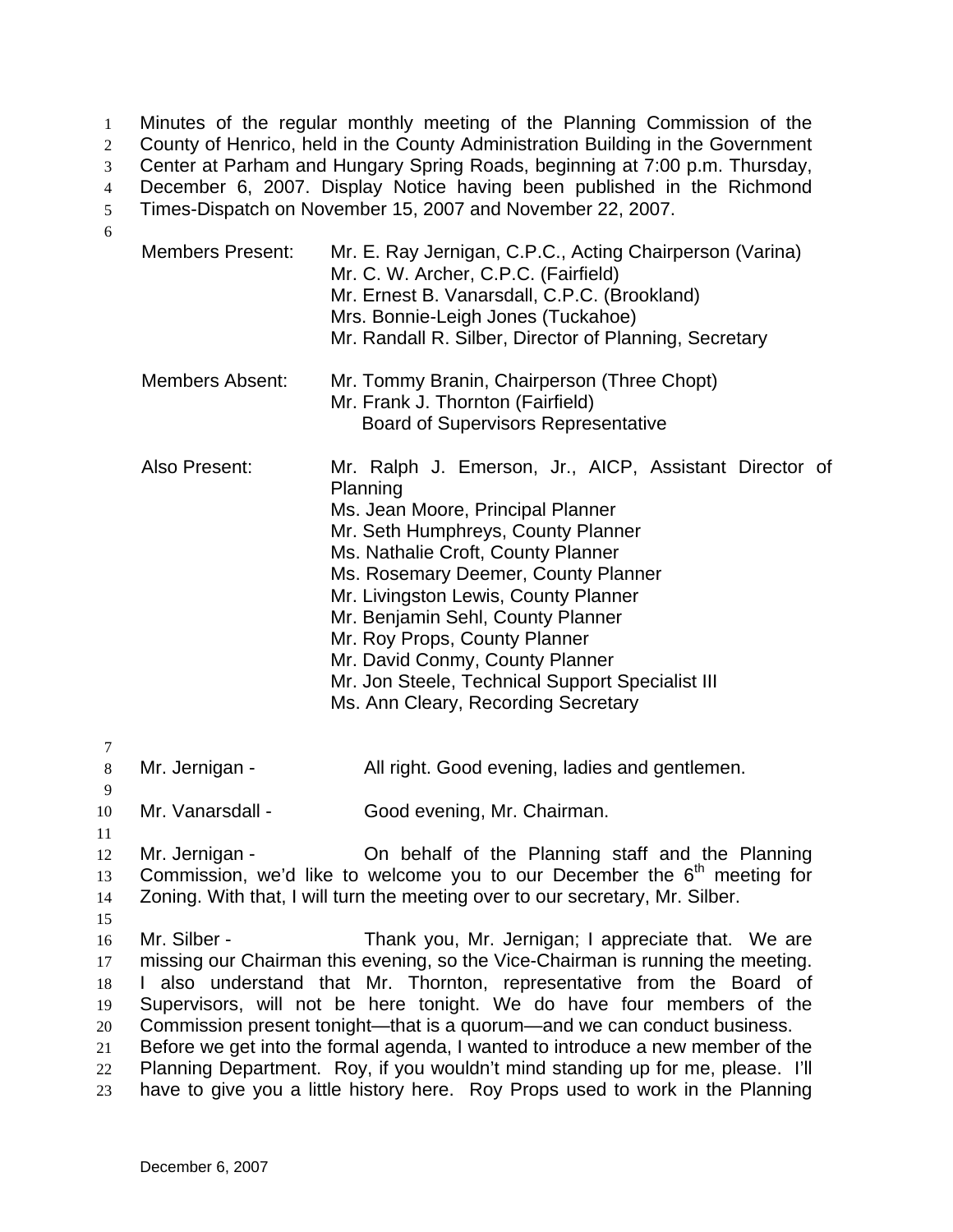Department some time ago; that was 20 years ago. Roy opted to leave Henrico County and try planning in the private sector. So, he did that for a few years, and then he started his own business and did that for a few years. Then he went to Ken Poore and Associates as a planner. He finally got wise and decided to come back to the Henrico County Planning Department. And he's back in the same division he was in 20 years ago when he left. Roy has his bachelors degree from NC State, and he has his masters degree in Planning from VCU. I wanted to re-introduce him to the Planning Commission. I think these are all new Planning Commission members, Roy. I wanted to welcome you and wanted to introduce you to the Planning Commission. 24 25 26 27 28 29 30 31 32 33 34 35 36 37 38 39 40 41 42 43 44 45 46 47 48 49 50 51 52 53 54 55 56 57 58 59 60 61 62 63 64 65 66 67 68 69 Mr. Props - Thank you very much. Mr. Archer - I guess the moral of that story is you can come back home. Mrs. Jones - Nice to have you. Mr. Archer - But if you leave and go back to the same place, we'll be getting suspicious. Mr. Silber - With that, we can move on to our withdrawals and deferrals this evening. I'm not aware we have any withdrawals, but we have seven deferrals. Ms. Moore - The Yes sir. In the Brookland District, the first is on page 1 of your agenda. It is C-10C-07. The applicant is Pied Venture, LLC. The deferral is requested to the March 13, 2008 meeting. *Deferred from the October 11, 2007 Meeting***. C-10C-07 David Johannas for Pied Venture LLC**: Request to conditionally rezone from B-2 Business District to R-6C General Residence District (Conditional), Parcel 772-737-7160, containing 2.874 acres, located between the north line of Fitzhugh Avenue and the south line of Markel Street, approximately 236 feet southeast of Byrd Avenue. The applicant proposes residential condominiums. The R-6 District allows a maximum gross density of 19.8 units per acre. The use will be controlled by zoning ordinance regulations and proffered conditions. The Land Use Plan recommends Office and Environmental Protection Area. The site is located within the Enterprise Zone. Mr. Jernigan - Is there any opposition to the deferral of C-10C-07, David Johannas for Pied Venture, LLC? There is no opposition, Mr. Vanarsdall. Mr. Vanarsdall - With that, Mr. Chairman, I move C-10C-07, David Johannas for Pied Venture, LLC, be deferred to the March 13, 2008 meeting, at the applicant's request.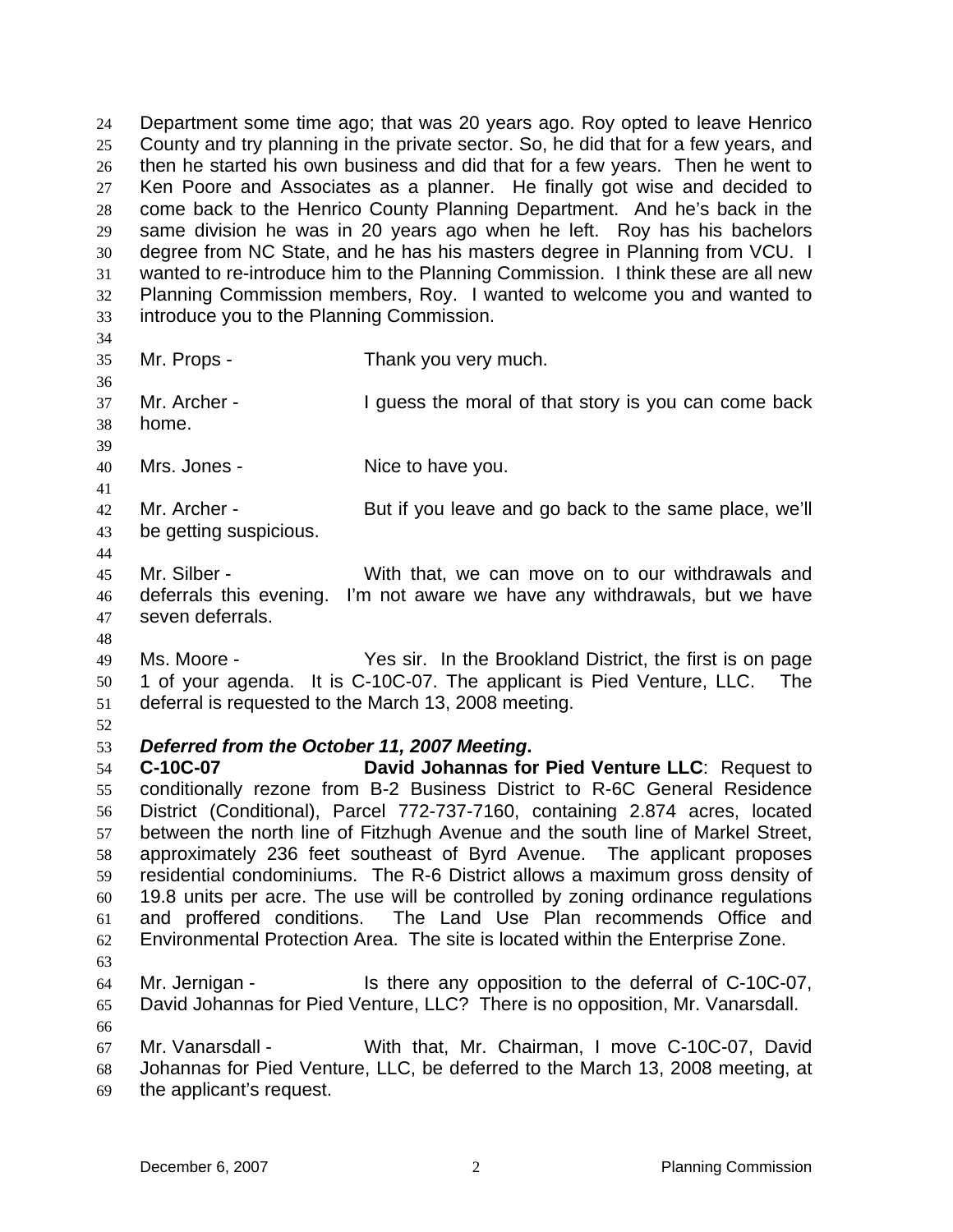70 71 72 73 74 75 76 77 78 79 80 81 82 83 84 85 86 87 88 89 90 91 92 93 94 95 96 97 98 99 100 101 102 103 104 105 106 107 108 109 110 111 112 113 114 115 Mrs. Jones - Second. Mr. Jernigan - Motion by Mr. Vanarsdall, seconded by Mrs. Jones. All in favor say aye. All opposed say no. The ayes have it; the motion is passed. At the request of the applicant, the Planning Commission deferred C-10C-07, David Johannas for Pied Venture, LLC, to its meeting on March 13, 2008. Ms. Moore - **Also on page 1 of your agenda in the Varina District is** case C-51C-07. The applicant is WWLP Development, LLC. The deferral is requested to the June 12, 2008 meeting. *Deferred from the September 13, 2007 Meeting.*  **C-51C-07 Alvin S. Mistr, Jr. for WWLP Development, LLC**: Request to conditionally rezone from A-1 Agricultural District to R-5AC General Residence District (Conditional), Parcel 815-691-3804, containing 73.609 acres, located on the west line of Strath Road approximately 580 feet north of Lammrich Road. The applicant proposes a zero-lot line development with a maximum of one hundred seventy-six (176) lots. The R-5A District allows a minimum lot size of 5,625 square feet and a maximum gross density of 6 units per acre. The use will be controlled by zoning ordinance regulations and proffered conditions. The Land Use Plan recommends Suburban Residential 1, 1.0 to 2.4 units net density per acre. The site is in the Airport Safety Overlay District Mr. Jernigan - Is there any opposition to the deferral of C-51C-07, Alvin S. Mistr, Jr. for WWLP Development, LLC? There is no opposition. With that, I will move for deferral of C-51C-07, Alvin S. Mistr, Jr. for WWLP Development, LLC, to June 12, 2008, by request of the applicant. Mrs. Jones - Second. Mr. Jernigan - Motion by Mr. Jernigan, seconded by Mrs. Jones. All in favor say aye. All opposed say no. The ayes have it; the motion is passed. At the request of the applicant, the Planning Commission deferred C-51C-07, Alvin S. Mistr, Jr. for WWLP Development, LLC, to its meeting on June 12, 2008. Ms. Moore - On page 2 of your agenda is case C-63C-07, JSN Development, LLC. The deferral is requested to the January 10, 2008 meeting. **C-63C-07 Andrew M. Condlin for JSN Development, LLC**: Request to conditionally rezone from A-1 Agricultural District to B-2C Business District (Conditional), Parcel 816-687-5307, containing 3.820 acres, located at the southeast intersection of Strath Road and New Market Road (State Route 5). The applicant proposes a pharmacy and office. The uses will be controlled by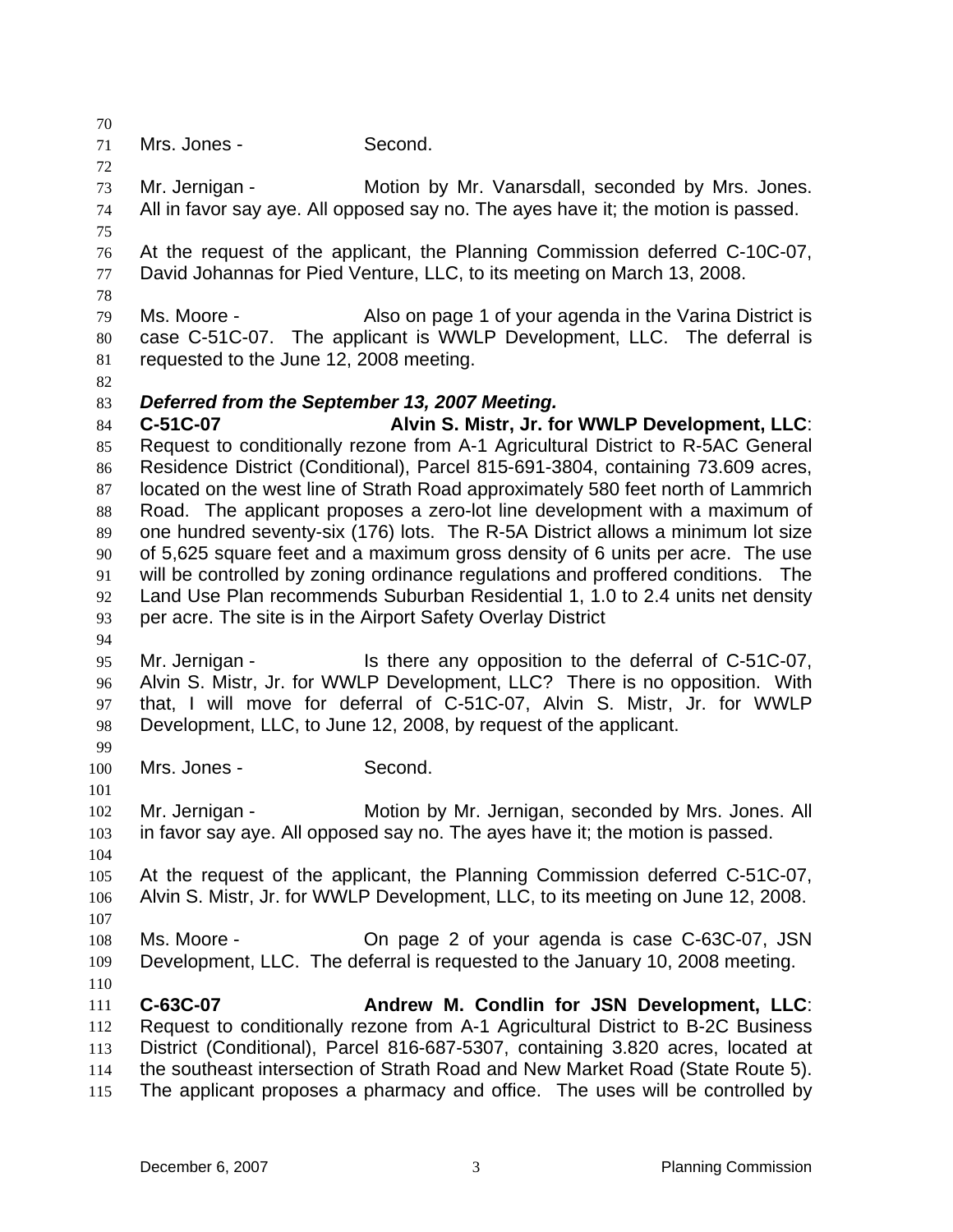zoning ordinance regulations and proffered conditions. The Land Use Plan recommends Rural Residential, not exceeding 1.0 unit net density per acre. The site is in the Airport Safety Overlay District. 116 117 118 119 120 121 122 123 124 125 126 127 128 129 130 131 132 133 134 135 136 137 138 139 140 141 142 143 144 145 146 147 148 149 150 151 152 153 154 155 156 157 158 159 160 161 Mr. Jernigan - The state any opposition to the deferral of C-63C-07, Andrew M. Condlin for JSN Development, LLC? There is no opposition. With that, I will move for deferral of case C-63C-07, Andrew M. Condlin for JSN Development, LLC, to January 10, 2008, by request of the applicant. Mrs. Jones - Second. Mr. Jernigan - The Motion made by Mr. Jernigan, seconded by Mrs. Jones. All in favor say aye. All opposed say no. The ayes have it; the motion passes. At the request of the applicant, the Planning Commission deferred C-63C-07, Andrew M. Condlin for JSN Development, LLC, to its meeting on January 10, 2008. Ms. Moore - **Also on page 2 of your agenda in the Fairfield District** is C-44C-07. The deferral is requested to the February 14, 2008 meeting. **C-44C-07 Andy Condlin for Parham Road Properties and Majestic Properties, LLC**: Request to conditionally rezone from R-4 One-Family Residence District and O-1C Office District (Conditional) to O-2C Office District (Conditional), Parcels 782-756-9598, 783-756-0592, 782-756-7785, 782-756- 9285, 782-757-4814, 782-757-5414, and Part of Parcel 782-756-7495, containing approximately 2.935 acres, located along the north line of E. Parham Road and the south line of Hungary Road at their intersection with Cleveland Street. The applicants propose office uses. The uses will be controlled by zoning ordinance regulations and proffered conditions. The Land Use Plan recommends Office and Commercial Concentration. Mr. Jernigan - The Is there any opposition to the deferral of C-44C-07, Andy Condlin for Parham Road Properties and Majestic Properties, LLC? No opposition. Mr. Archer - **Mr. Chairman, I move deferral of C-44C-07, Andy** Condlin for Parham Road Properties and Majestic Properties, LLC, to the February 14, 2008 meeting, at the applicants' request. Mrs. Jones - Second. Mr. Jernigan - Motion by Mr. Archer, seconded by Mrs. Jones. All in favor say aye. All opposed say no. The ayes have it; the motion is passed.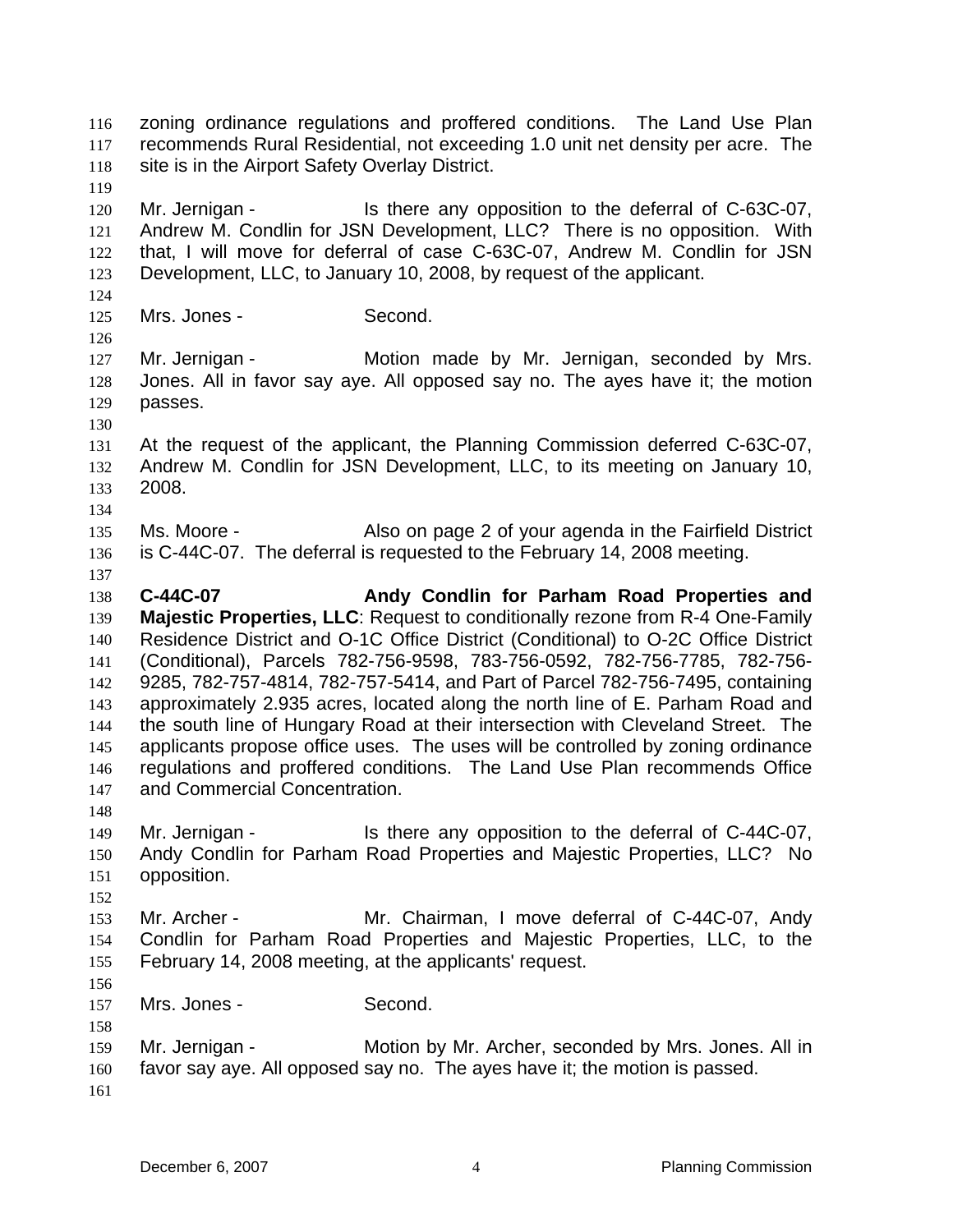At the request of the applicant, the Planning Commission deferred C-44C-07, Andy Condlin for Parham Road Properties and Majestic Properties, LLC, to its meeting on February 14, 2008. 162 163 164

166 167 168 Ms. Moore - On page 3 of your agenda in the Three Chopt District is case C-7C-07, Farmer Properties, Inc. The deferral is requested to the February 14, 2008 meeting.

169

165

## 170 *Deferred from the August 9, 2007 Meeting.*

171 172 173 174 175 176 177 178 179 **C-7C-07 Andrew M. Condlin for Farmer Properties, Inc**.: Request to conditionally rezone from A-1 Agricultural District to RTHC Residential Townhouse District (Conditional), Parcel 747-773-6860, containing 5.204 acres, located on the southeast line of Twin Hickory Road, approximately 800 feet northeast of Nuckols Road. The applicant proposes a residential townhouse development with a maximum of 28 units. The RTH District allows a maximum density of 9 units per acre. The use will be controlled by zoning ordinance regulations and proffered conditions. The Land Use Plan recommends Urban Residential, 3.4 to 6.8 net units per acre.

181 182 Mr. Jernigan - The sthere any opposition to the deferral of case C-7C-07, Andrew M. Condlin for Farmer Properties, Inc.? No opposition.

183

187

180

184 185 186 Mr. Vanarsdall - I move C-7C-07, Andrew M. Condlin for Farmer Properties, Inc., be deferred to the February 14, 2008 meeting, at the applicant's request.

188 Mrs. Jones - Second.

189 190 191 192 Mr. Jernigan - Motion by Mr. Vanarsdall, seconded by Mrs. Jones. All in favor say aye. All opposed say no. The ayes have it; the motion passes.

193 194 195 At the request of the applicant, the Planning Commission deferred C-7C-07, Andrew M. Condlin for Farmer Properties, Inc. to its meeting on February 14, 2008.

196

197 198 Ms. Moore - Next is P-10-07. The applicant is Richmond Strikers Soccer Club, Inc. The deferral is requested to the March 13, 2008 meeting.

199

## 200

201 202 203 204 205 206 207 *Deferred from the September 13, 2007 Meeting.*  **P-10-07 Gloria L. Freye for Richmond Strikers Soccer Club, Inc**.: Request for a Provisional Use Permit under Sections 24-95(a), 24- 120 and 24-122.1 of Chapter 24 of the County Code in order to construct a 157' high telecommunications tower on part of Parcel 740-768-1098, located on the east line of Pouncey Tract Road approximately 900 feet south of Shady Grove Road. The existing zoning is A-1 Agricultural District. The Land Use Plan recommends Open Space/Recreation and Environmental Protection Area.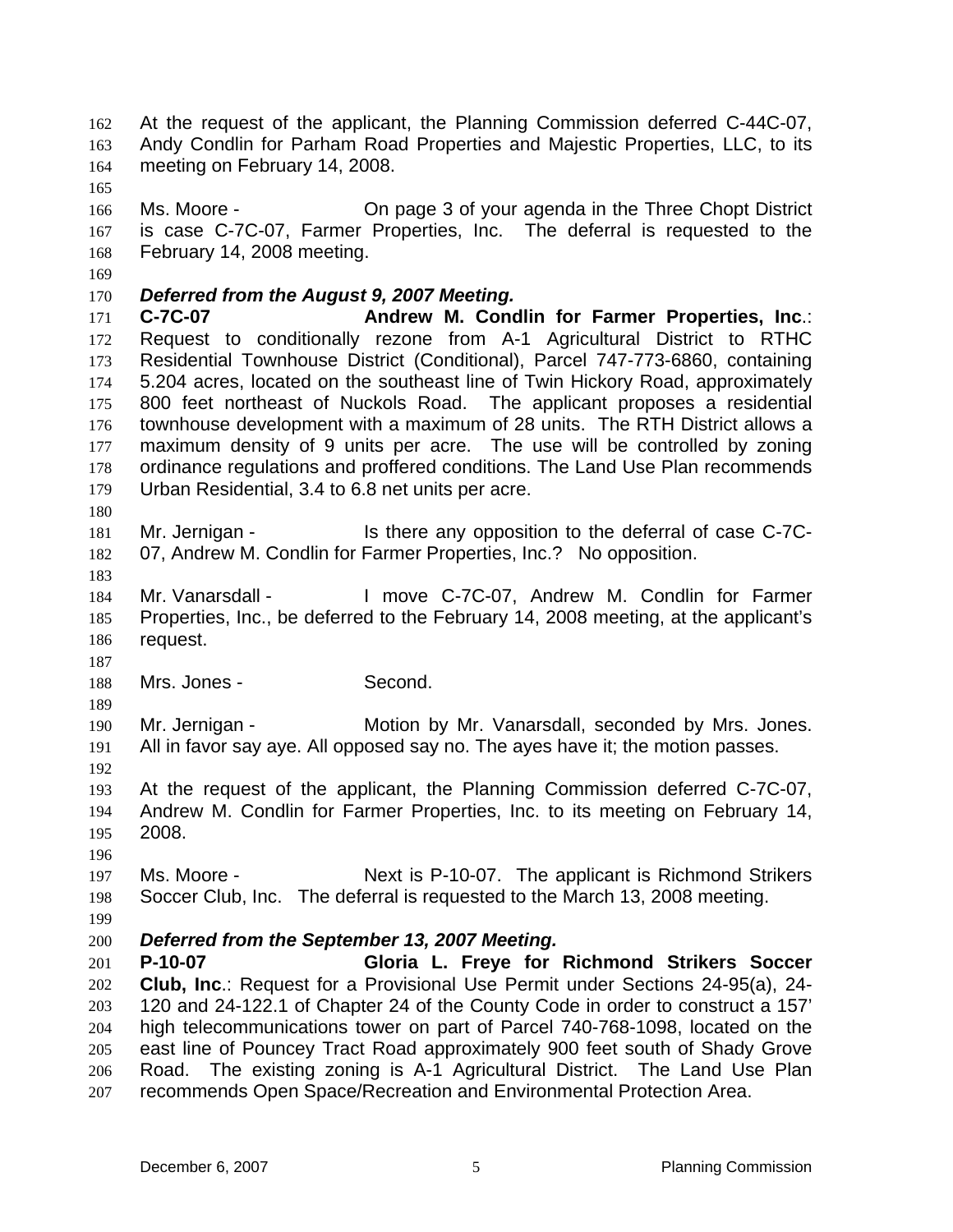208 209 210 211 212 213 214 215 216 217 218 219 220 221 222 223 224 225 226 227 228 229 230 231 232 233 234 235 236 237 238 239 240 241 242 243 244 245 246 247 248 249 250 251 252 Mr. Jernigan - Is there opposition to the deferral of P-10-07, Gloria L. Freye for Richmond Strikers Soccer Club, Inc.? No opposition. Mr. Vanarsdall - I move that P-10-07, Gloria L. Freye for Richmond Strikers Soccer Club, Inc., be deferred to the March 13, 2008 meeting, at the applicant's request. Mr. Archer - Second. Mr. Vanarsdall - Motion by Mr. Vanarsdall, seconded by Mr. Archer. All in favor say aye. All opposed say no. The ayes have it; the motion passes. At the request of the applicant, the Planning Commission deferred P-10-07, Gloria L. Freye for Richmond Strikers Soccer Club, Inc., to its meeting on March 13, 2008. Ms. Moore - Also on page 3 is C-40C-07, Boushra and Edna Hanna, and Donald and Shearin Whitehorn. The deferral is requested to the January 10, 2008 meeting. *Deferred from the November 8, 2007 Meeting.*  **C-40C-07 Courtenay Fisher for Boushra and Edna Hanna and Donald and Shearin Whitehorn**: Request to conditionally rezone from A-1 Agricultural District to R-2AC One-Family Residence District (Conditional), part of Parcels 742-773-4344 and 742-773-5604, containing 7.127 acres, located on the northeast line of Hames Lane approximately 1,550 feet north of its intersection with Shady Grove Road. The applicants propose a single-family residential development of no more than 12 lots, an equivalent density of 1.68 units per acre. The R-2A District allows a minimum lot size of 13,500 square feet and a maximum gross density of 3.23 units per acre. The use will be controlled by zoning ordinance regulations and proffered conditions. The Land Use Plan recommends Rural Residential, not exceeding 1.0 unit net density per acre and Environmental Protection Area. Mr. Jernigan - The state of the eny opposition to the deferral of C-40C-07, Courtenay Fisher for Boushra and Edna Hanna, and Donald and Shearin Whitehorn? No opposition. Mr. Vanarsdall - I move that C-40C-07, Courtenay Fisher for Boushra and Edna Hanna, and Donald and Shearin Whitehorn, be deferred to the January 10, 2008 meeting, at the applicants' request. Mr. Archer - Second.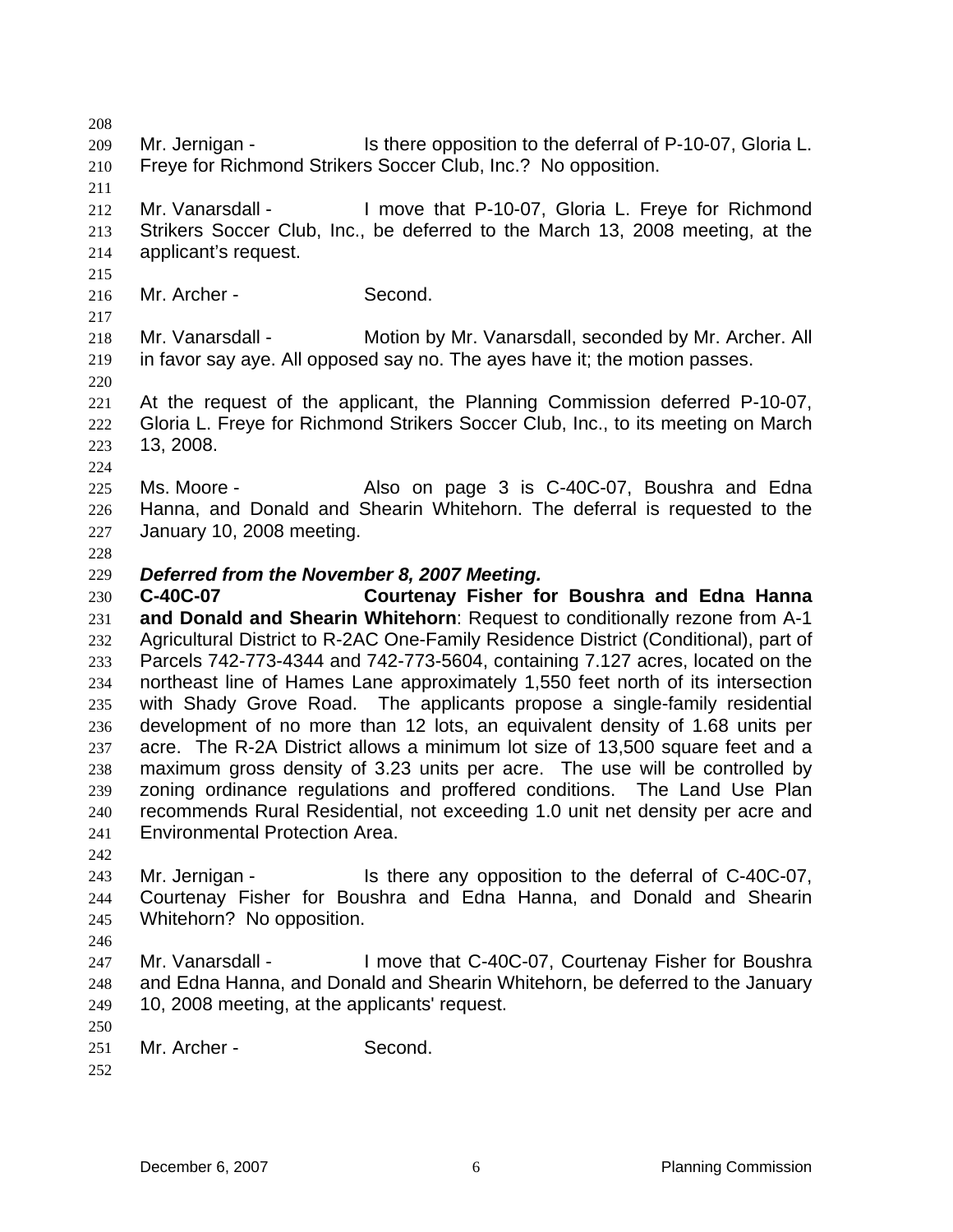Mr. Jernigan - **Motion made by Mr. Vanarsdall, seconded by Mr.** Archer. All in favor say aye. All opposed say no. The ayes have it; the motion passes. 253 254 255 256 257 258 259 260 261 262 263 264 265 266 267 268 269 270 271 272 273 274 275 276 277 278 279 280 281 282 283 284 285 286 287 288 289 290 291 292 293 294 295 296 297 298 Ms. Moore - That concludes all the deferrals we have received. Mr. Silber - Next on the agenda would be consideration of expedited items, but I'm not aware that we have any that have been requested for expedited consideration. So, we can move on to the first item in the Tuckahoe District. **C-62C-07 James Theobald for Katherman Investments Inc**.: Request to conditionally rezone from A-1 Agricultural District to O-2C Office District (Conditional), Parcels 749-754-7958 and -7268, containing 2.172 acres, located at the southwest intersection of Gaskins and Three Chopt Roads. The applicant proposes office use. The use will be controlled by zoning ordinance regulations and proffered conditions. The Land Use Plan recommends Urban Residential, 3.4 to 6.8 units net density per acre. Mr. Jernigan - Is there any opposition to C-62C-07, James Theobald for Katherman Investments, Inc.? There is no opposition. Ms. Croft, how are you tonight? Ms. Croft - The U'm good, thank you. The parcels are surrounded by the Gaskins Professional Office Condominiums. This office development was approved in January 2005 and is comprised of eight one-story buildings totaling approximately 49,000 square feet of floor area. The applicant is now requesting to include the two subject parcels within this office park, and to develop the parcels as an extension of the office condominium. The parcels are partially wooded, and an existing dwelling—which has been converted into an office—is located on the property with an accessory outbuilding. The submitted proffered conditions would permit these structures to remain for up to six years. The 2010 Land Use Plan recommends Urban Residential (3.4 to 6.8 units per acre). The proposed office use is not consistent with this designation; however, it would be an appropriate use given the surrounding office development and its location at the intersection of major roadways. To achieve compatibility with the surrounding office development, the applicant has submitted a proffered conceptual plan and exterior elevations. A two-story building at the corner of Gaskins and Three Chopt Roads and four additional one-story buildings would add approximately 39,000 square feet of floor area. The parking areas in the existing office park would be extended into the site as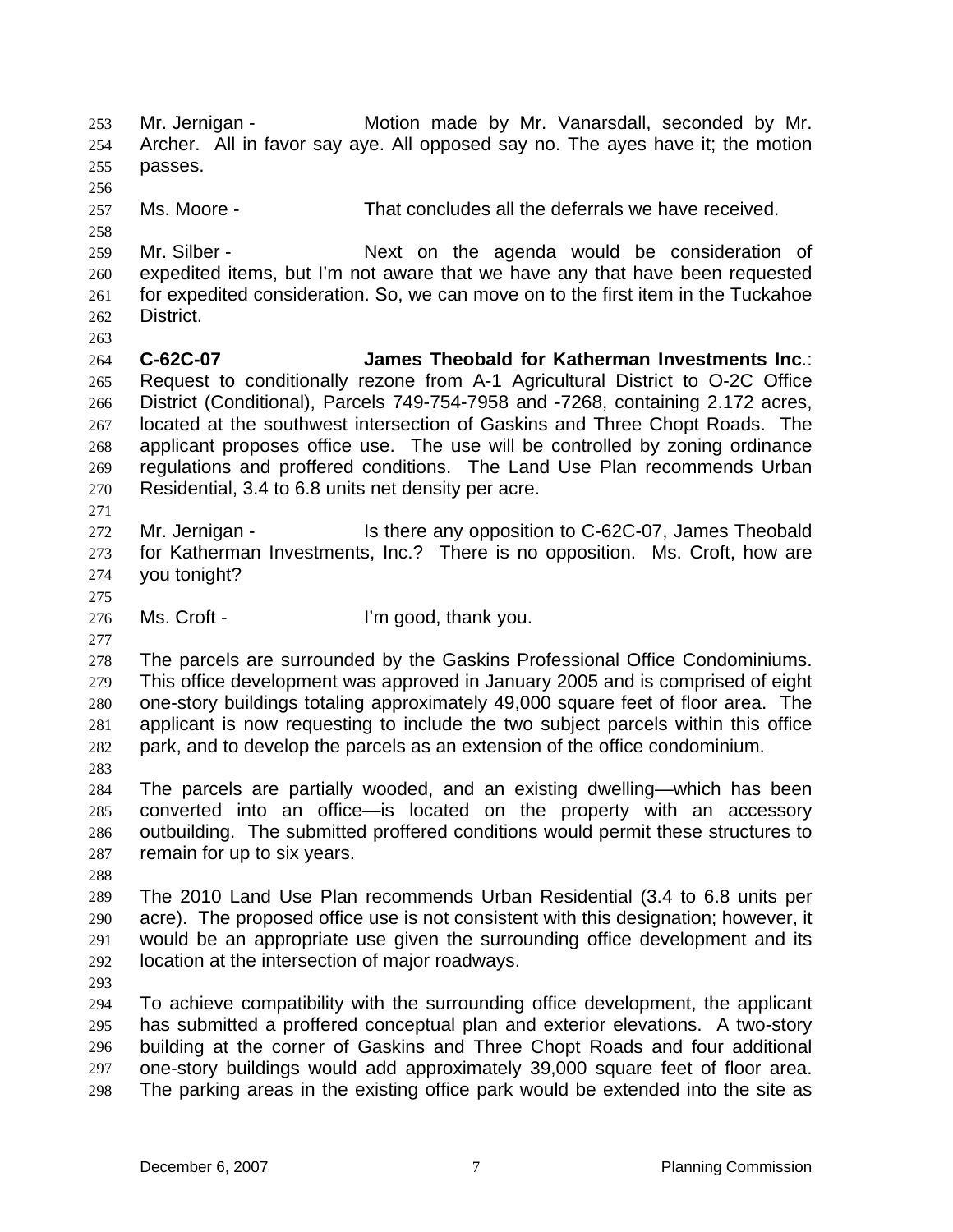the only means of access. No access would be provided from Three Chopt or Gaskins Roads. A 35-foot buffer planted to the equivalent of a Transitional Buffer 25 would be provided or retained along Gaskins and Three Chopt Roads. 299 300 301 302 303 304 305 306 307 308 309 310 311 312 313 314 315 316 317 318 319 320 321 322 323 324 325 326 327 328 329 330 331 332 333 334 335 336 337 338 339 340 341 342 343 344 The exterior elevations indicate the one-story buildings would be constructed primarily of brick and would be generally the same as the surrounding offices. The two-story building would serve as the focal point of the office complex and would be constructed primarily of brick with columns and decorative features. The additional submitted proffers are generally the same as those accepted with the original rezoning case. Revised proffers were received today. These proffers clarify the building height and the screening of utility meters and boxes. The revisions also limit the hours of construction and require a Plan of Development application be submitted for the office conversion within six months of rezoning approval. Overall, the request would result in a compatible office development with the surrounding Gaskins Professional Office Condominiums, and the submitted proffered conditions will provide appropriate quality assurances. Staff supports this request. We do note that time limits would need to be waived on the proffer. The applicant is also here to take questions, as am I. Mr. Jernigan - The Are there any questions for Ms. Croft from the Commission? Mrs. Jones - Nathalie, you've worked on this a good bit this week. I wanted to confirm that the indication from Mr. Tokarz was that all is in order for the office conversion, the way this will be incorporated into this case? Ms. Croft - Yes ma'am. Mrs. Jones - Chay. I would like to hear from the applicant, if no one else has anything. Mr. Jernigan - Ckay. Would the applicant come up, please? Mr. Theobald, how are you tonight? Mr. Theobald - I'm well, sir. Good evening, Mr. Chairman, ladies and gentlemen. I'm Jim Theobald and I'm here this evening on behalf of Mr. Katherman, who is with us tonight. This represents a request to rezone 2.2 acres of land that will basically fill in the hole in the doughnut here at the corner of Three Chopt and Gaskins Roads. This is a drawing that shows the existing buildings—the existing buildings are outlined in the white, the darker being, of course, the drive aisles and the parking. Essentially, we're dealing with the parcels at the corner in this area. This property has been owned by Exxon for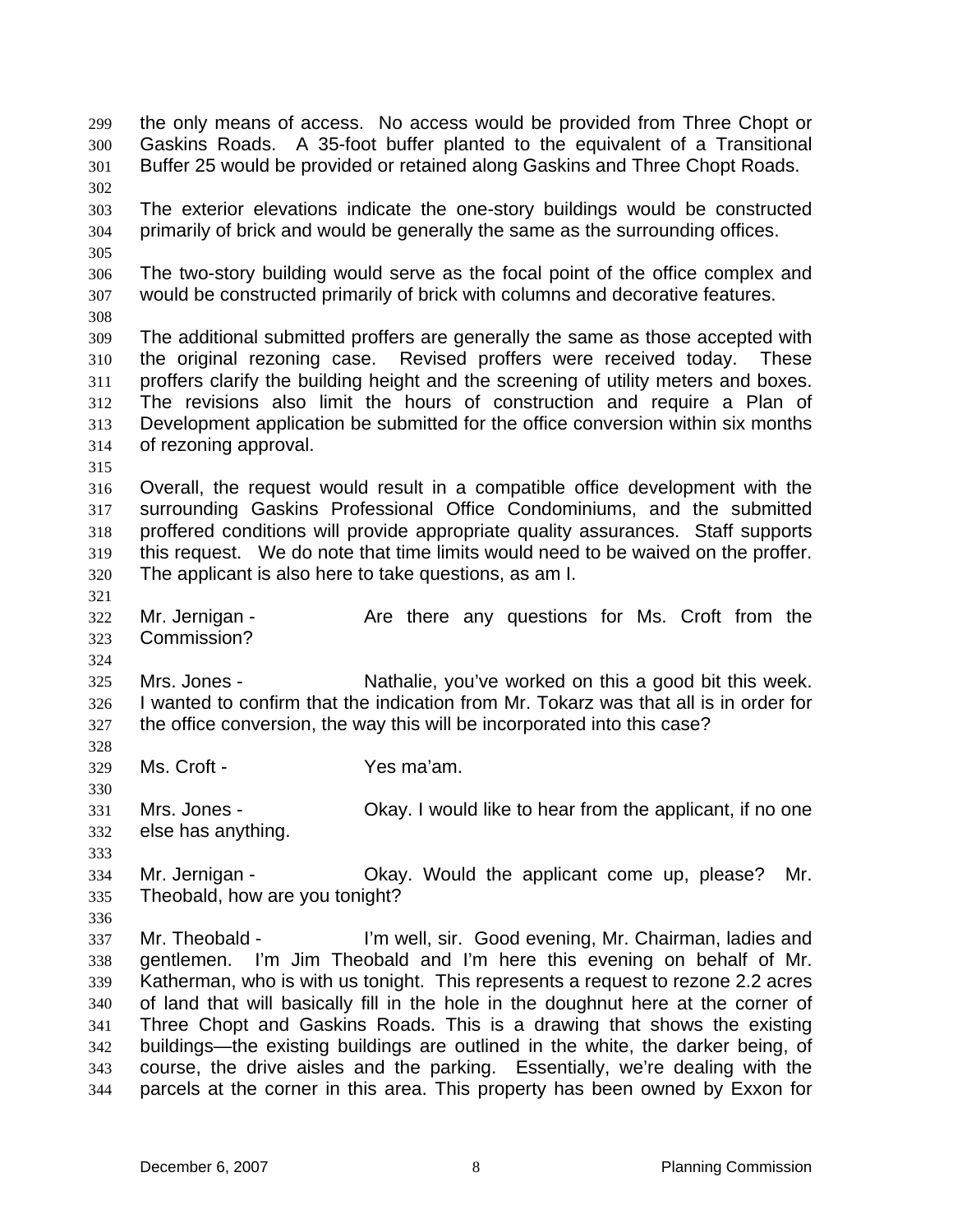some years. There have been a number of requests previously for different types of zoning, but I'm pleased that Mr. Katherman—who I think has done an excellent job developing the office condominiums—has been able to get a hold of this property and incorporate it into his development. 345 346 347 348

349

350 351 352 353 354 355 356 357 358 359 360 361 362 363 364 365 The 6.8 acres surrounding this request was rezoned back in 2003 with significant proffered conditions and input from the community, apparently after a number of meetings. I do want to bring to your attention—and we have some blowups you'll see here in a moment—there was a home—not owned by my client, but by Mr. Wright—it was an older home—located on Three Chopt in this location, which he converted to an office building for his personal use to monitor his various investments and businesses. That has been contracted to be sold to Mr. Katherman. Mr. Wright did fix this property up significantly—it looks very attractive. He did, however, fail to get zoning for an office use, which I hope was but an oversight on his part. But, nonetheless, our agreement with Mr. Wright is—He's an elderly gentleman who wants to spend his remaining business years with this office as a place to go during the day, and it doesn't get any traffic from the public. There are a couple of employees who are there at different numbers of hours a day. But, nonetheless, the County has been involved with Mr. Wright in talking to him about bringing this into compliance, and a lot of the discussions we've had this week have been really related to that.

366

367 368 369 370 371 372 373 374 375 376 Our contractual agreement with him is that he gets to operate here for six years and one month, essentially, at which time we would have the ability to tear it down. We will take ownership within 30 days of rezoning hopefully being approved. Should Mr. Wright pass away during that time, then that's a triggering event that also allows us to, basically, raze what's there and incorporate it into our project. You saw the two-story drawing. It's a terrifically designed building. It's right at the corner and you can see that it's sort of—the two wings that come back; it's a nice addition. All the other buildings remain one story, as are there today. Other buildings being, essentially, the same as those that you see out there today.

377

378 379 380 381 382 383 384 385 386 387 388 389 390 The only change that we've really made is to clarify some language in the proffers from the prior case. We've brought forward all the use prohibitions, all the buffers. We've proffered the conceptual plan incorporating the new buildings; we've continued to limit the height significantly. There are no new access points to Gaskins or Three Chopt—this property would be incorporated and the existing access points that are there today would be used. We will continue to limit signage and parking lot lighting. The brand new proffers were to add a proffer relating to construction hours, to limit those Monday through Saturday, and an agreement to file a POD on the existing structure within six months. Part of bringing it back into compliance is not only this zoning action before you this evening, but to file a POD that will likely incorporate Mr. Katherman's other buildings, in addition to this existing building. What you see in this instance is during the period where Mr. Wright would continue to operate his business, we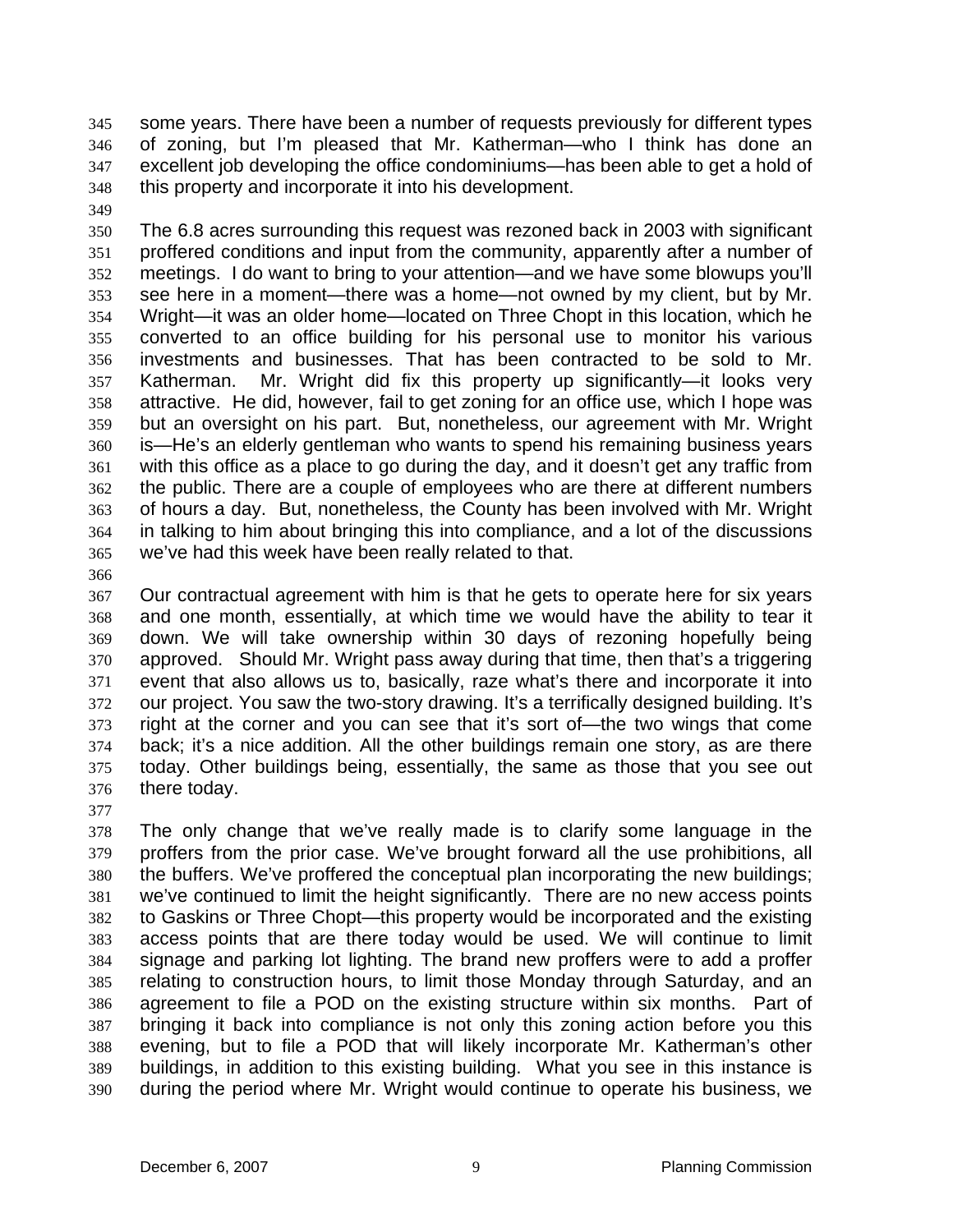would, basically, allow him to enter through the back through the parking lot. Here is his current garage. Here is the existing building. A drive aisle through here. We would close off the direct access to Three Chopt and, literally, work around his existing structure— here's a little bit of a blowup to show you a little better—but an access road into here so that we can coexist. When we come in with our POD, we will certainly need to provide landscaping, etc. The way these proffers work, his building has been excluded from the impact of some of those for the period of time that the building exists. So, we've tried to come up with a way that gets that building into compliance, incorporates it into the project, sets the stage for the future—all of which you know what you're going to get and when you're going to get it. 391 392 393 394 395 396 397 398 399 400 401

402

403 404 405 406 I appreciate very much the work that Ms. Croft has done and Mrs. Jones. I think this is a nice resolution, not only to this specific situation, but also allows for a significant expansion of a Class A development at that corner. With that, I'd be happy to answer any questions.

407

410

408 409 Mr. Jernigan - Are there any questions for Mr. Theobald from the Commission?

411 412 413 414 415 Mrs. Jones - Mr. Theobald, I don't necessarily have questions, because I think I've asked you about everything I could possibly think to ask over the past week. I do want, on the record, to thank you for following up with details on this. It seemed that with this unusual situation, every question led to an answer, which led to another question because it's not a usual situation.

- 417 Mr. Theobald - It is not.
- 418

426

428

416

419 420 421 422 423 424 425 Mrs. Jones - With the compliance issue, that's not really a Planning issue, although it certainly figures into our site design and exactly what's going to happen here. That's why a lot of that had to be discussed. I feel like this is a very logical continuation, obviously, of the project. It is a very attractive project and I'm very happy to see this proposal come forward. All of the work was just to make sure we were well covered from the County standpoint, that this building would come into compliance, because it could be here for six years.

427 Mr. Theobald - Yes ma'am.

429 430 431 432 Mrs. Jones - And that's a significant amount of time. I am happy with what you've addressed in the proffers, and they are a little bit different than the original case. I wasn't around for that one, but I think we've upgraded a lot of the details. I'm happy with the way it stands now.

433 434 Mr. Jernigan - **Okay.** 

435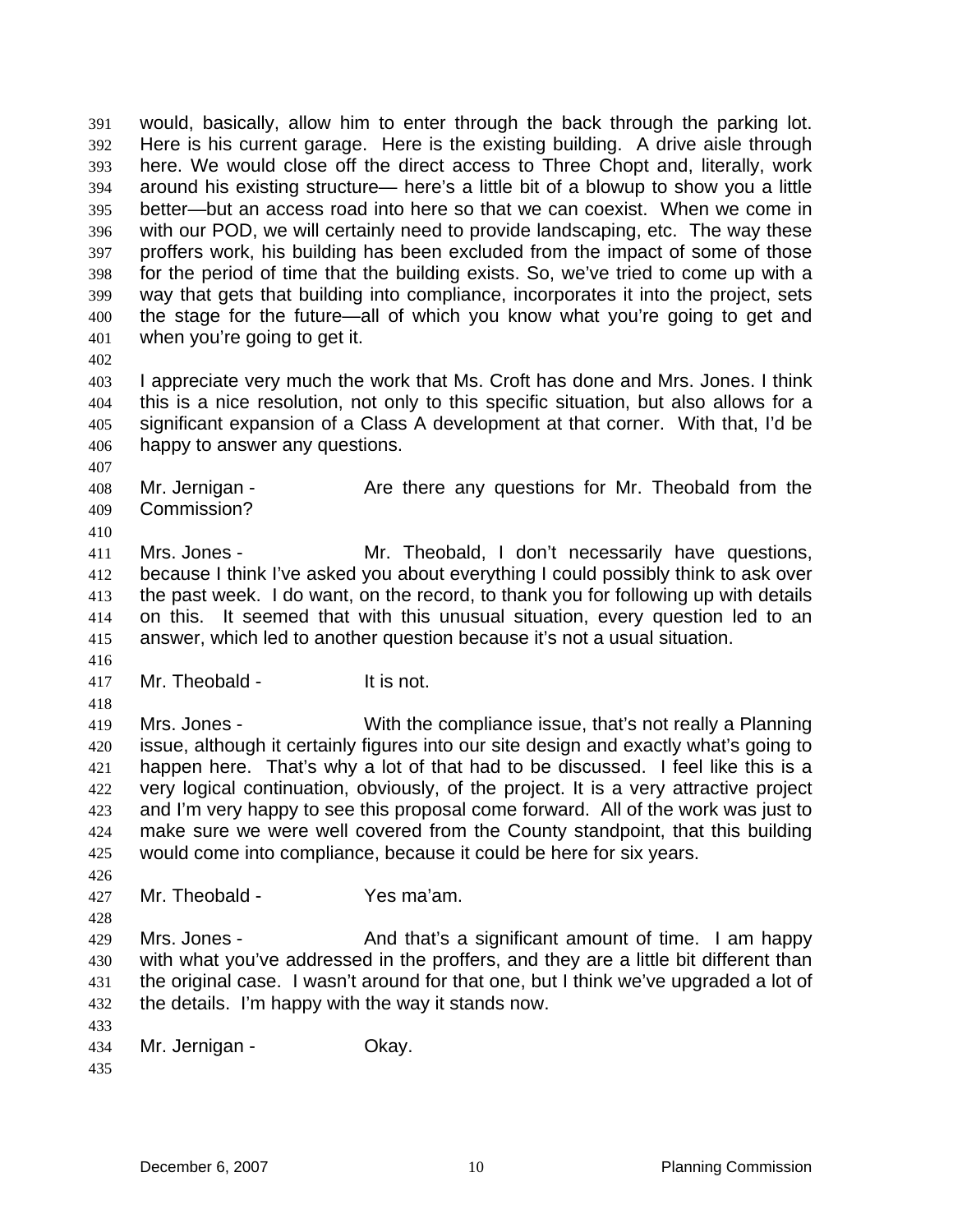Mr. Silber - Thave maybe a question or two, if you would allow me. Mr. Theobald, I understand Mr. Wright's situation and his interest in staying here, and it sounds as though you've worked through that the best you can. I assume that you have offered him space in Mr. Katherman's office development in return for construction of a building, and he prefers to stay in this— 436 437 438 439 440

442 443 444 445 446 Mr. Theobald - Honestly, I don't believe that was even part of the negotiations. It was a very short negotiation on the one hand. Mr. Wright was only willing to sell if he could flat stay put. I think Lee is about 80 years old and he just wants to stay until he's no longer able, and really wasn't interested in anything other than what you see.

448 449 450 451 452 453 454 455 456 Mr. Silber - All right. The other comment I had was one that involves your placement of utility boxes on buildings. When the first phase of these office condos were built, the County Manager brought to our attention utility boxes on the back of these buildings and raised issue with those, calling me on it over a weekend about this situation. So, I see it's been addressed in Proffer 11, to a certain extent, that there will be landscaping that would screen these and that would be reviewed at the time of landscape plan approval. I would probably encourage you to place those on the sides of buildings, if possible, in some locations so that they aren't visible from public rights-of-way.

457

464

466

469

471

476

441

447

458 459 460 461 Mr. Theobald - That's certainly preferred. Sometimes, as you know, utility companies tell you where those are going to go. You don't want them on the fronts of your buildings, but I think we are sensitive to the way those turned out and we're going to take some efforts to screen those.

462 463 Mr. Silber - Ckay.

465 Mr. Jernigan - Any other questions for Mr. Theobald?

467 468 Mrs. Jones - Well, I'm happy that we could discuss this on the record because it is a little bit unusual. I appreciate your work with that.

470 Mr. Jernigan - Mrs. Jones, you have to waive the time limits first.

472 473 474 Mrs. Jones - Yes, okay. I'd like to waive time limits for the proffers on case C-62C-07, James Theobald for Katherman Investments, Inc.

475 Mr. Vanarsdall - Second.

477 478 479 Mr. Jernigan - Motion by Mrs. Jones, seconded by Mr. Vanarsdall. All in favor say aye. All opposed say no. The ayes have it; the motion passes.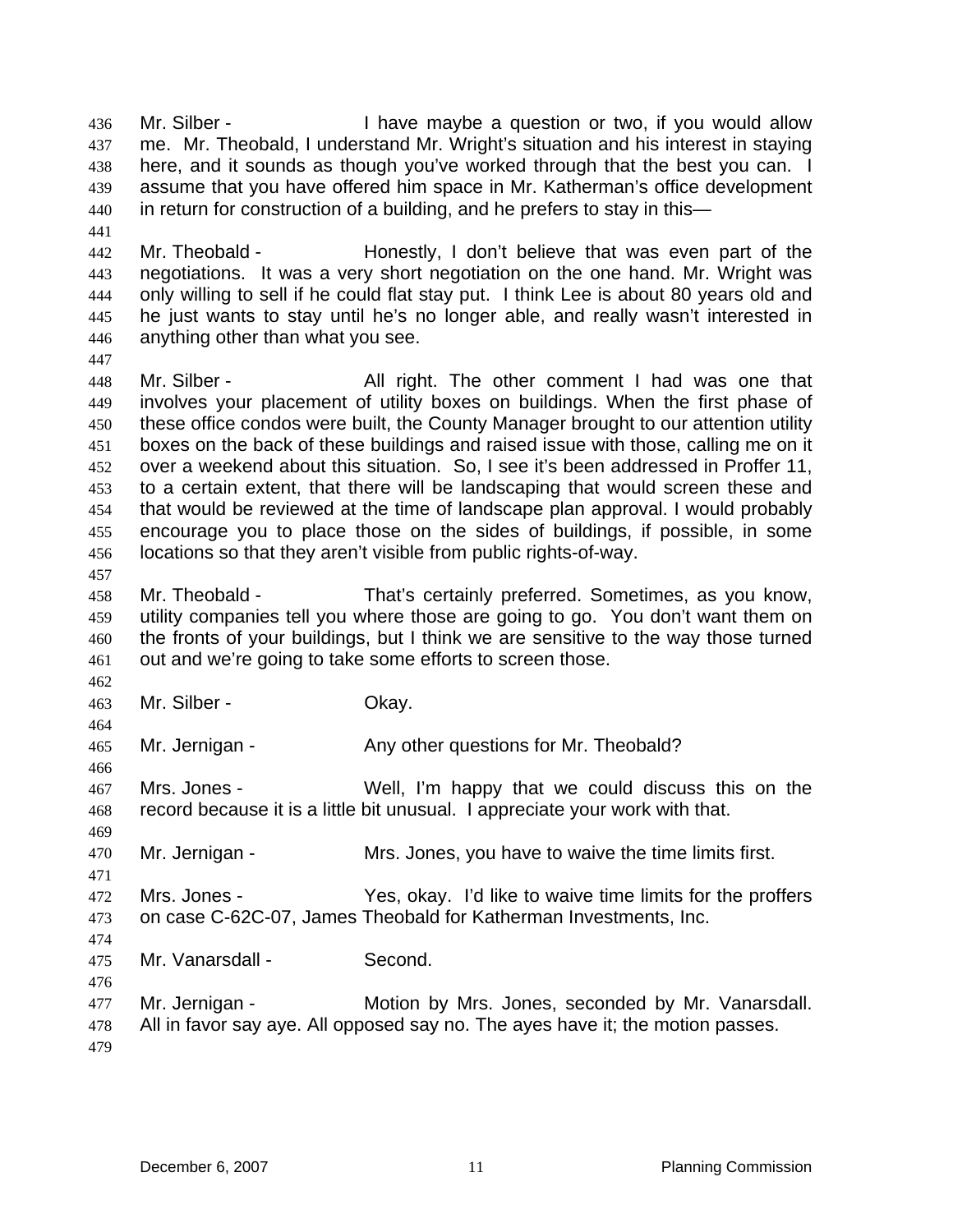Mrs. Jones - And with that, I would like to recommend to the Board of Supervisors for approval case C-62C-07, James Theobald for Katherman Investments, Inc. 480 481 482

483 484

Mr. Vanarsdall - Second.

485

488

486 487 Mr. Jernigan - Motion by Mrs. Jones, seconded by Mr. Vanarsdall. All in favor say aye. All opposed say no. The ayes have it; the motion passes.

489 490 **REASON:** Acting on a motion by Mrs. Jones, seconded by Mr. Vanarsdall, the Planning Commission voted 4-0 (two absent) to recommend the Board of Supervisors **grant** the request because the office use is compatible with surrounding development, it would not adversely affect the adjoining area if properly developed as proposed, and the proffered conditions would provide appropriate quality assurances not otherwise available. 491 492 493 494

495

## 496 *Deferred from the November 8, 2007 Meeting.*

497 498 499 500 501 502 503 **P-8-07 Gloria L. Freye for Richmond 20 MHZ, LLC**: Request for a Provisional Use Permit under Sections 24-95(a), 24-120 and 24- 122.1 of Chapter 24 of the County Code in order to construct a 144' high telecommunications tower on part of Parcel 829-712-4591, located on the west line of Beulah Road approximately 195' north of Treva Road. The existing zoning is R-3 One-Family Residence District. The Land Use Plan recommends Open Space/Recreation. The site is in the Airport Safety Overlay District.

504

505 506 507 Mr. Jernigan - The Is there any opposition to P-8-07, Gloria L. Freye for Richmond 20 MHZ, LLC? We have opposition. Mr. Silber, will you explain to our audience so they'll know the conditions for opposition?

508

509 510 511 512 513 514 515 516 517 Mr. Silber - Yes sir, I'll be happy to. The Planning Commission's policies state that following the presentation by staff, the applicant will present the case. They have 10 minutes to present their case. Some of that time they can save for rebuttal. The opposition, collectively, has 10 minutes to express opposition to the request. Any time the Planning Commission is asking questions of either party, that's not counted towards your 10 minutes. They can extend the 10-minute period of time, but we try to stick to 10 minutes if at all possible.

518 Mr. Jernigan - Mr. Lewis, good evening.

519 520

521

Mr. Lewis - Good evening, Mr. Chairman.

522 523 nTelos is requesting to construct a cell tower up to 144 feet in height at the Fairfield Recreation Center. The eight acre, R-3 zoned parcel is adjacent to

524 525 Seven Pines Elementary School and is otherwise surrounded by single-family residential development.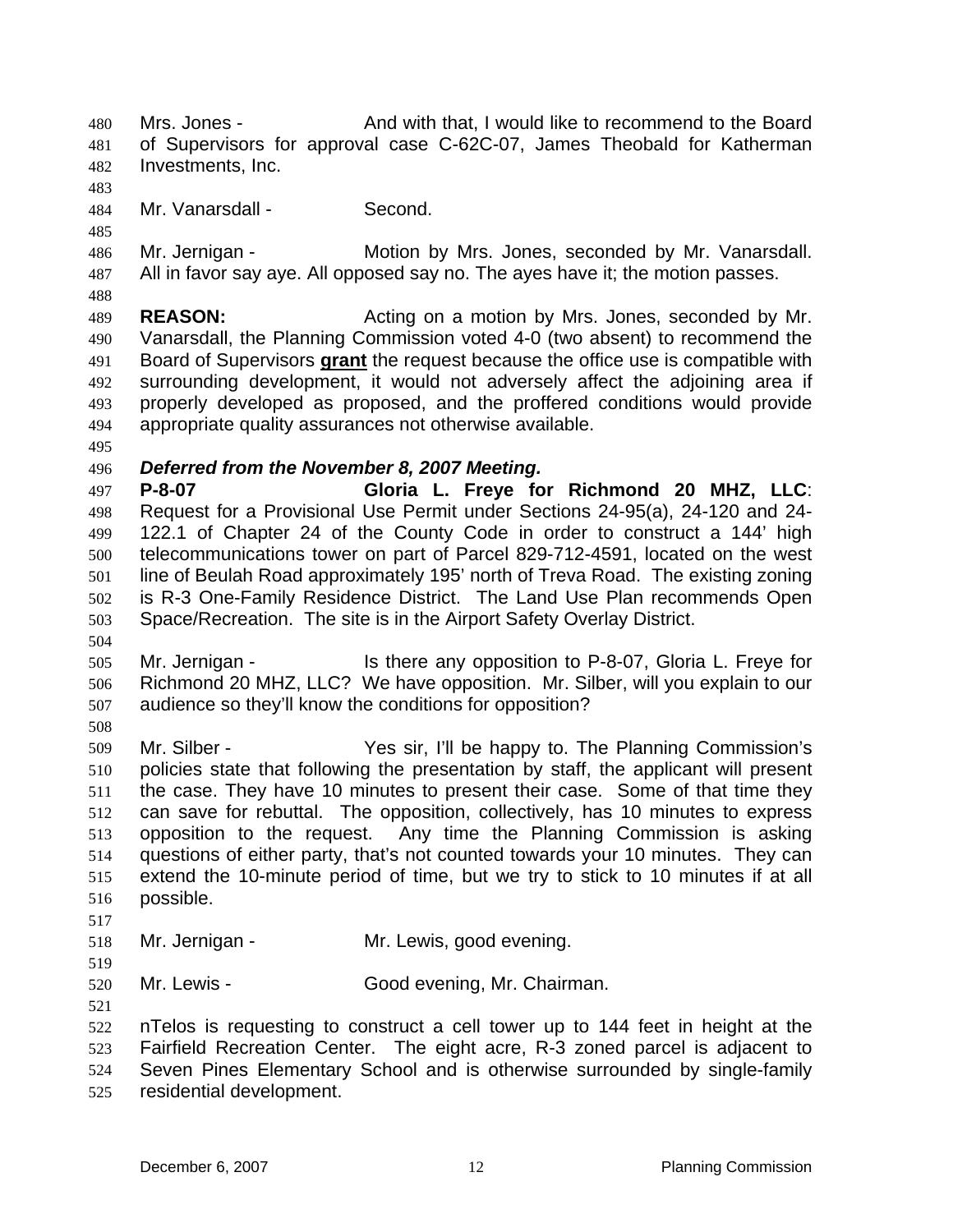- 526 527 528 529 As shown on the site plan, the tower and its 2,500 square foot lease area would be placed toward the northwest corner of the site and would meet all Coderequired setbacks from adjacent properties.
- 530

531 532 533 534 535 As shown on this elevation, the applicant proposes a 140-foot monopole with a lighting rod extending to the maximum height of 144 feet. All antennas would be inside the monopole structure, and the equipment compound at the tower's base would be enclosed by a chain link fence of unspecified height. The facility would be accessed via an easement along the parcel's northern edge.

536

537 538 539 540 541 542 543 544 The 2010 Land Use Plan recommends Open Space/Recreation for the site which is also part of the Airport Safety Overlay District. The 2010 Plan acknowledges the growing and changing need for communication services and makes limited provision for towers around residential areas if other alternatives have been exhausted; however, the County's tower siting policies strongly discourage new towers in residential areas, and call for any such towers to have minimal visual impact. The applicant's request is not consistent with these policies, and area residents have expressed opposition to this proposal.

545

546 547 548 549 550 551 552 553 Internally-mounted antennas would not be seen, and the structure's lower half would be obscured by trees; however, as shown by this picture taken during a recent balloon float, the tower's upper portion would extend well above surrounding trees, making it highly visible from several vantage points in adjacent neighborhoods. Given the combination of tower height and close proximity to residential uses, this proposal is not compatible with surrounding properties and would set a negative precedent for future tower requests. Staff does not support this request and recommends it be denied.

554

555 This concludes my presentation. I will be happy to take any questions.

556 557 558 559 560 561 562 563 564 565 566 567 568 569 570 571 Mr. Jernigan - Okay. Are there any questions for Mr. Lewis from the Commission? Mr. Silber - Mr. Lewis, what vantage point was this picture taken from? Mr. Lewis - I believe the home in the photo is 304 Treva Road. So, 304 would be this home right here. Mr. Silber - Chay. Mr. Lewis - So, it's from across Treva Road. Mr. Jernigan - Did you take this last week?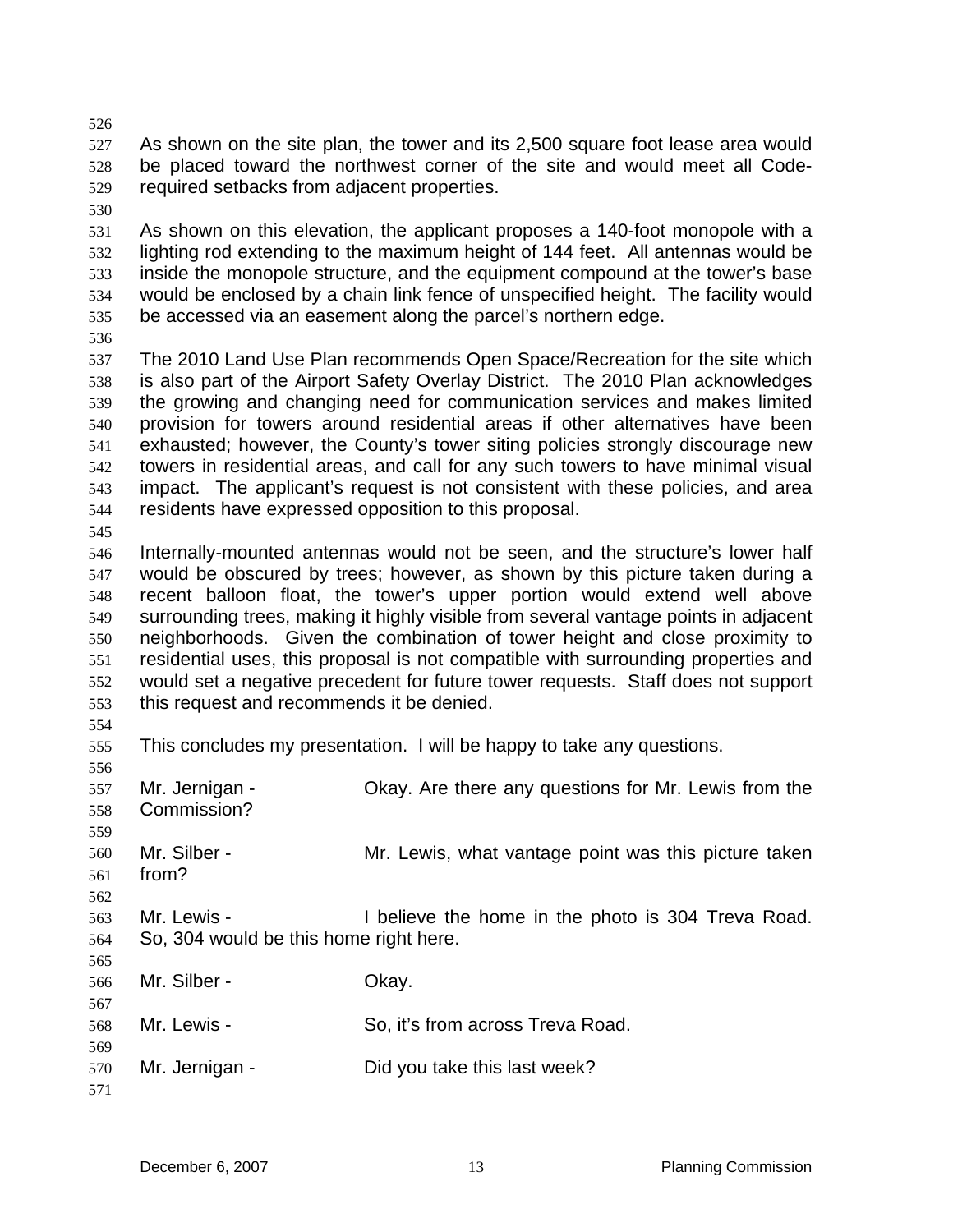572 Mr. Lewis - Yes sir. 573 574 575 576 577 578 579 580 581 582 583 584 585 586 587 588 589 590 591 592 593 594 595 596 597 598 599 600 601 602 603 604 605 606 607 608 609 610 611 612 613 614 615 616 617 Mr. Jernigan - Ckay. Any other questions? Mrs. Jones - The balloon float was done—Is that a true height? I had heard it was pretty windy and it was off on an angle and this kind of thing. Mr. Lewis - Most of the time that the balloon was floated and I was there, the wind was blowing. So, this picture, it's hard to say exactly the height that this depicts. But one can assume that it is somewhat less than the maximum height that would be allowed. Mr. Jernigan - They actually let it out about another three or four feet— Mrs. Jones - To compensate for that? Mr. Jernigan - — — — to compensate for the wind. Mrs. Jones - Ckay. Do you know if there were other opportunities to site this tower in places that we're now looking at as much better in residential settings, maybe within a church steeple or any kind of a taller structure that's already there? Do you know of any attempts that were made to re-site it elsewhere? Mr. Lewis - Well, the applicant indicated they did look at some other sites, including a church nearby, and the commercial corridor to the north. As far as how far those discussions were taken and what the reasons were as to why those would not work, I'm not aware. They might be able to fill in the details. Mrs. Jones - Ckay. Mr. Jernigan - Thany more questions? Thank you, Livingston. I'd like to hear from the applicant, please. Ms. Freye - Mr. Chairman, members of the Commission, my name's Gloria Freye. I'm an attorney here on behalf of nTelos. Before we start, in your explanation, Mr. Silber, you were explaining about the time allotment for the applicant and for the opposition. There are about six folks here who are in support of this and we would like to allow them to have time to speak as well, in addition to my presentation. Mr. Silber - Chay. That would be a part of your 10 minutes. Ms. Freye - That might be a problem because I had some photo simulations that I wanted to show from the earlier presentation that was taken at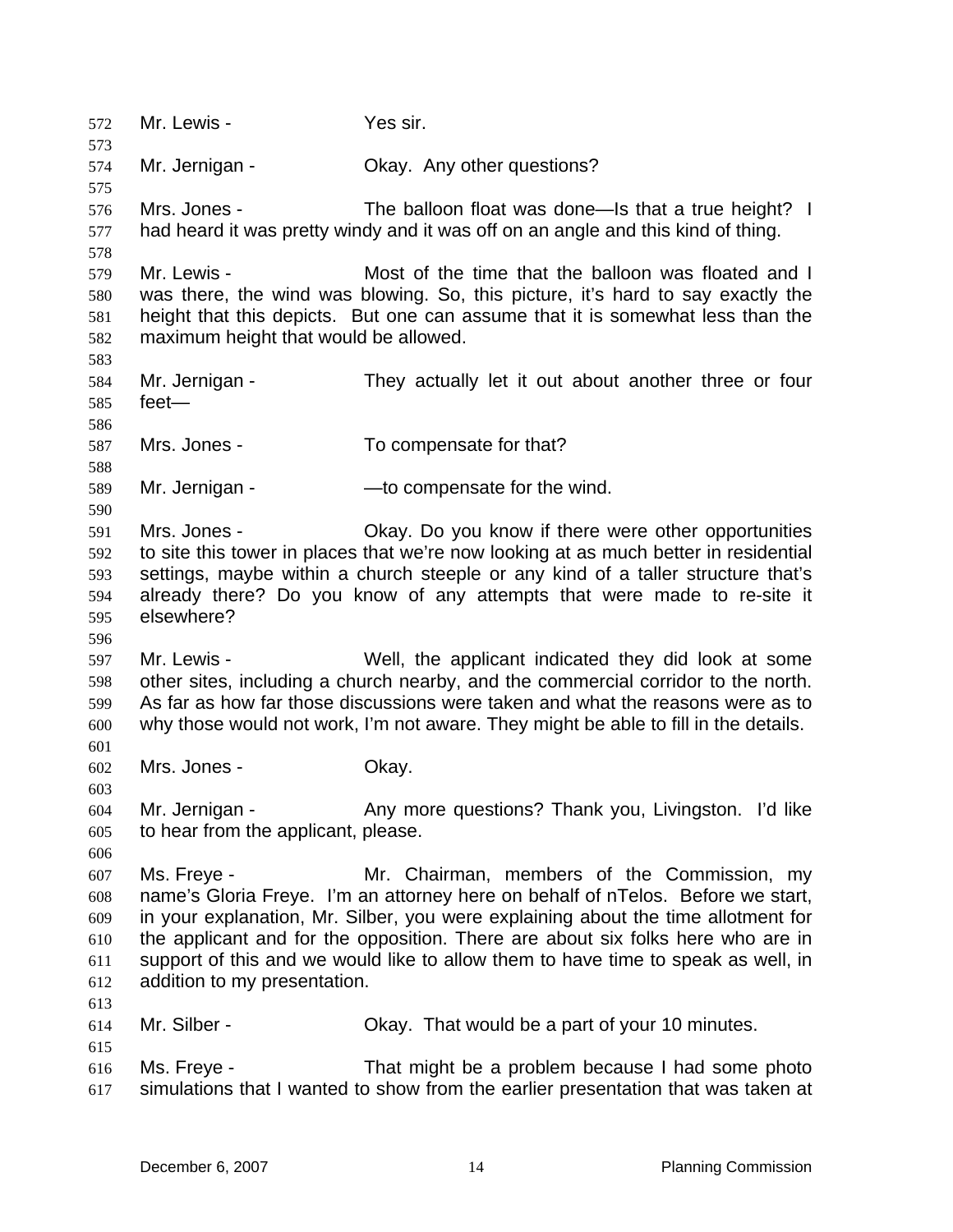150' and a comparison to the visibility of this site to another site that the County has approved. I'm afraid that that may take up most of my time. 618 619

620

622

625

627

629

621 Mr. Silber - Well, if the Commission wants to extend that—

623 624 Mr. Jernigan - The If it goes over, then we'll give the opposition an equal amount of time. Fair enough?

626 Ms. Freye - The supporters.

628 Mr. Jernigan - That's fine; go ahead.

630 631 632 633 634 635 636 637 638 639 640 641 642 Ms. Freye - Thank you very much. The Federal Telecommunications Act was passed in 1996, 11 years ago, and a lot has changed since then. Back then, the networks were designed to get customers from one landline to the next line, basically, the mobile. And so the ordinances, the policies, the regulations that were developed were pretty much geared around the same thing. So, the policies were to direct these facilities to be located in undeveloped agricultural land, along the interstate, and in commercial areas. Well, a lot has changed. Today, people take their cell phones everywhere. They want to use them everywhere. They want to use them in their homes; they want to use them in their offices; and the younger generation doesn't even rely on landlines anymore. There was an article in the paper just two days ago that a Verizon spokesman noted that the number of cell phones in this country has far outnumbered the number of landlines—and that trend is just going to continue.

643

644 645 646 647 648 649 650 651 652 653 654 655 656 657 658 659 The carriers are repeatedly getting complaints and requests from their customers to give them better service, to give them service in their homes, to give them service in buildings, and not to have dropped calls, and to give better capacity, and to give them access to wireless data. To provide the service to the people in their homes in this area, nTelos started looking at sites in the summer of 2006. These search rings are much smaller than what you're used to seeing because you're trying to serve a denser population in a residential area, so the antennas need to be closer to homes. So, to respond to their customers in Sandston, to serve Sandston and the area east of the airport, they started this search. They looked at all the commercial properties; they looked at existing facilities to see if they could co-locate; they looked at a church. They looked everywhere. They exhausted their search because they know what the County policies are. But it's a challenge to get antennas close to homes when you need to find a piece of property that doesn't have a house on it, that can meet the setbacks—and they're 110% of the height. You have to have trees for some screening, and a willing landlord.

660 661 662 663 nTelos found the Fairfield Recreation site. It meets all those criteria. It has a mature stand of trees that provides screening on all four sides. It is in the middle of an eight-acre piece of land that is surrounded by homes, but is developed with a neighborhood recreational center. And it does meet the setbacks. As a willing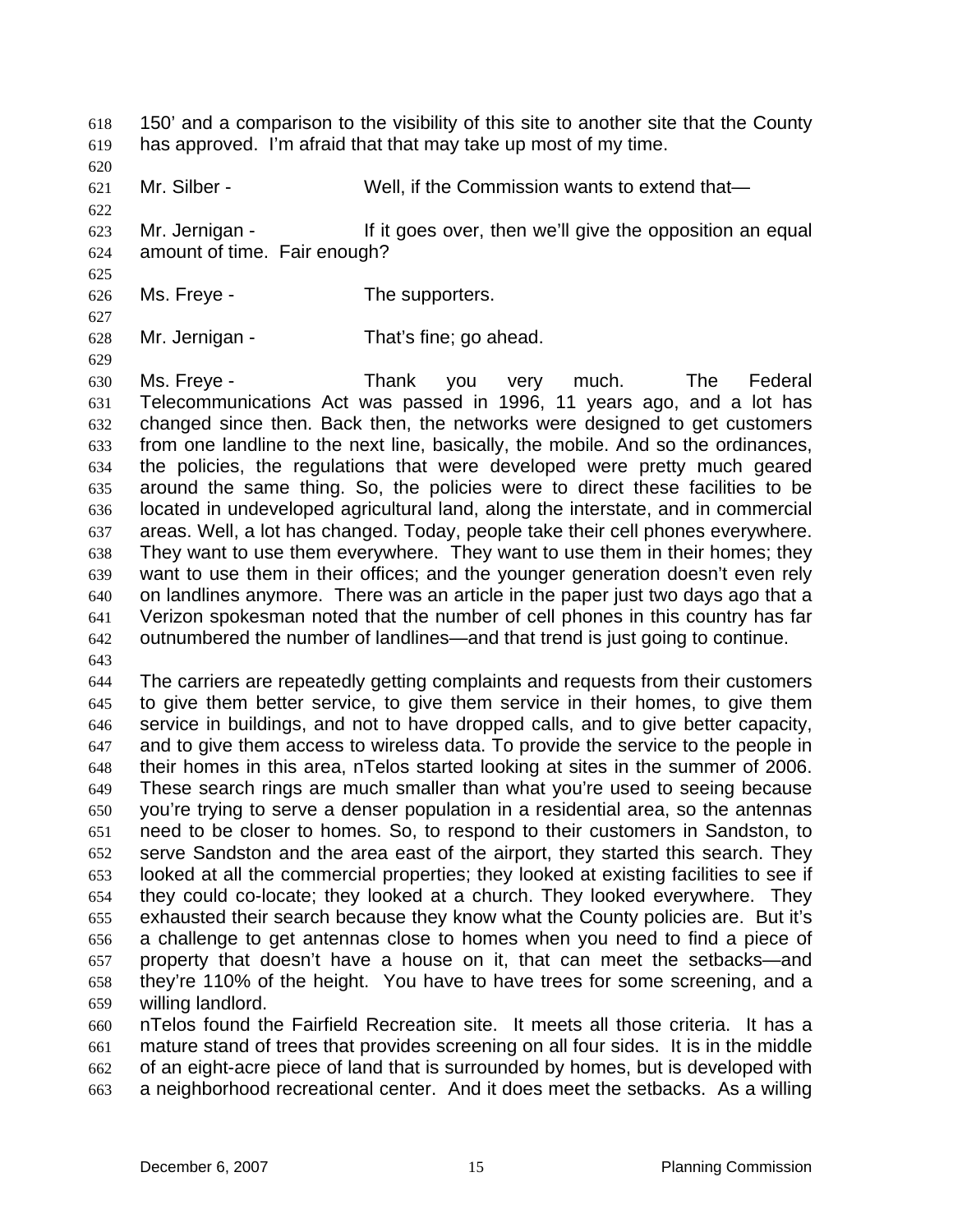landlord, the revenues from this facility would greatly enhance the programs and the property that they are managing there, and the services that they provide to their neighborhood. 664 665 666

667

668 669 670 671 672 673 674 675 676 677 678 The major concern about this site that we heard from the neighbors—and we've had a couple of neighborhood meetings and the major concern was that it's in an Airport Safety Overlay District. The first application was for 157 feet. When it was reviewed by the FAA and by the local airport, there was concern and objections to that height and that location and marking and lighting. So, we met with the CEO, president of the Airport Commission and their attorney. We also resubmitted to the FAA and we resubmitted the 144' height. Both the FAA and the Airport have now written reports and letters in the file that say 144' at this location is no safety hazard, will not affect the operations of the airport, would not have to be lighted or marked in any colors. So, there is no safety hazard; that has been resolved.

679

680 681 682 683 684 685 686 Now, the need for this site—The first slide was the site that shows the setbacks and the tree coverage that's all around the facility in that corner. This coverage map shows you in the center where you see the red dot, the black and the white area shows that there is either no coverage or unsatisfactory coverage. That's the area that they're trying to serve. The next map shows you, in the center with the yellow dot, where this pole would be at the Fairfield Rec Center, that you get green excellent coverage with this site.

687

688 689 690 691 692 693 694 695 What is proposed here is a stealth design pole with the antennas hidden, concealed inside, similar to what was approved at the Masonic Lodge. This is on Three Chopt Road. This is the same kind of pole. From Three Chopt you can see that the whole pole, most of the pole is visible. This is also showing the pole in this photograph that shows how visible the pole is from the adjacent residential street that goes right up to this property. This next one shows—I think you can see the dot up there—the visibility, the length of the pole that would be extended above the rooflines.

696

697 698 699 700 701 702 703 704 705 706 707 708 709 Now I'd like to show you the photo simulations that were taken from floating a 150-foot pole. You can see it—I'm just trying to think. Right there. This is from the Hunters Run subdivision and I believe it is right about there. Barely visible above the house. This is from the Seven Pines Elementary School, and you can see that pretty clearly. This is directly across from the recreation center. This is from Beulah Road. These are homes that face directly to the facility and you can see the tip of it right there. This pole is actually a parking lot light. Several of these residents live directly across the street and this would be the view that they have. This is the view from Roy Road at Penley Road, which is one block over, parallel to Beulah. You can see it there above the trees. And this is the view that Mr. Lewis was showing to you above Mr. Johnson's home at 304. That balloon, when it was floated, Mrs. Jones, the wind was blowing. They did float it another 10 feet higher to adjust for the wind. We believe that—And they also located the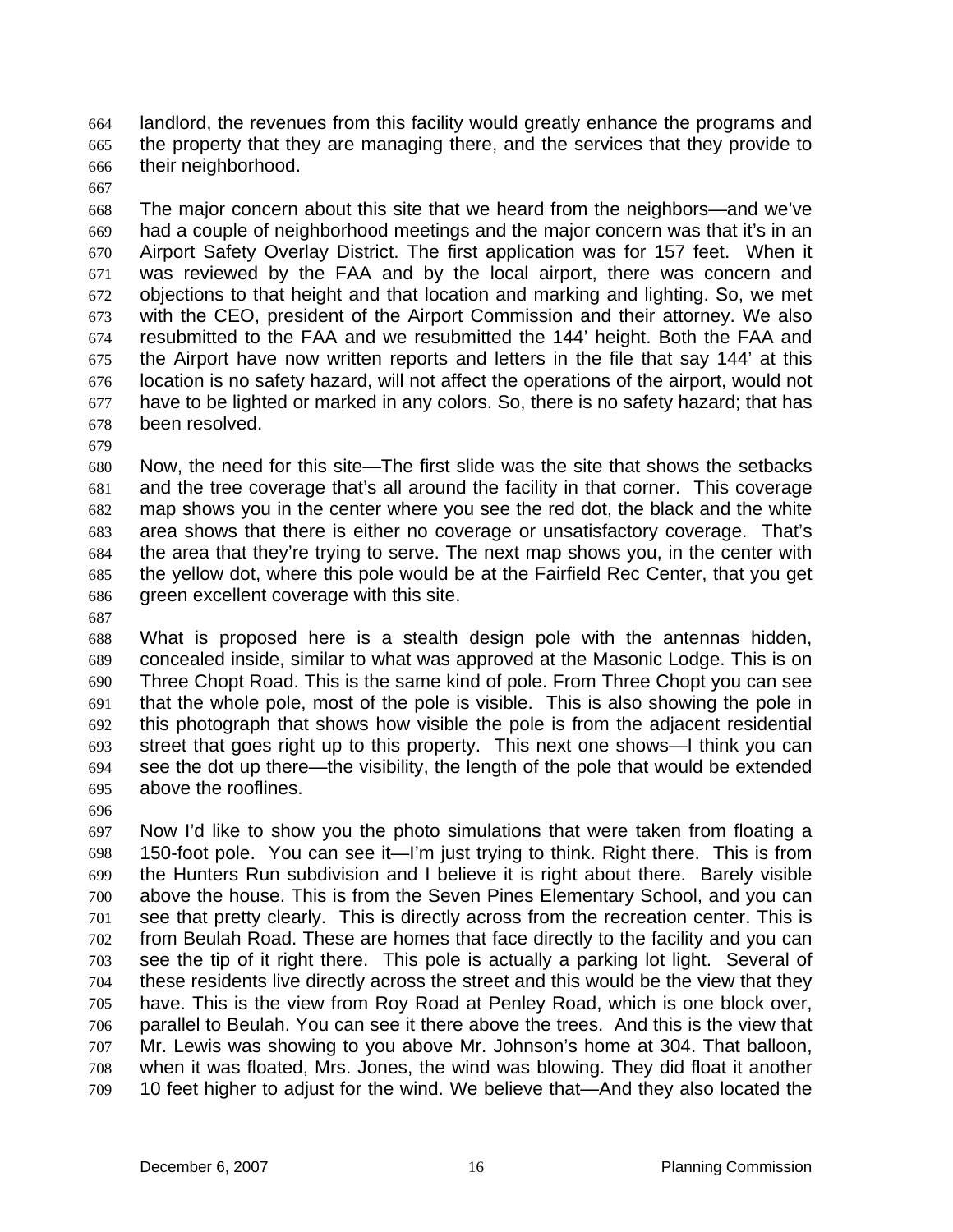pole, I mean, the balloon from the tennis court, which is not back in the woods, which is where it would actually be. We think that that would actually be more over here. The reason we think that is because if you look at this next picture, which is the house next door, and we floated at 150 on a still day—Now I can't find it. It's in the trees. Right there. So, just one house over at 150 and straight up, you can see what the impact is. Very minimal. This is about a mile south on Beulah Road. 710 711 712 713 714 715 716

718 719 720 721 722 723 724 725 If you look at even the picture on the left from Treva Road that Mr. Lewis took at that balloon test on a windy day, even if that were the visibility, which I don't say that it is, even if it were, it has—this pole, it has no greater impact than this pole that was approved at the Masonic Lodge. From all the viewpoints around the rec field, the Fairfield Rec Center, you have screening on all four sides, you have no clear visibility like you do at the Masonic Lodge, and you have the visibility above the trees and even above the homes is less visible than what was at Masonic Lodge.

726

717

727 728 729 730 731 732 733 734 735 736 737 Lastly what I want to show you is this map that shows you citizens that support or do not oppose this facility. In the file, you have cards from supporters saying things like Lita Moore wrote, "Please allow a new tower in our area. I have dropped calls all the time. Please assist;" Dustin Lee who wrote, "It would be so nice to talk in the house instead of having to walk outside in the yard," or Kimberly Hewlett-Cochran who wrote, "I would love to be able to use my cell phone from my home without having to go outside." nTelos has shown there is a need for this facility. They've shown there's no other site. They have exhausted every other property in this area. There is minimal visual impact. And there is support from residents. Please recommend approval. We'll be glad to respond to questions.

738

739 740 Mr. Jernigan - The Are there any questions for Ms. Freye from the Commission?

741

742 be useful to nTelos?

Mr. Archer - **Mr.** Ms. Freye, is there any other lesser height that would

743 744

745 746 747 748 749 750 751 752 753 Ms. Freye - The reason that we are applying for the 140 feet is because the top site is being reserved for AT&T. nTelos is actually willing to take a lower height so that they can get a second carrier on there. They don't have a commitment from AT&T at this point, but there has been interest from them and they would like to make that a possibility. If AT&T were not going to go on this site, then it is true that nTelos could go at a lower height, which would be about 10 feet shorter. One of the policies of the County is to encourage co-location and to have fewer towers whenever possible, so that's why we'd like to have the 144, so we would have that opportunity.

754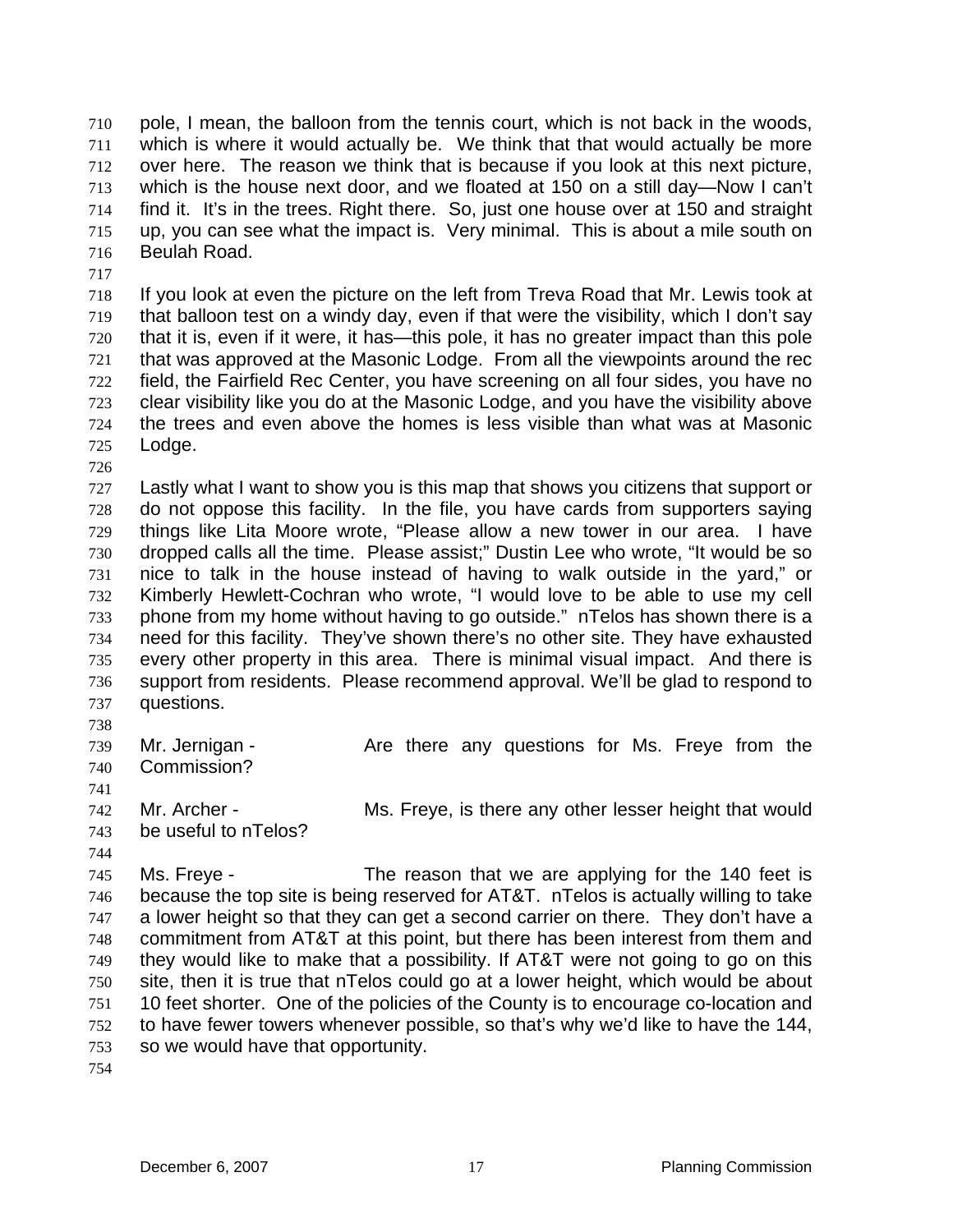Mr. Jernigan - Ms. Freye, I noticed that you had the propagation map on that shows the coloration. There's a window that you have, a certain amount of area that the tower is functional. Outside of that envelope, it's no good. 755 756 757 758 759 760 761 762 763 764 765 766 767 768 769 770 771 772 773 774 775 776 777 778 779 780 781 782 783 784 785 786 787 788 789 790 791 792 793 794 795 796 797 798 799 800 Ms. Freye - Correct. Mr. Jernigan - Were there any other sites that were appropriate within the envelope? Ms. Freye - No sir. In that whole search ring where a tower would work to service their customers, there is no other site. They re-visited after the first community meeting that they had and some of the residents said check this out, go look at this tower, how about that. They followed up on every one of those. They just didn't work. Mrs. Jones - The Ms. Freye, could you confirm the height of the Masonic Lodge pole? Ms. Freye - That pole I believe is 102 feet, and that's with the lightening rod. The elevation there helps so much because it's up on a hill and it's so open. Mrs. Jones - And that's not a slick stick, that's a Ms. Freye - The Music of the same design. It's a flagpole, but they're basically the same design. Mrs. Jones - I just didn't want everyone to think that we were comparing apples and apples. Ms. Freye - We are comparing the same style stealth pole. And what we're comparing is the impact of a pole that serves a residential neighborhood with minimal impact on a neighborhood. Mrs. Jones - That pole is 100 versus 140, and that's a significant difference. Ms. Freye - The numbers are different, that's true. But the effect is less than the lower height. Mr. Jernigan - The 10 minutes are up, but what I'm going to do is extend it 5 minutes, and also to the opposition 5 minutes to give folks a chance to speak. The citizens are here so I think we need to hear them. Okay? So, whoever would like to come up first. Ms. Alvis - Good evening. I'm Maria Alvis. I live right across the street just about from the location where they want to place this tower. I have no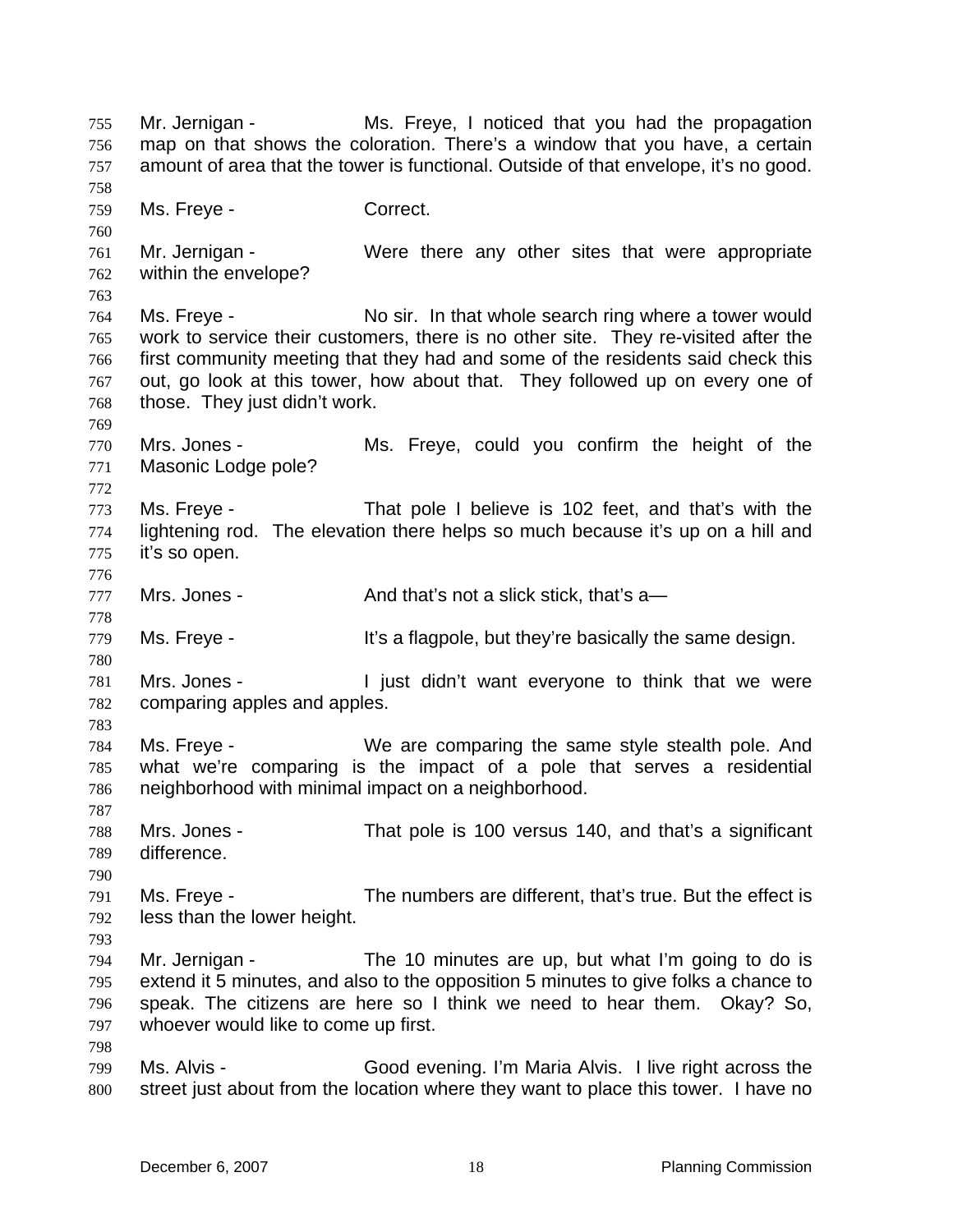problem with it at all. It's very much needed because I do have to go to the end of my driveway whether it's raining or snowing to use my cell phone. I would like to have it. 801 802 803 804 805 806 807 808 809 810 811 812 813 814 815 816 817 818 819 820 821 822 823 824 825 826 827 828 829 830 831 832 833 834 835 836 837 838 839 840 841 842 843 844 845 846 Mr. Jernigan - The Any questions for Ms. Alvis? Okay. [Off mike] - Can I respond? Mr. Jernigan - You'll have a chance. After they're finished, I'm going to bring you up and then you'll have a chance to speak. Who would like to speak next? Ms. Simmons - I'm Cora Simmons and I live directly across from the pool. My house was in the picture. While I don't have to go to the end of the driveway to use my phone, I am in favor of this and hope you feel the same. Mr. Jernigan - Thank you, Ms. Simmons. Ms. Clark - I'm Crystal Clark. I live directly across as well at 402 Beulah. My husband and I are here in support of it. We really do need it in the area for better coverage. So, we very much support it. Mr. Silber - I'm sorry, I didn't catch your name. Could you tell me your name again, please? Ms. Clark - Sorry. Crystal Clark. And I have a daughter at VCU, that I like to hear from her when she's leaving school in the evening, and we have trouble with that because of the service. Mr. Jernigan - Anybody else? Okay. With that, I would like to hear from the opposition. So, whoever wants to come up first. Mr. Johnson - Thank you, Mr. Chairman. Good evening gentlemen, ladies. My name is Maurice Johnson and I live at 304 Treva Road. That's my house. I've been living in the Sandston area for 44 years and I've almost become part of the fixtures. Before we get too far along with this thing, I wanted to pass these pictures to you. There's several to show you. I wanted to you to see those woods that they're talking about behind my house. Mrs. Jones - Are these all the same, Mr. Johnson? One for each of us or do they go— Mr. Johnson - You can just pass all of them back and forth, if you'd like. There are different shots. Mrs. Jones - Ckay.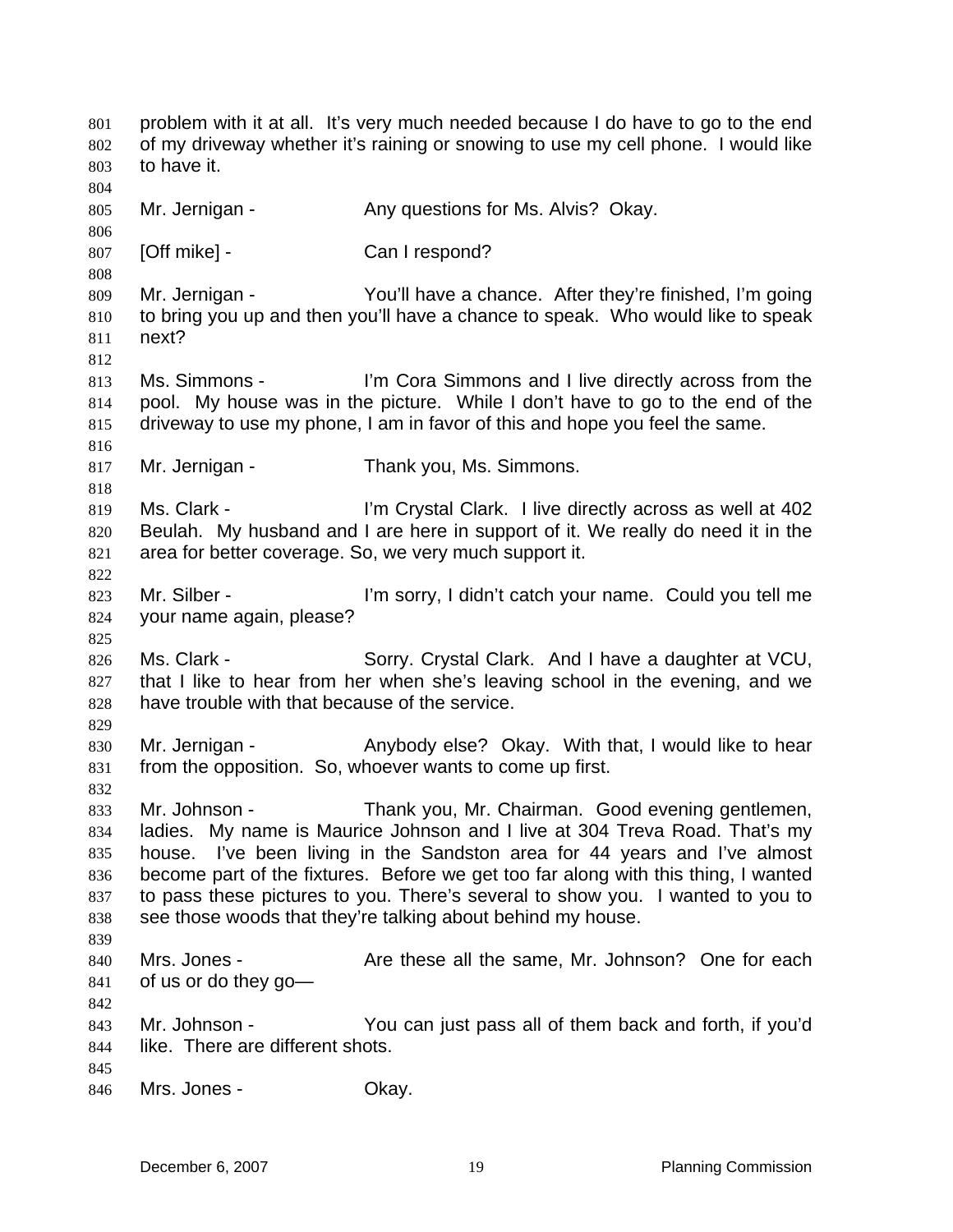848 849 850 851 852 853 854 855 856 857 858 859 860 861 862 863 864 865 Mr. Johnson - I took those, as a matter of fact, three days ago on the 3rd of December. That's a dying woods, ladies and gentlemen. It does not support a tower that cannot be seen from my road, and from the elementary school that would also be involved, and from Beulah Road. That woods are dying and those pictures will prove it. And that's about all I have to say about the woods. I wanted you to see that. Also, I have a petition signed by members of that immediate neighborhood that surrounds the tower. They're located mainly around the school and the apron of the Richmond Airport. We gathered these signatures June of this year, back in the summer months when it was about 90 and 100 degrees temperature. All but two of the residents that we contacted signed the petition. There were those that were not at home or on vacation or just did not want to be disturbed, and we did not return to those, not too many of those homes that were not signed on. The selected areas I mentioned border the Seven Pines Elementary School and the immediate area encompassing the airport apron leading to runway 25 and runway 16, 16 being the main north/south runway at Richmond International Airport. The tower is approximately 2400 feet from runway 25 centerline, and 4,000 feet from runway 16 centerline.

866 867 868 869 870 871 872 873 874 875 876 When attending the initial balloon raising, I was told by the representative for nTelos that the location and the 157-foot height was necessary to achieve the planned benefit of their venture. I personally investigated and advised McGuireWoods that there were two locations nearby, which apparently would be available for them. One is a Sprint tower 120 feet in height located at the rear of the airport, only 2.8 miles away, and another which was a previous FAA location and was abandoned approximately three or four months ago, which is only fourtenths of a mile from the present location. The previous lady who spoke mentioned that they had followed up on all of these, but I received no information from them that they had followed up on them, even though I advised them that they were available.

877

847

878 879 880 881 882 883 884 After contacting the Capital Region Airport Commission, I was made aware of a letter signed by the CEO, Mr. Mathiasen, and written to the Planning Commission on June the 8th of this year, where they and the local FAA flatly opposed the structure and its location between the two runways involved. Now we learn nTelos reduced the height of the structure to 144 feet, and with the help of their lobbyist, McGuireWoods, satisfied the demands of the FAA in Kansas City for the Seven Pines Location.

885

886 887 888 889 890 891 892 In speaking for the people most affected by the unwavering position of nTelos and McGuireWoods, we reject any effort by them to locate a hazardous 150-foot tower in our neighborhood located between two active runways leading into a growing international airport, and practically in the school yard of the Seven Pines Elementary School, not to mention the backyards of the homes in the surrounding area. We believe this attempt by nTelos is only for achieving a competitive advantage over the competition at the unnecessary expense of the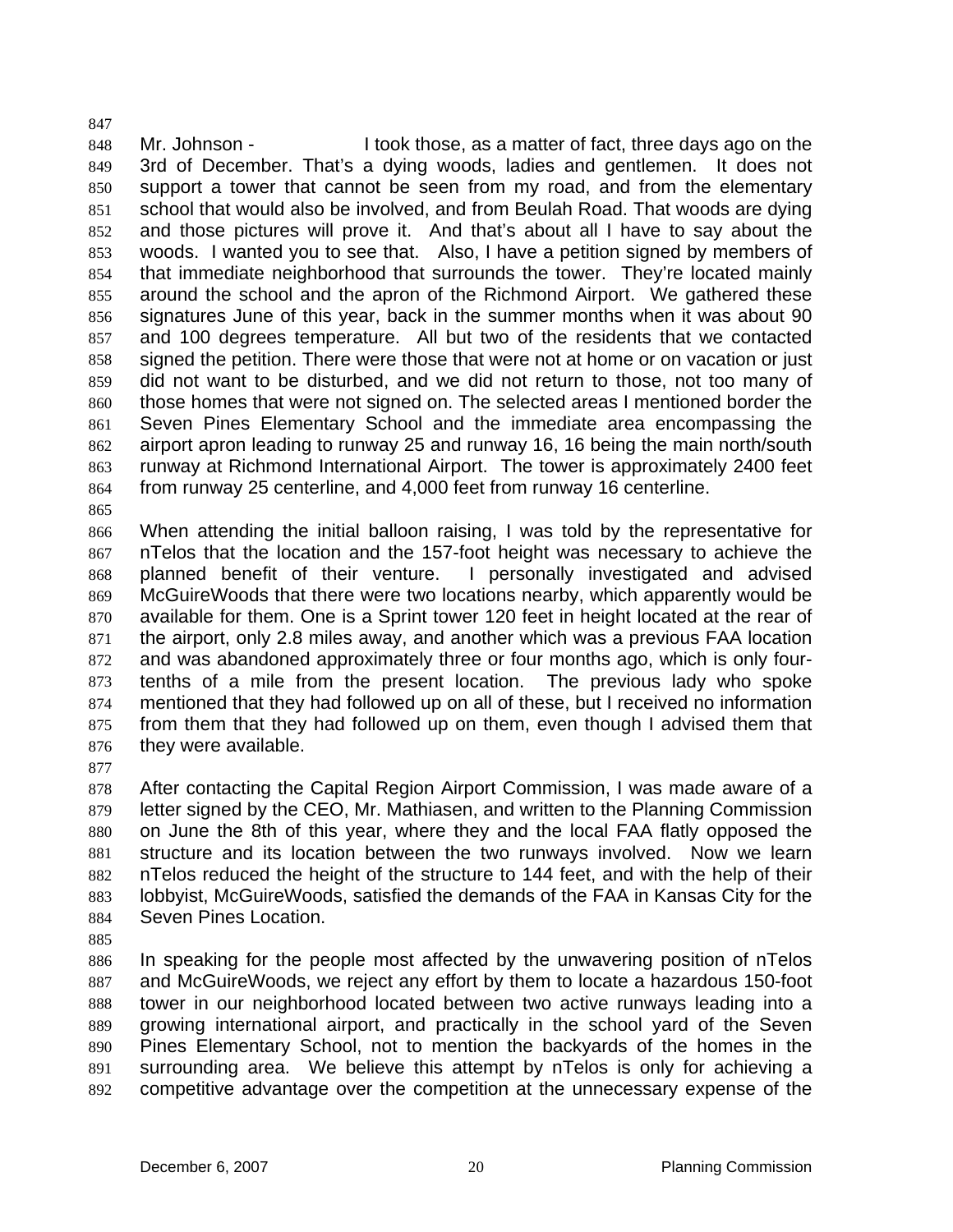citizens of Seven Pines who must live with this hazard each night and day for as long as they live in the area. Therefore, we join with the Planning Commission in recommending the rezoning be denied based on the conditions described and others set forth in the Airport Overlay Ordinance. 893 894 895 896 897 898 899 900 901 902 903 904 905 906 907 908 909 910 911 912 913 914 915 916 917 918 919 920 921 922 923 924 925 926 927 928 929 930 931 932 933 934 935 936 937 If there are any questions for me, I'll be happy to answer. Mr. Vanarsdall - I just have one correction. You're not joining with the Planning Commission; you're joining with the Planning staff. The Planning Commission has taken no action tonight so far. Mr. Johnson - Ckay. Excuse me for my ignorance. Mr. Jernigan - No, you're fine. Mr. Johnson - This is my first trip here; I'm sorry. Mr. Jernigan - You're doing great. Mr. Johnson - Thank you. Mrs. Jones - Thave a quick question. The petition for a 157-foot tower. Did you circulate a second petition when the height was dropped? Mr. Johnson - No ma'am. If need be, to get a favorable decision from you folks, I will triple those signatures on that petition, and I'll also canvass the other neighborhoods that surround the Richmond Airport to prove to you gentlemen that there people out there who reject this tower. Mrs. Jones - The South State State State State State State State State State State State State State State State State State State State State State State State State State State State State State State State State State S Mr. Johnson - And I might add that nTelos and McGuireWoods have been given five postponements to cool this matter down. Well, it's not cooled down. I'm here to state that we will fight it tooth and nail, to the nth degree, if we have to. I'll solicit every house in Sandston and Seven Pines to prove that we do not need this tower, and nTelos don't need this tower either. There are other places out there that they could locate their apparatus, and for the benefit of the citizens of Seven Pines. Thank you. Mr. Jernigan - Don't leave yet, Mr. Johnson. First of all, the postponements were mostly due to me because I wanted to clear up with Mr. Mathiasen and the FAA. Secondly, the first neighborhood meeting that we had, which you were there that night, was July the 5th and it was a stormy night and we had nine people that showed up. So, to be fair to the neighborhood, I told Ms. Freye that we should have another meeting on a night that's not during a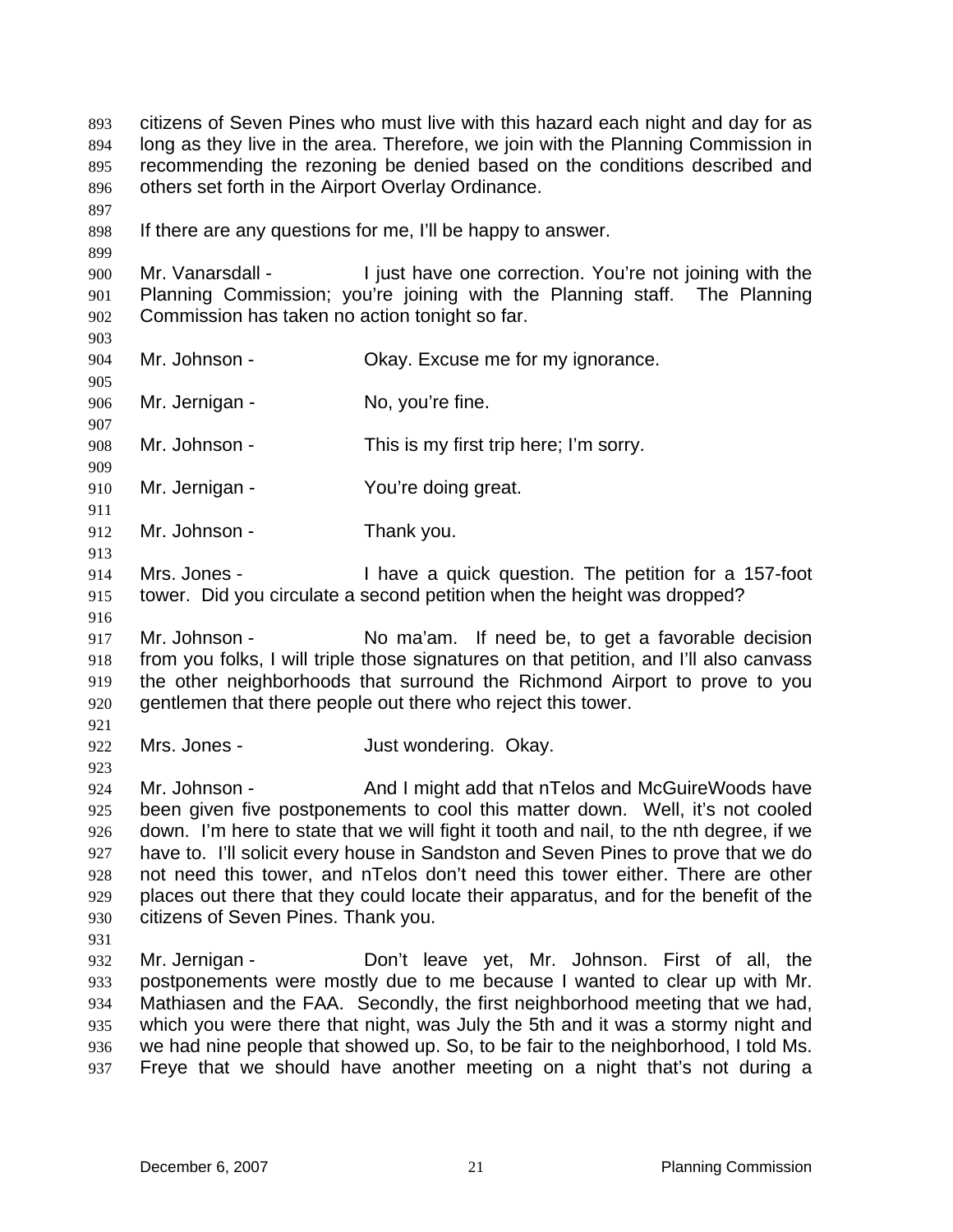vacation period. That's the reason we rescheduled and had one two weeks ago. We had one person show up. And everybody was notified. 938 939 940 941 942 943 944 945 946 947 948 949 950 951 952 953 954 955 956 957 958 959 960 961 962 963 964 965 966 967 968 969 970 971 972 973 974 975 976 977 978 979 980 981 982 983 Mr. Johnson - Right. Again, that's my ignorance and I apologize. My only statement, ladies and gentlemen, is this. If you are inclined to grant approval for this tower, give me the opportunity. Give the citizens of Seven Pines the opportunity to express their desire, one way or the other. And we'll do it by a petition, as we've done here. We will continue this thing until we, hopefully, gain approval for our side, or either disapproval, one way or the other. That's all we ask. Mr. Jernigan - All right. Now, you said there was a tower site fourtenths of a mile away that was abandoned? Mr. Johnson - Yes sir. Mr. Jernigan - The Music State on it? Mr. Johnson - No. It was abandoned by the FAA. Just a moment. If you don't mind my scribbling on this thing. Mr. Jernigan - Point eight miles. Mr. Johnson - Point eight miles? Mr. Jernigan - Eight-tenths of a mile. Mr. Johnson - Excuse me. You could halve that if you were flying. I'm sorry. It should have been point eight miles, which is eight-tenths of a mile. Mr. Jernigan - Right, eight-tenths. Mr. Johnson - And that location is there and it's still vacant. I would only assume that the FAA would be happy to sell it to nTelos or one of the other competitors just to get rid of it. Mr. Jernigan - All right. Now, getting back to—Okay, I'll look at this. Getting back to runway 25 and 16. Mr. Johnson - Yes. Mr. Jernigan - I spoke to Mr. Mathiasen myself, actually after our first meeting, and I spoke to you. And you felt it was a hazard because you said choppers were flying in at that height. Mr. Johnson - Absolutely.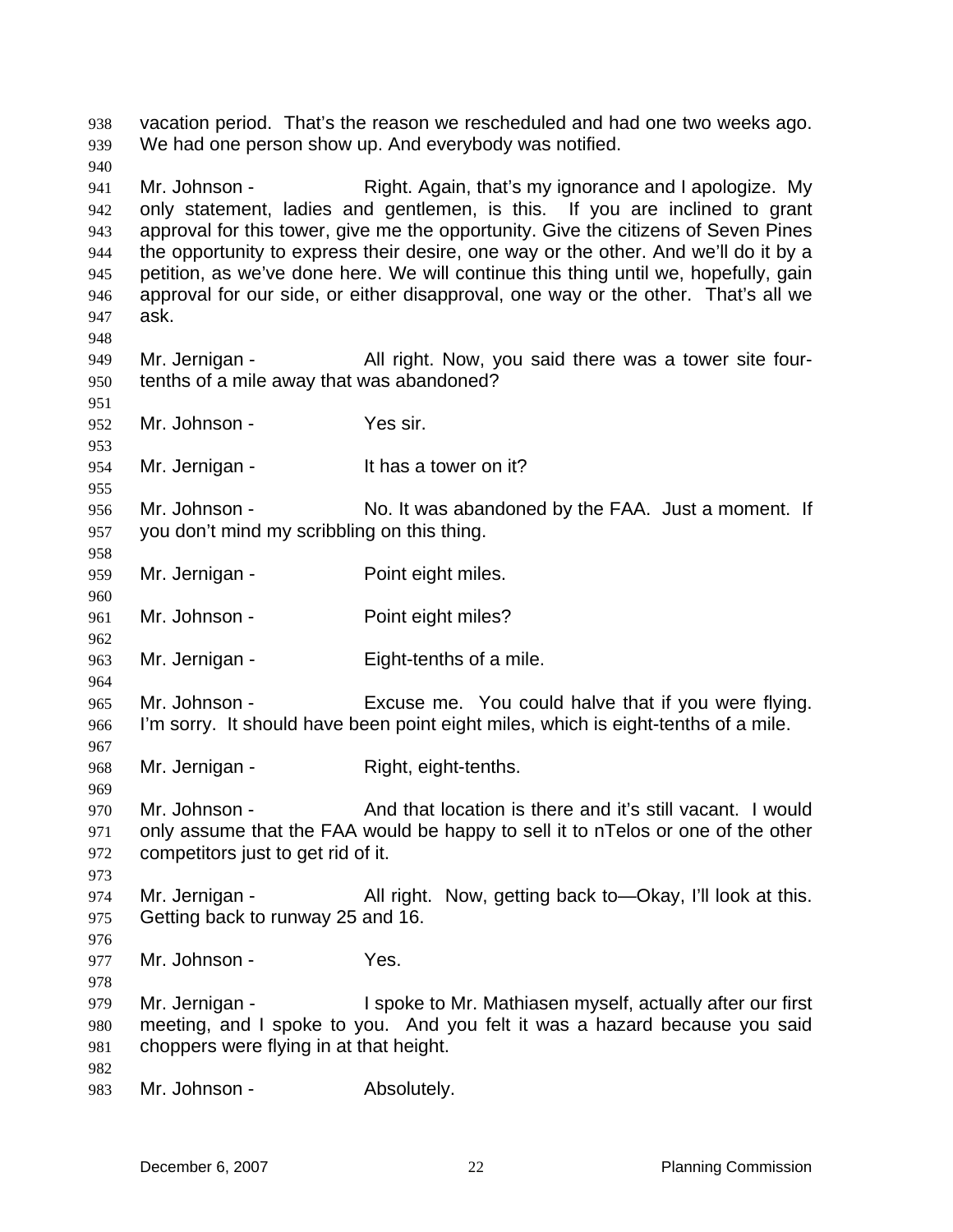984 985 986 987 988 989 990 991 992 993 994 995 996 997 998 999 1000 1001 1002 1003 1004 1005 1006 1007 1008 1009 1010 1011 1012 1013 1014 1015 1016 1017 1018 1019 1020 1021 1022 1023 1024 1025 1026 1027 1028 1029 Mr. Jernigan - And I brought that up to him and I could hear him sizzling on the other end of the phone. He said, "Let me tell you right now. There are not choppers flying down that low." He said, "By federal law, you can't." You're an ex-pilot, correct, or a current pilot? Mr. Johnson - I'm a current pilot. I'm not flying now. As I say, I'm 77 and my eyes are gone. Mr. Jernigan - The mentioned two conditions, and to the life of me, I was going to call him. Mr. Johnson - One condition would be as the helicopter is coming in to runway 25. Mr. Jernigan - **Mmm-hmm.** Mr. Johnson - The Muslim Communit's less than 200 feet. Mr. Jernigan - All right. But now he told me— Mr. Johnson - As I mentioned, that thing has rattled my windows. The helicopters have rattled my windows as they come over at tree-top level. And my neighbors will tell you the same thing. Now, that's not to say that it's within FAA regulations. Mr. Jernigan - The As you're a pilot, because I don't know this, so I'm asking you. At what point do you drop off the radar? Mr. Johnson - You know, I really can't truthfully tell you at what point you drop off the radar. I would imagine it's probably 2 or 300 feet though. Mr. Jernigan - Okay. As far as I understood it, they were supposed to be under radar control coming in and I don't know what it is. Mr. Johnson - What I'm trying to say, Mr. Chairman, is that there are too many what-ifs. I recall probably 8, 10 years ago as a helicopter was coming into runway 25, and it chopped the top of a house off over in Lee Park, which is in this neighborhood. And it fell right in the middle of the street. Again, back to what-ifs. I don't think there's a citizen in this room that would like to walk out the back door and face a 157-foot tower or 144-foot tower every day, day in and day out, or at nighttime when they're trying to sleep, worrying about aircraft flying in and around that tower. That's what we would be faced with. That's not to mention the Seven Pines Elementary School where all the children are gathered, sports events and other things. This thing would be located only 50 feet from the schoolyard. And I rolled it today to make certain I was right. Fifty feet.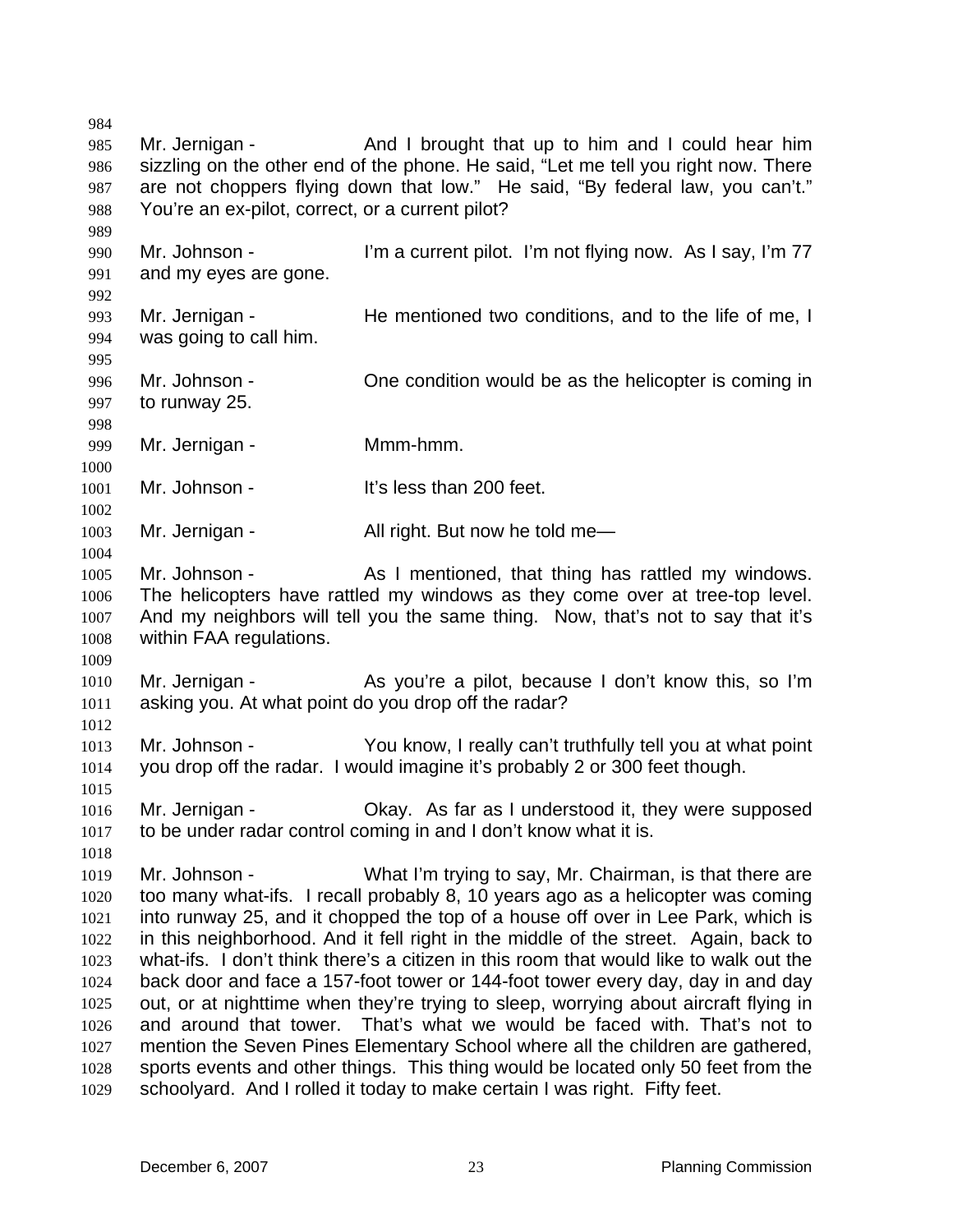1030 1031 1032 1033 1034 1035 1036 1037 1038 1039 1040 1041 1042 1043 1044 1045 1046 1047 1048 1049 1050 1051 1052 1053 1054 1055 1056 1057 1058 1059 1060 1061 1062 1063 1064 1065 1066 1067 1068 1069 1070 1071 1072 1073 Mr. Jernigan - Well, I'd have to look at the drawings to see exactly what it is. Mr. Silber - The setback, Mr. Johnson, is required to be more than that. It has to be110% of the height of the tower. Mr. Johnson - Excuse me, yards. I'm a little bit nervous; I'm sorry. Mr. Jernigan - That's all right, that's all right. Mr. Johnson - Fifty yards. Mr. Jernigan - Yeah. The closest building has to be 110% of the height of the tower. Mr. Johnson - You'll have to excuse me again; I'm sorry. Mr. Jernigan - No, you're all right. Like I said, after our meeting, that's the reason I did call Mr. Mathiasen. And then, as you well know, it's in the record that he sent me another letter saying that they were okay with it at the current height. Mainly what he was interested in was he wanted to make sure that they didn't have to make any changes at the airport for this. He said FAA confirmed that they can run everything as they are now. And not only did I have the letter, I talked to him personally to make sure, because I know this is the Airport Safety Overlay District, and I wanted to make sure everything was straight. Mr. Johnson - Mr. Jernigan, I also feel this, that of the people we canvassed, they're speaking about the transmission of these cell conversations. Of the people that we contacted, not a single one of them stated that they had problems with their cell phone transmissions. Not a single one. As a matter of fact, two of the people that we contacted—and I can't tell you exactly who they are—are members of the pool who signed that petition. They state they don't have any problems with their cell phones. This thing about needing a tower, 150 some-foot tower, or 140-some-foot tower for the citizenry and the cell phones that they have—I don't believe that's true. I live right behind the airport and I've got one. I don't have any problems with my cell phone transmissions at all. Of course, I'm with Verizon; maybe that makes some difference. Mr. Jernigan - When we are going to have a tower, I always try to make sure that we can have co-locators on it, because that cuts down on the amount of towers.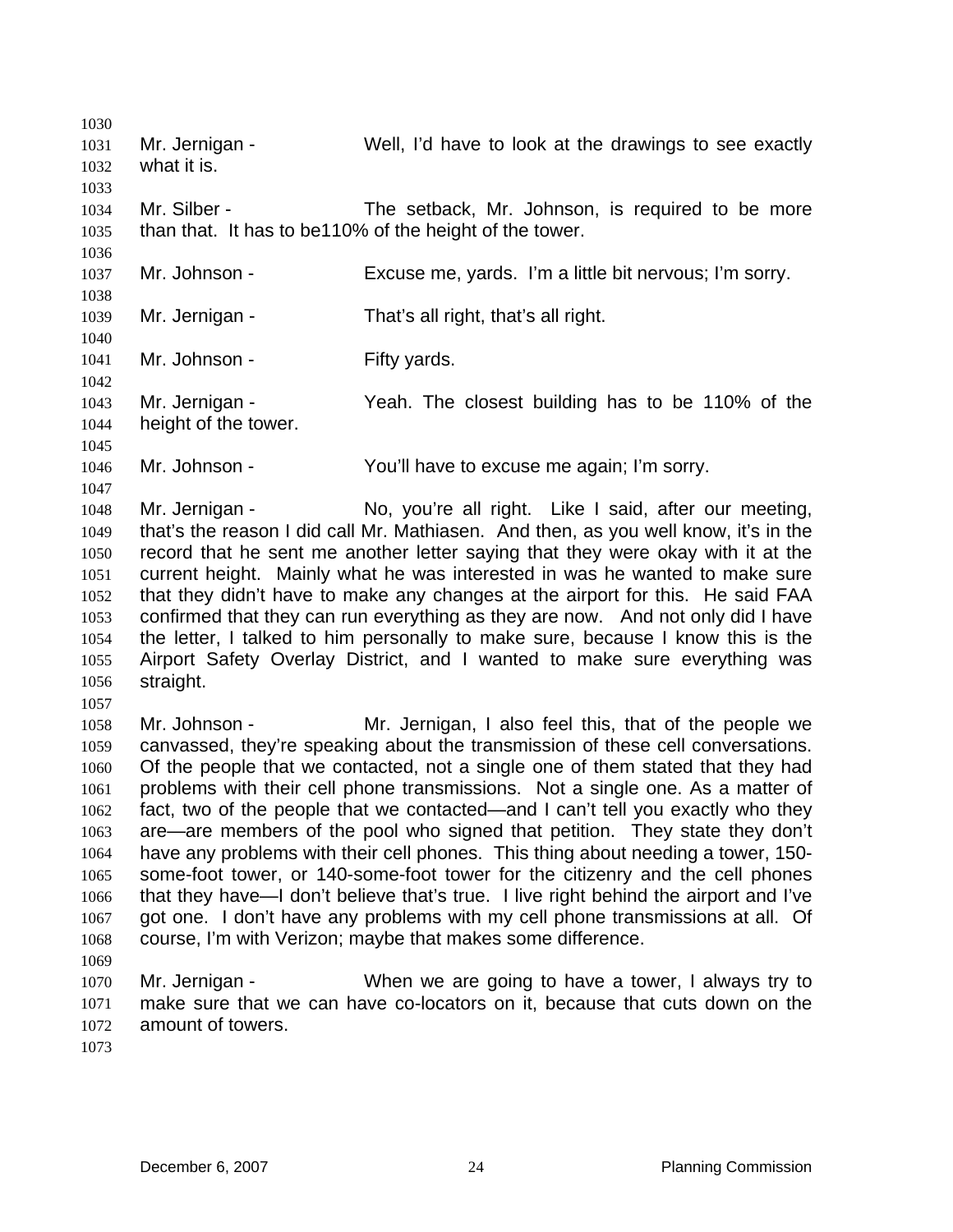Mr. Johnson - Thean a Sprint tower. Why not that? Why not the Sprint tower? That just don't jive with their business plan. We just do not want to suffer as a result of some company needing a competitive advantage. Mr. Jernigan - Ckay. Are there any other questions for Mr. Johnson from the Commission? Mr. Johnson - Would you give me time, in the event that you people are inclined? Would you give me a postponement, give me the opportunity to get some more signatures so that I can prove to you that there's others out there who feel exactly as we do? Mr. Jernigan - Well, you know when this leaves here tonight, this isn't the final hearing. It has to go to the Board of Supervisors. They're the ones that decide. What we make is a recommendation to the Board— Mr. Johnson - Right. Mr. Jernigan - — —after hearing this case, and then that's passed on up to the Board— Mr. Jernigan - — — to see. Mr. Johnson - Ckay. Mr. Jernigan - Well, did you have somebody else that wanted to speak? Mr. Johnson - I don't know. Did you folks want to speak? Thank you. Mr. Jernigan - Oh, Mr. Johnson, can I ask you one question? Mr. Johnson - Sure. Mr. Jernigan - The How many names did you have on the petition? Mr. Johnson - The I didn't count them. Mr. Jernigan - But nobody showed up, and nobody showed up for the meeting. Mr. Johnson - I didn't ask anybody to show up. Mr. Jernigan - Ckay.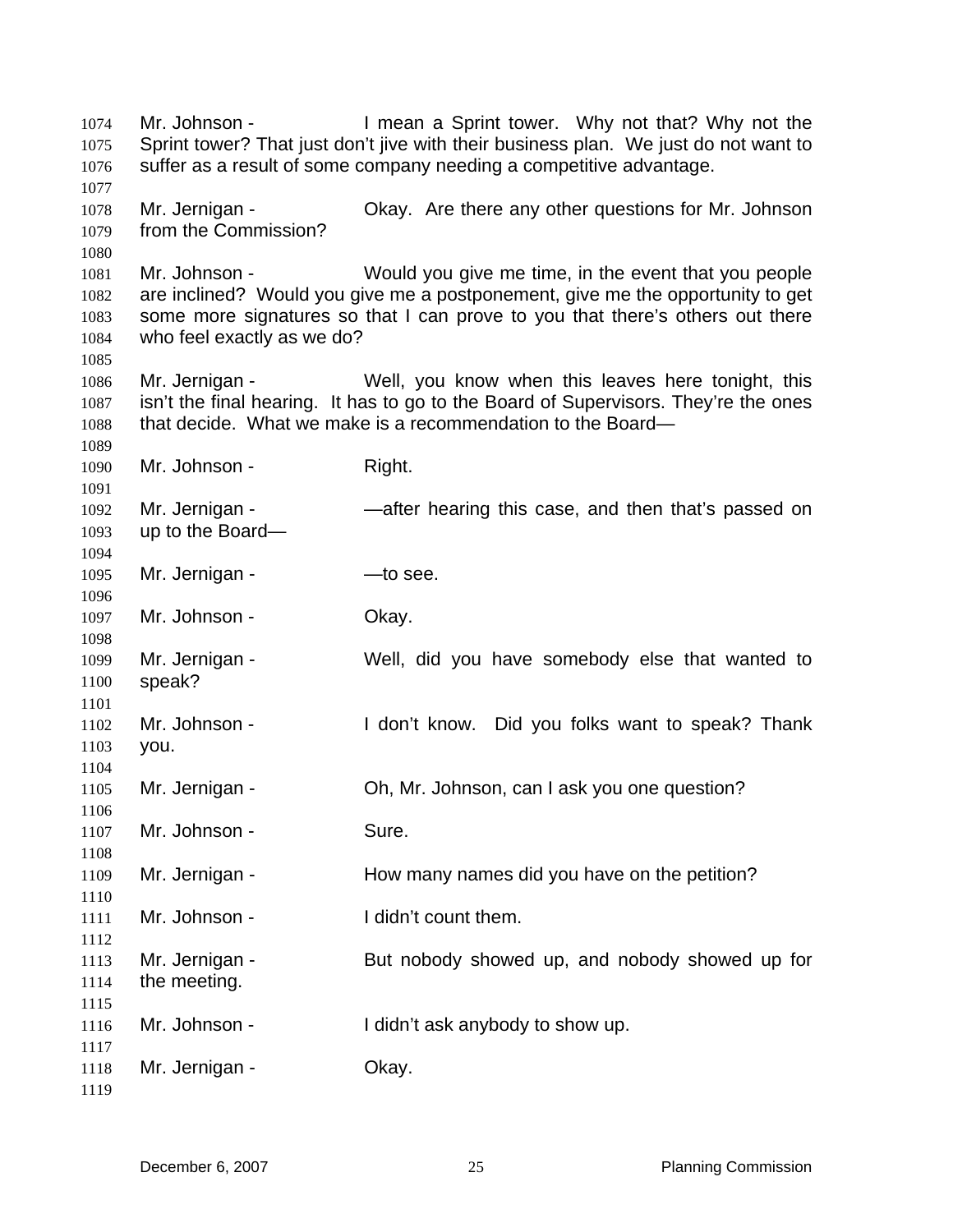Mr. Johnson - Mr. Canter just lives across the street from me. He and I showed up. That was the only two on our street. 1120 1121 1122 1123 1124 1125 1126 1127 1128 1129 1130 1131 1132 1133 1134 1135 1136 1137 1138 1139 1140 1141 1142 1143 1144 1145 1146 1147 1148 1149 1150 1151 1152 1153 1154 1155 1156 1157 1158 1159 1160 1161 1162 1163 1164 Mr. Jernigan - All right. Mr. Johnson - The don't think anybody was notified except those directly inclined to be associated with that tower, where their properties back up there. I haven't talked to a single person, not a single person. Mr. Jernigan - They don't send a notice to -- I think they send them out to—I'll have to ask Ms. Freye. Anyway, it is listed in the paper. They show all the cases coming up. All right. I thank you, sir. Mr. Johnson - Thank you. Mr. Jernigan - All right, Ms. Freye. I forgot what I wanted to ask you, but I know what it is now. The tower location that FAA had that he was speaking of is eight-tenths of a mile away. Was that looked at by the nTelos people? Ms. Freye - The Yes sir. I understand that the site acquisition people did go look at every site that he spoke about in that first meeting that we had. They revisited them so that we would be able to report back that they did not work. Mr. Jernigan - It was outside of the propagation window? Ms. Freye - Each site was either outside or too close to an existing tower that we already had, and wouldn't fill this coverage area. This is right in the center. If you want me to put that map back up, you can see that it's right in the center of the network that they're trying to cover. Mr. Jernigan - Yes, let's put the map back up so everybody can see. Mr. Archer - Was the propagation map the one you wanted to see? Mr. Jernigan - She's going to put the propagation map back up. Ms. Freye - That's the existing coverage, which shows the white and black area in the center. That's the area that they're trying to cover. The next one is the yellow. You can see the purple dots that surround it. Those are the other nTelos towers that this one would send and receive from. It needs to be situated certain distances from each of those to be able to provide the coverage.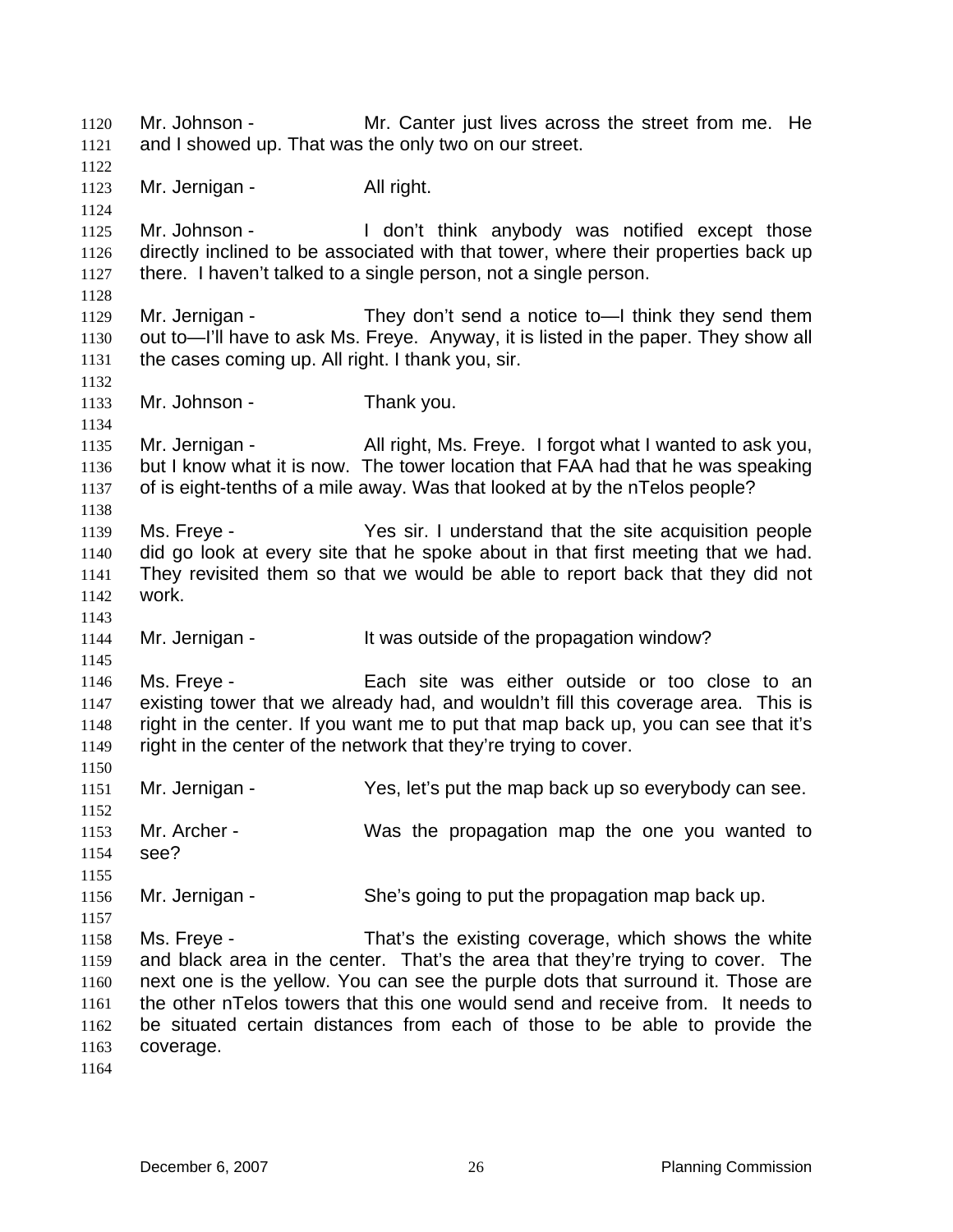Mr. Jernigan - The tower to the right—and I guess that's 295 there? You have a tower to the right and a tower to the left. 1165 1166

1168 Mr. Silber - Looks like it's 295 and 64 to the right.

1170 1171 1172 Mr. Jernigan - So, the tower is right in the middle. The Sprint tower that they're speaking of is 2.8 miles away, so that would throw it out of the window.

1173 1174

1167

1169

1175

1178

1188

1191

1193

Ms. Freye - **Mmm-hmm.** 

1176 1177 Mr. Jernigan - Because the one that's eight-tenths of a mile throws it out of the window.

1179 1180 1181 1182 1183 1184 1185 1186 1187 Ms. Freye - Yes sir. I don't know if Mr. Johnson is aware, but there are taller towers than this that are very close to the airport that have been approved. I think there's a 150-foot Virginia Power transmission tower, and I think there's one around Lewis Road at 150 feet. The FAA and the airport reviewed these very carefully for safety. I feel confident that they would not have put in writing that it was not a safety hazard if they had not fully vetted this application. They were very cautious about the one at 157. It wasn't until we got it lowered to the 144 that they felt comfortable saying they had no opposition. The evidence supports that it is not a safety hazard.

1189 1190 Mrs. Jones - Mr. Jernigan, at some point, I just have two concerns I'd like to throw out.

1192 Mr. Jernigan - Ch, you can ask now, Mrs. Jones.

1194 1195 1196 1197 1198 1199 1200 1201 1202 1203 1204 1205 1206 1207 1208 1209 1210 Mrs. Jones - Ckay. I didn't want to cut you off. This is not really a question—these are concerns. This is why I've struggled. This is not in my district, but cell tower cases will be a challenge for this Commission always, I think, because we are asking more of our cell phones, we're requiring more bandwidth. We are on this path and I realize that we're not coming back. People are going to need this coverage. On the other hand, this had been pending for quite a long while. I've spent quite a lot of time sitting in the parking lot over at the recreation center looking and thinking and driving the streets. It's a very difficult thing. You've represented your client very well; there's no right or wrong, and this is nothing personal with anybody who's come up to talk for or against. But here are my two concerns, and if you can add some thoughts, I guess that might be beneficial. Even if the FAA doesn't object, it doesn't necessarily mean this is the right site. Even if the coverage is needed, that doesn't, by definition, mean that this is the place it has to go. With all of the guidelines that we try to support about not putting this right next to people's homes and all of the other factors that come into placing cell towers, does it mean that if we meet some of those, but this is the only option, that it has to go here? It's a real question. Do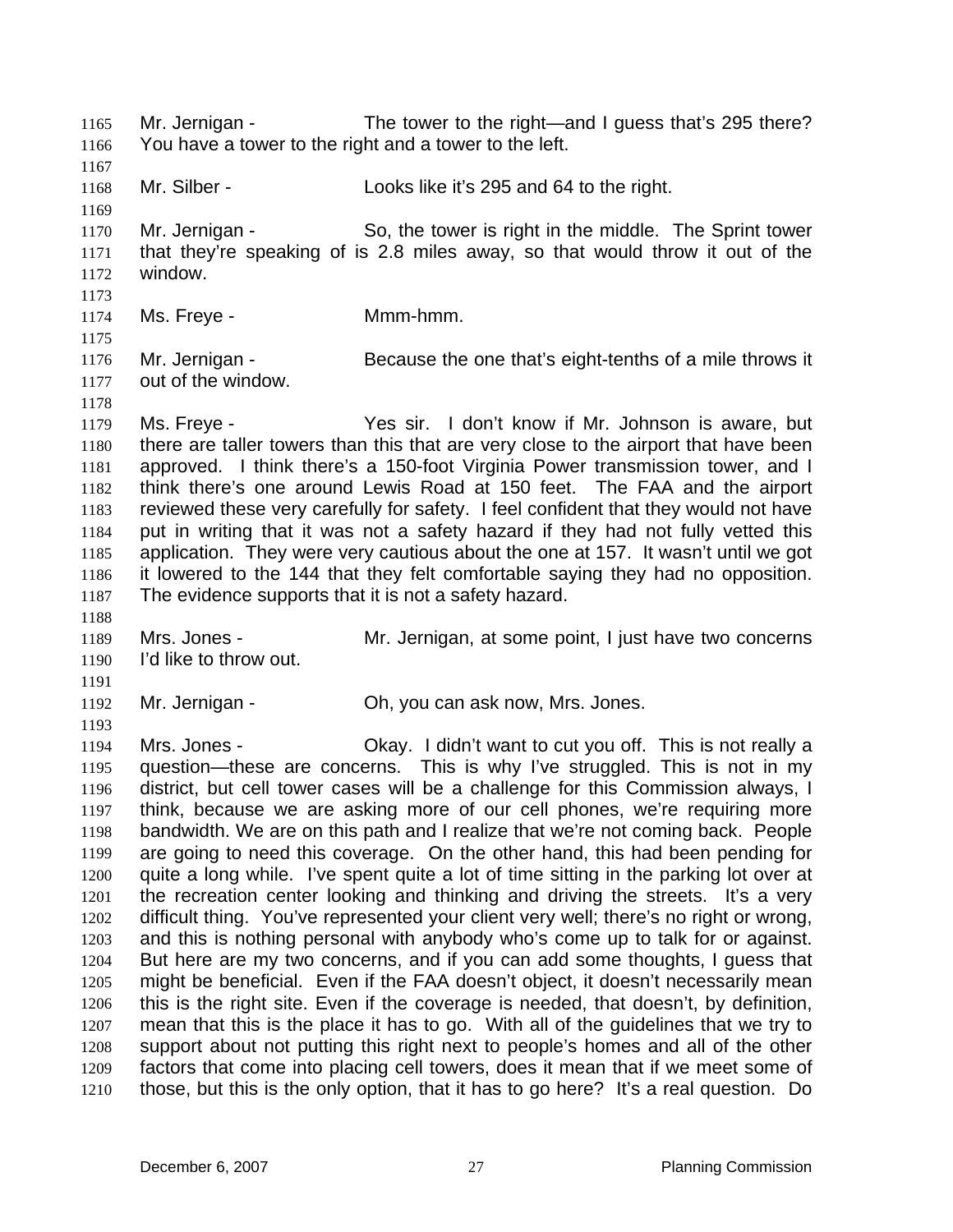we do it, or do we kind of wait and hope that something will come up that will be a better site that's just not there now, or do we let the technology get a little more advanced—perhaps we can do a little more with a little less. It's a big question and I'm not sure this is a good fit for this site. There are so many plusses and minuses, but at this point, there are a lot of minuses. Unfortunately, I'm not sure I have a better suggestion for you for a site; I didn't see any driving around. However, I'm not sure that makes this a good decision. 1211 1212 1213 1214 1215 1216 1217

1218

1219 1220 1221 1222 1223 1224 1225 1226 1227 1228 Second concern is precedent. We try to treat each cell tower case on its own because it is a very specific situation for each location. The Masonic Lodge has been brought up here in a way that indicates if we approved that, we really have to approve this. That's the danger of precedents. Having been a little bit involved with the Masonic Lodge case, I am concerned that should this be approved, that all of a sudden, every case that comes up before us, we're going to be talking about the Fairfield Recreation Association case. It takes away our ability to look at each case on its own. The Masonic Lodge case, in my view, had a lot of differences because of the place it was, the way in which the pole was situated, the context of the case—it's a lot. And I'm concerned about precedents.

1229

1230 1231 1232 Those are my two concerns. Do we have to do it even if it's a bad fit for this site in a lot of respects, and two, precedents are dangerous in some respects and I'm afraid this might be one.

1233

1234 1235 1236 1237 1238 1239 1240 1241 1242 1243 1244 1245 1246 1247 1248 1249 1250 1251 1252 1253 1254 Ms. Freye - The U would actually say that I think this would actually set a good precedent because what you said is so true. More and more cell companies are going to be looking for sites close to residential development; Mr. Kaechele has one in his district now that was just deferred on tonight's agenda until March because of trying to find enough screening and a location that doesn't have a house on it, but will still serve those residents. So, the challenge is there. And particularly, I guess, even in your district, which is so developed, there are very few opportunities to get antennas close to homes without having a negative impact. The policies for not siting towers close to homes is the visual impact. If you look at the visual impact analysis, does this visually impact the neighborhood worse than the Masonic Lodge? No, it doesn't. It's not as visible as the Masonic Lodge. It was open—it didn't have trees on all four sides of it. It was designed with a flag on it to compliment the use on that site, to try to make it compatible, but it's the same stealth design—antennas hidden inside a pole. The visibility, the visual impact on that neighborhood was greater than—on the homes—what's at Fairfield Recreation Center. So, if you look at a precedent, and setting a precedent—is, does it have screening, what is the visual impact—and you compare that to the visual impact of the precedents that have been set. In this case, it's less than the impact that's been set. So, that's the precedent that I would see.

1255 Mrs. Jones - Thank you.

1256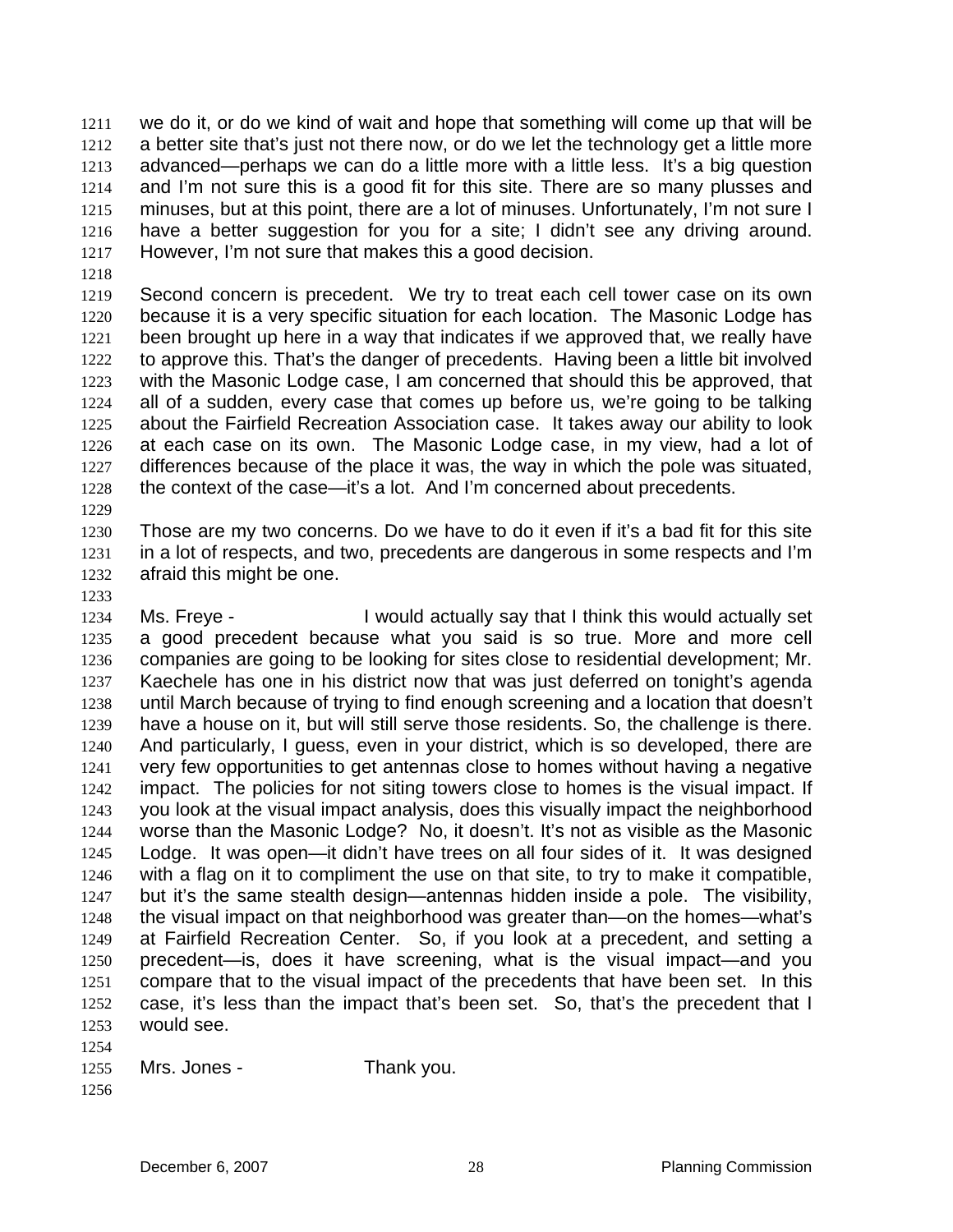1257 Mr. Jernigan - Any more questions from the Commission?

1259 1260 1261 1262 1263 1264 1265 1266 1267 1268 1269 1270 Mr. Archer - The Unit of the total make a comment, if I can, Mr. Chairman, if I don't launch into a coughing spasm. I would say probably eight, nine years ago when cell phones began to really proliferate, we had three or four tower cases almost every time we met. Sometimes it would fill this auditorium up just to talk about these tower cases. As time has gone by, if you notice, we had a drop off. I think that's mostly because we had filled a lot of tower areas. When we first started approving these things, we weren't all that wise and we initially started building lower towers so that they wouldn't be obtrusive, with one company on them. Then, in somebody's wisdom, we decided, well, if we build them higher, we could put two or three or four users on it and have to use less towers. So, since that time, we've seen a significant drop-off in the amount of towers that we've had to construct.

1271

1282

1258

1272 1273 1274 1275 1276 1277 1278 1279 1280 1281 The other part of that is—I don't remember who it was did some research on it to determine how much we're obligated by the FAA to furnish these towers—maybe it was the Federal Communication, the FCC—to furnish these towers whether we really like it or not. Mr. Secretary, do you remember what some of that correspondence was? I know we studied it at one time. It had to do with whether or not we could actually deny a tower location. I know we've done a few. We've been harnessed into having to approve most of them, because I just recently did one not too long ago in my neighborhood that nobody really liked, but we couldn't come up with enough anti to not do it. Do you recall any of that correspondence we floated around one time?

1283 1284 1285 1286 1287 1288 1289 1290 1291 1292 1293 1294 1295 1296 1297 1298 1299 1300 Mr. Silber - Yes. There was a fair amount of research that was done a number of years ago. We looked into the rights that local governments had in considering towers and tower locations. For a while, it was perceived that local governments didn't have a lot of say, that they had to be considered and often approved. It was later discovered that that wasn't necessarily true, that the local governments did have rights to be able to review it against the land uses and the compatibility of neighborhoods, of residential uses. So, there is some case law that comes into play. Yes, we researched that extensively, and you're right, Mr. Archer, I think things have changed significantly. You may recall we even amended the Comprehensive Plan and adopted a section, and placed in our Comprehensive Plan some guidelines for reviewing cell towers against land uses and compatibility issues. There are some regulations, or some guidelines, in our Comp Plan that we review when we evaluate a use permit. But the Commission does have, and the Board of Supervisors does have purview in determining the appropriate location. That being said, the regulations or statutes indicate that you can't prohibit locations of towers in your locality. You can't just not allow them. They have to be able to be placed. You have to find suitable locations for them and localities have to approve them in suitable locations.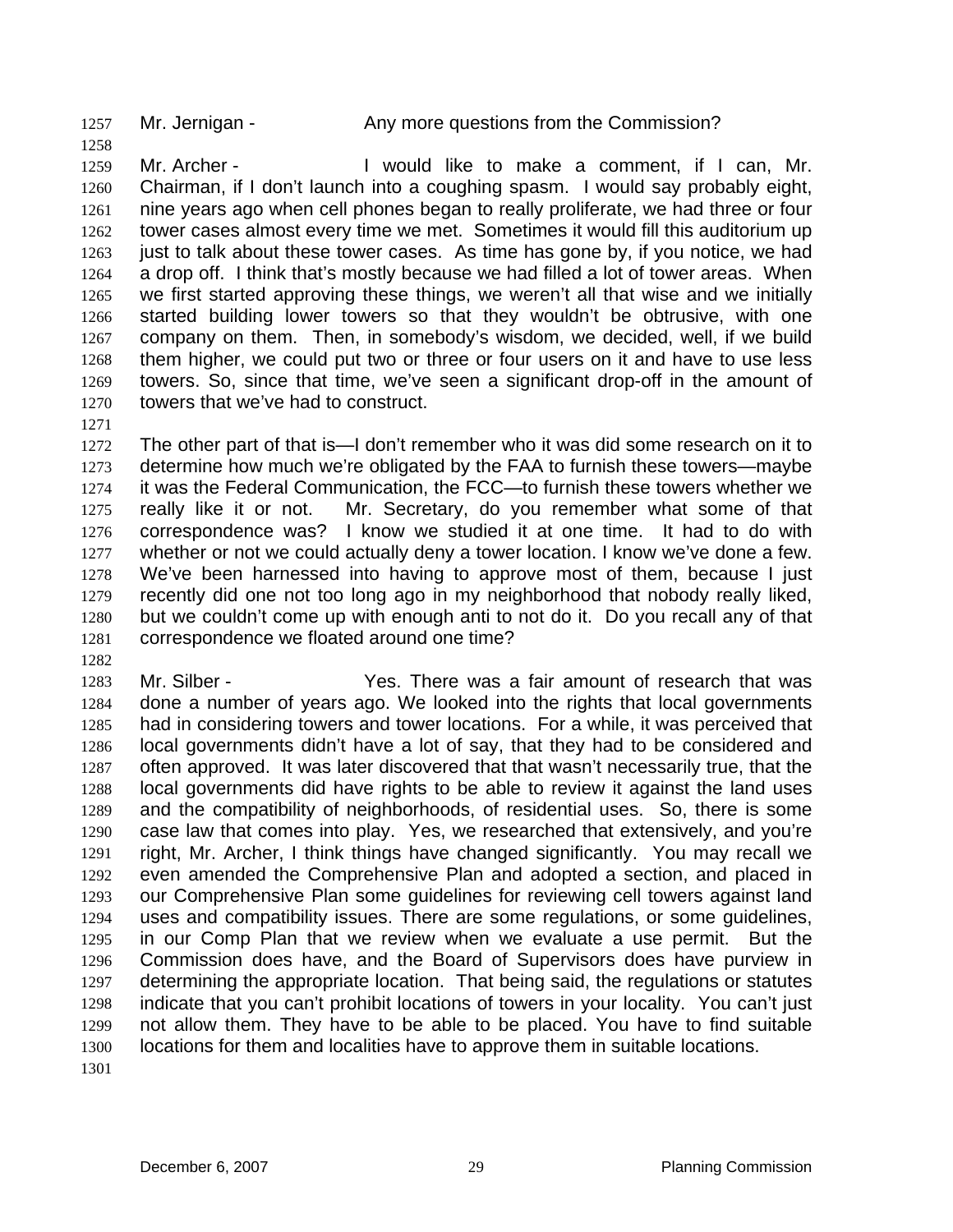Mr. Archer - That's what I was trying to get at, I just didn't remember what all came out of that. I remember the Board took some offense to the fact that it was initially stated that we didn't have the authority to deny, and then we discovered that we did have some authority to do that. It's a tough situation to be in. I can certainly sympathize with those folks who are opposed to it, and can also sympathize with those people who are not getting a cell signal at the time that it might be required, because there are some health and safety factors that are involved in that part of it. Having said that, I didn't provide anyone with an answer. Food for discussion anyway. 1302 1303 1304 1305 1306 1307 1308 1309 1310 1311 1312 1313 1314 1315 1316 1317 1318 1319 1320 1321 1322 1323 1324 1325 1326 1327 1328 1329 1330 1331 1332 1333 1334 1335 1336 1337 1338 1339 1340 1341 1342 1343 1344 1345 1346 Mrs. Jones - Willing landlords. You said there were—Obviously, that's part of the equation. How many unwilling landlords could be a potential site that would serve the need that your client has? Ms. Freye - I could ask the site AC if he has a count of that, of how many properties he looked at that would have worked with the setbacks— Mrs. Jones - The landlord had been willing. Ms. Freye - There was one. It was a commercial site. The airport, apparently, was approached for the 157 height. Just the airport. Mrs. Jones - So, the church, which does not need to be named, is not a viable option? Mr. Cornell [Off mike] - [Unintelligible.] Mr. Jernigan - Could you repeat that, Ms. Freye? Ms. Freye - The church was not appropriate because they didn't have a steeple. They would have had to have built a pole, and it would not have met the setbacks. It's a very, very hard area. I understand the frustration that Mr. Johnson talked about, about the delay, but we've been working that whole time, looking for another site, working with the FAA, working with the airport, reaching out to the community. We have six people that showed up here in person to support, and we have a map showing you 21 people who support it or who no longer, who don't oppose it, who don't have a problem. They're not here, but there are cards and writings in the file to document their support, and to document their need. Ms. Alvis [Off mike]- [Unintelligible.] Ms. Freye - Ms. Alvis was just saying that the membership of the Fairfield Rec Center has 44—excuse me—43 signatures supporting, and we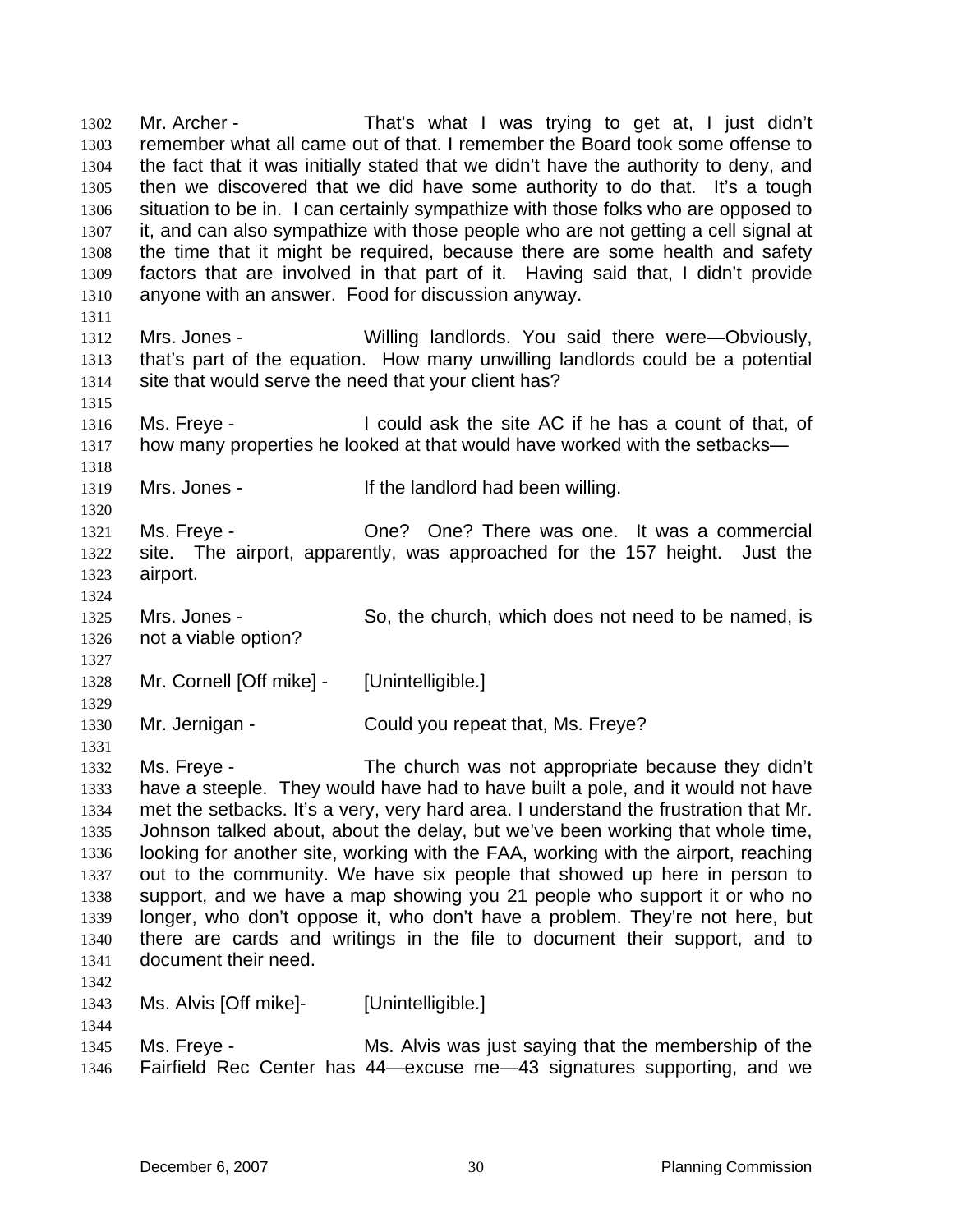didn't turn that in. That was part of the Association's deliberations about being a landlord in the first place. 1347 1348

1350 1351 1352 1353 Mr. Jernigan - Ckay, thank you. I guess everybody was hoping, and I thought through technology that soon we would be satellites and not have to worry about cell towers. But apparently through discussions with different people, that that may be years away, if it ever happens.

1355 1356 Mr. Vanarsdall - That's the reason that one of our rules and regulations is that the tower will be taken down.

1357 1358

1359

1362

1373

1375

1378

1354

1349

Mr. Jernigan - Within 90 days.

1360 1361 Mr. Vanarsdall - Within 90 days, if and when that ever happens. It's not like leaving graveyards everywhere; they won't be there.

1363 1364 1365 1366 1367 1368 1369 1370 1371 1372 Mr. Jernigan - Unfortunately, what I've found out so far is that we may never be on satellite technology because it's too complex, and if you have a problem, you can't go up and repair it. Second thing is—and everybody, I've made no bones about this—I wish these things were declared just like when you're going to get power, Virginia Power tells you where you're going to put it, and Verizon tells you where you're going to put the phone lines. But when it comes to cell towers, everybody has to work around, and I kind of wish the government would take over and just tell them where they're going to be. But that's not the situation tonight, so we're going to have to make a decision on this now.

1374 Mr. Johnson - Excuse me, Mr. Chairman.

1376 1377 Mr. Jernigan - The You'll have to come down, Mr. Johnson, and I'll hear what you have to say.

1379 1380 1381 1382 1383 1384 1385 Mr. Johnson - I think using the Masonic Lane location and the Lewis Road location—I haven't seen the Lewis Road location. I think they're not in comparison with what they're trying to attempt here. There's no comparison whatsoever. They want to locate a tower right between an elementary school (as I say, 50 yards), 40 yards from the neighborhood, and right on the apron of an international airport. There is no comparison to those other two locations, in my humble belief. That's all I want to say; thank you.

1386

1387 1388 1389 1390 1391 1392 Mr. Jernigan - Okay, thank you. Marc, you're going to have to explain to me on this, but am I understanding? The greater number of phones you have, then that works the tower more and then it doesn't cover such a large area? Could you come down and explain that? I know now that—and tell me if I'm wrong. I know that they plan on putting wireless internet up along with the cell towers also?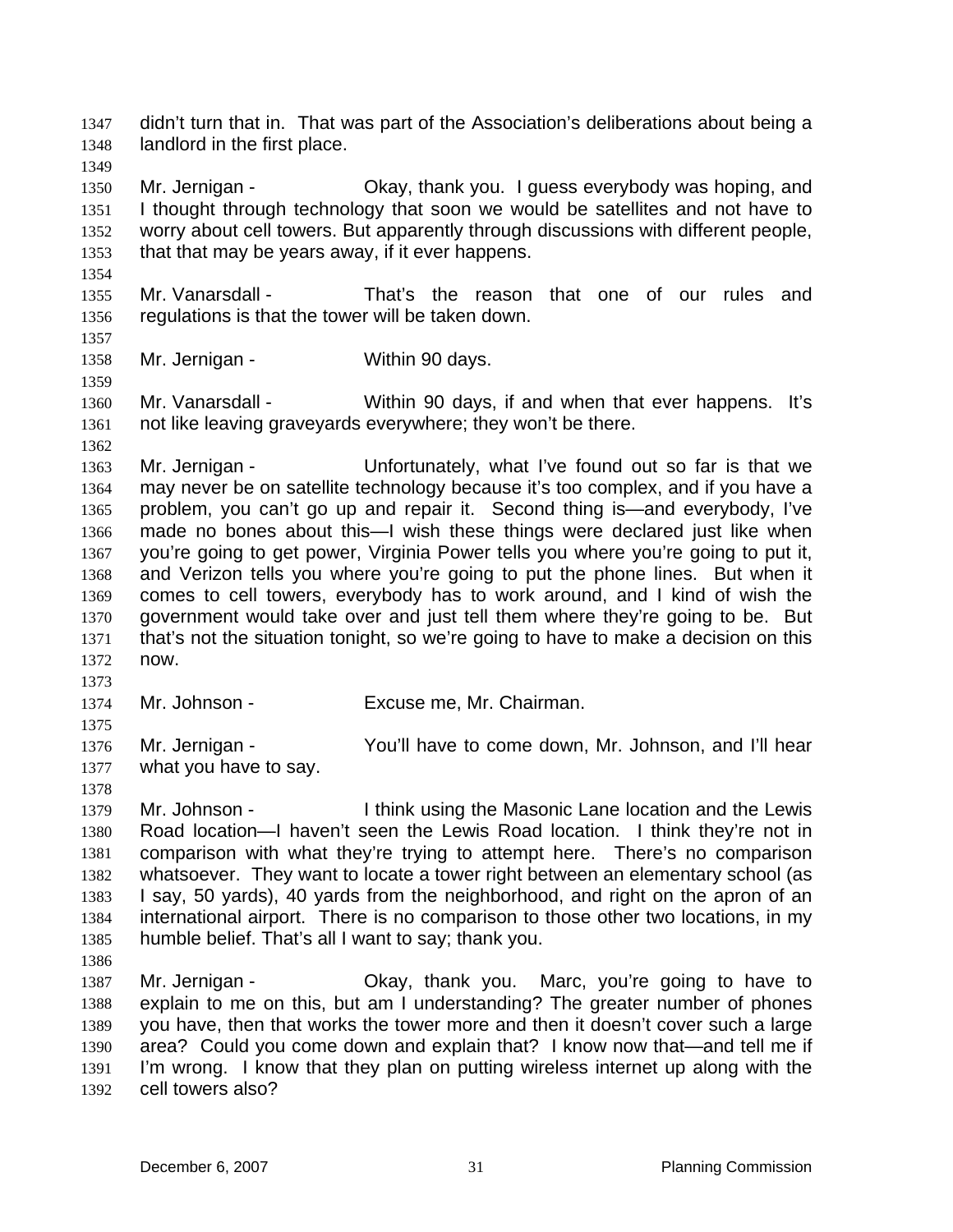1394 1395 1396 1397 1398 1399 1400 Mr. Cornell - The Yes, Mr. Jernigan, there will be a lot of new technology that's going to be used wirelessly that are, today, only available through wired connections. Right now, broadband is primarily a wired connection, but very soon you'll be able to get the same type of performance wirelessly that you can only obtain through a wired connection or cable modem or DSL service in your home. That's the technology that we'll be rolling out within the next 12 to 18 months regionally.

1401

1413

1416

1420

1423

1425

1393

1402 1403 1404 1405 1406 1407 1408 1409 As far as subscribers go, yeah, as you add a lot more subscribers to a network, it does put stresses on the network. But in this particular instance, we're not building a site because we have a lot of subscribers stressing coverage and people being blocked out of being able to make and receive phone calls. We have an area here where people just can't plain use their phone service because there isn't a facility close enough to provide them service in the manner that they expect to use it. We're really building this in response to our customers' needs.

1410 1411 1412 Mr. Jernigan - All right. I asked Ms. Freye this before, but there isn't, in the propagation window, anywhere else that you can put this tower without it being in somebody's front yard, back yard, or—

1414 1415 Mr. Cornell - The Cornell - I promise you we would not be here tonight if there was an alternative location to go to.

1417 Mr. Jernigan - Ckay, thank you.

1418 1419 Mr. Silber - Can you give us your name, please?

- 1421 1422 Mr. Cornell - The My name is Marc Cornell. I'm the Site Development Manager for nTelos.
- 1424 Mr. Silber - Thank you.

1426 1427 1428 1429 1430 1431 1432 1433 1434 1435 1436 1437 1438 Mr. Jernigan - Thank you. Well, I know Livingston did a lot of work on this, and we talked about this quite a bit. I understand staff's recommendation on this for denial, because, as Mrs. Jones said, they don't want to set a precedent for having a cell tower close to an existing neighborhood and, in some cases, apparently where there would be a new neighborhood. I don't like it either. I wish we didn't have to have it in here, but in reviewing this case—and I've been thinking about this for a long time—it comes down to a point that either you're going to have a tower or you're not going to have communication. In the world today, I don't know how we can move along and not have good communication. I've said this before, I get aggravated when I'm watching the world news and I see bin Laden talking on a cell phone; he's in Afghanistan. That does aggravate me—he aggravates me anyway. But the fact that they're doing communication and we're having trouble here… I don't like it here, but in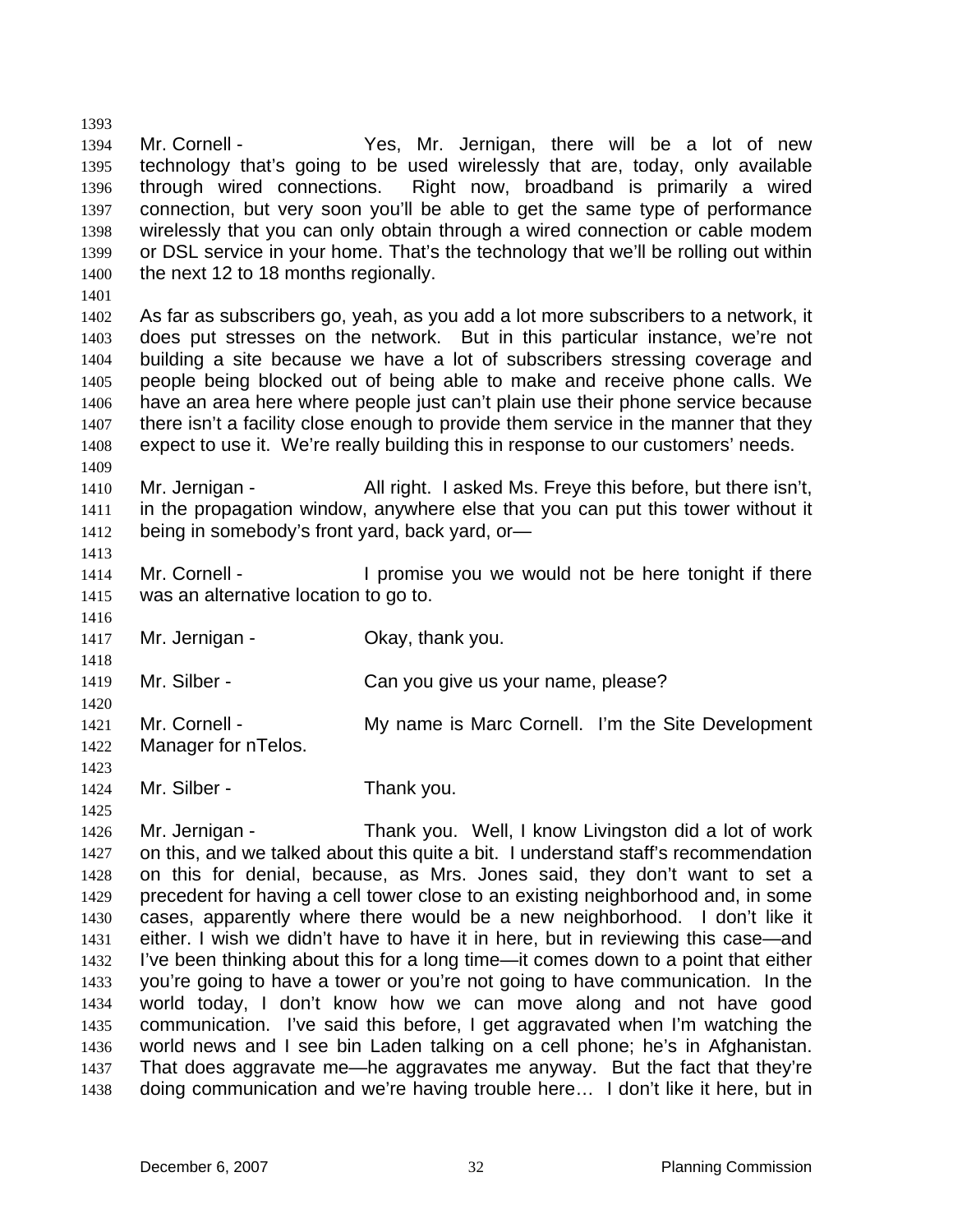this case I don't really see—I think that nTelos has searched every other option that they can. I feel personally that—and for the better of the citizens of Varina we need a tower. With that, I am going to move for approval of provisional use permit P-8-07, Gloria L. Freye for Richmond 20 MHZ, LLC, to send to the Board of Supervisors for their approval. 1439 1440 1441 1442 1443

1445 Mr. Vanarsdall - I second.

1447 1448 1449 Mr. Jernigan - **Motion by Mr. Jernigan, seconded by Mr. Vanarsdall.** All in favor say aye. All opposed say no. We have one in opposition; the motion passes.

1450

1444

1446

| 1451 | Mr. Jernigan -   | Yes    |
|------|------------------|--------|
| 1452 | Mr. Vanarsdall - | Yes    |
| 1453 | Mr. Archer -     | Yes    |
| 1454 | Mrs. Jones -     | No     |
| 1455 | Mr. Branin -     | Absent |
| 1456 | Mr. Thornton-    | Absent |

- 1458 1459 **REASON:** Acting on a motion by Mr. Jernigan, seconded by Mr. Vanarsdall, the Planning Commission voted 3-1 (two absent) to recommend the Board of Supervisors **grant** the request because it would provide added services to the community. 1460 1461
- 1462

1457

## 1463 *Deferred from the November 14, 2007 Meeting.*

1464 1465 1466 1467 1468 1469 1470 1471 **C-60C-07 Allen Twedt for Kalyan III Inc**.: Request to conditionally rezone from O-3C Office District (Conditional) to B-2C Business District (Conditional), Parcels 786-770-7883 and 786-770-9586, containing 3.575 acres, located between the east line of Telegraph Road and the west line of I-95 approximately 1,170 feet north of JEB Stuart Parkway. The applicant proposes increased signage for a hotel use. The use will be controlled by zoning ordinance regulations and proffered conditions. The Land Use Plan recommends Office.

- 1472 1473 Mr. Jernigan - Is there any opposition to C-60C-07, Allen Twedt for Kalyan, III, Inc.? No opposition. Good evening, Mr. Sehl.
- 1475 1476 1477 Mr. Sehl - Thank you Mr. Chairman; good evening to you and members of the Commission. This item was previously discussed at the November  $8<sup>th</sup>$  Planning Commission meeting.
- 1478

1474

1479 1480 1481 1482 1483 Subsequent to the November  $8<sup>th</sup>$  meeting, the applicant submitted revised proffers limiting the height of detached signage on the property to eight feet above road grade. The applicant also revised the proffered sign elevations to show brick bases for the detached monument-style signage on the property.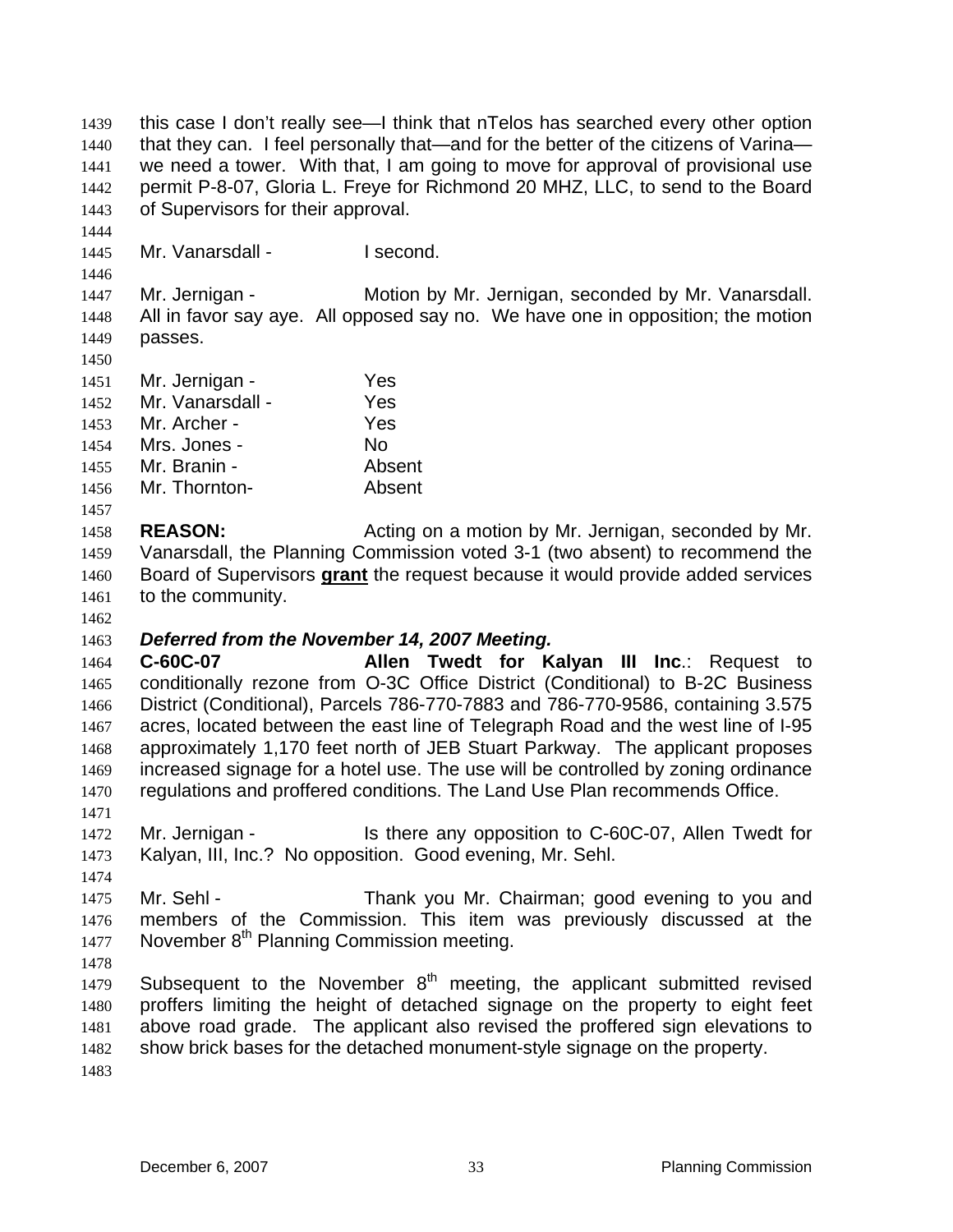Following further discussion with staff, the applicant has submitted additional revised proffers—which are dated today and were distributed to you this evening—that remove extraneous language from the proffer limiting sign height. These proffers also commit to locating detached signage on the property to the areas shown on this exhibit, unless otherwise approved by the director of planning. 1484 1485 1486 1487 1488 1489 1490 1491 1492 1493 1494 1495 1496 1497 1498 1499 1500 1501 1502 1503 1504 1505 1506 1507 1508 1509 1510 1511 1512 1513 1514 1515 1516 1517 1518 1519 1520 1521 1522 1523 1524 1525 1526 1527 1528 Staff believes these changes address the outstanding concerns presented in the staff report, and recommends approval of this request at this time. I'll be happy to answer any questions you might have. Mr. Jernigan - The Are there any questions for Mr. Sehl from the Commission? Mr. Archer - To my fellow commissions, notice at the end of Proffer 4, that the words "above road" were stricken, and that's an important item, so just want you all to make note of that. Mr. Jernigan - Okay. Did you want to hear from the applicant? Mr. Archer - I really don't think it's necessary. Mr. Jernigan - Ckay. Mr. Archer - Ben, is there anything you think they need to explain? Mrs. Jones - Mr. Archer, the "above road grade" was, I thought, the critical element so that they could be seen from the highway. Mr. Archer - Yeah, we were able to work through that. Mrs. Jones - Chay. Mr. Archer - This is more preferable. Mrs. Jones - Ckay. Mr. Jernigan - Ckay, then I'll entertain a motion from you, Mr. Archer. Mr. Archer - Chay. But first, I will move to waive the time limits on the proffer. Mr. Vanarsdall - Second.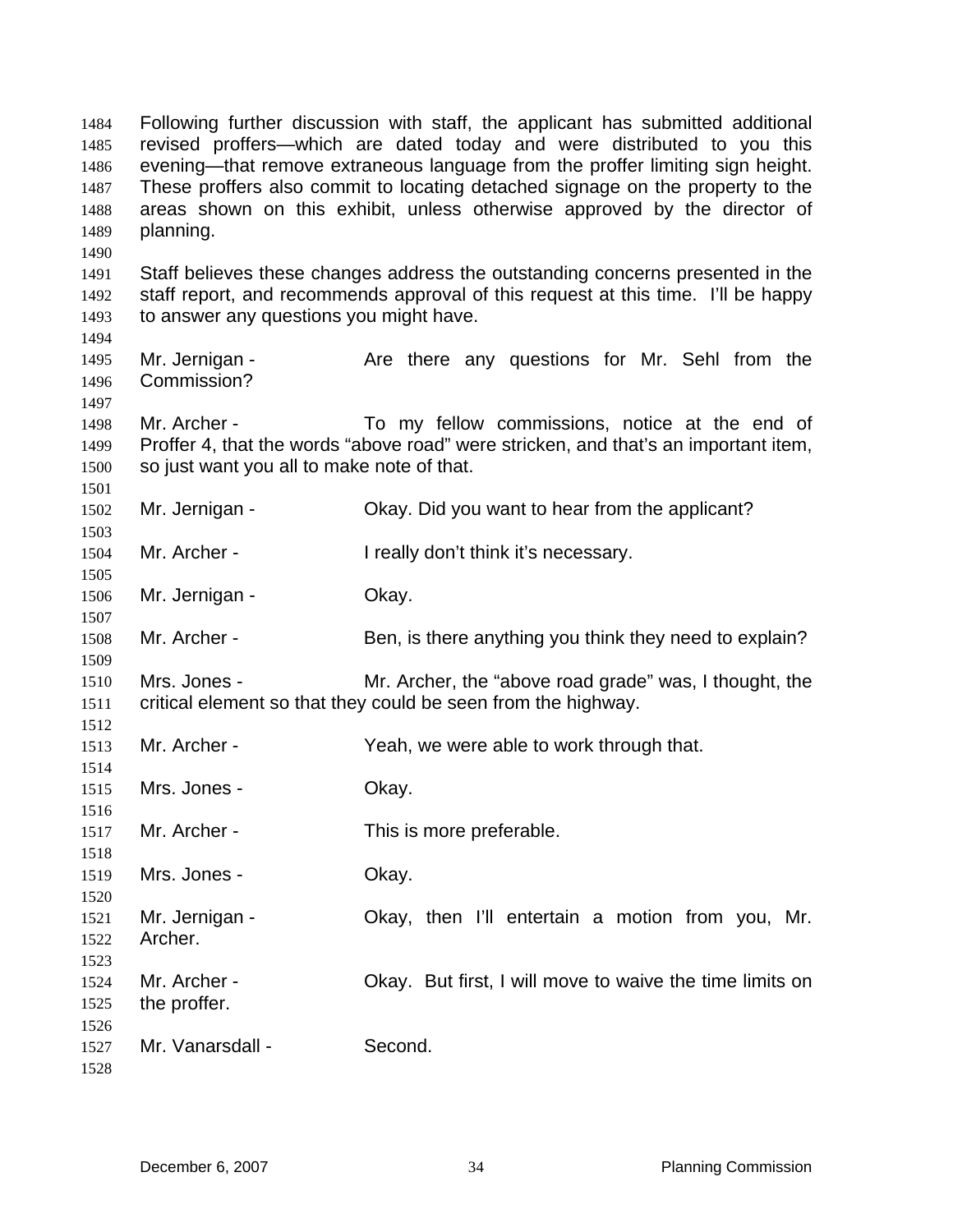Mr. Jernigan - Motion by Mr. Archer, seconded by Mr. Vanarsdall to waive the time limits. All in favor say aye. All opposed say no. The ayes have it; the motion is passed. 1529 1530 1531 1532 1533 1534 1535 1536 1537 1538 1539 1540 1541 1542 1543 Mr. Archer - Based on staff recommendation and the revised proffers, I move for a recommendation of approval of C-60C-07, Allen Twedt for Kalyan, III, Inc. Mr. Vanarsdall - Second. Mr. Jernigan - Motion by Mr. Archer, seconded by Mr. Vanarsdall. All in favor say aye. All opposed say no. The ayes have it; the motion passes. **REASON:** Acting on a motion by Mr. Archer, seconded by Mr. Vanarsdall, the Planning Commission voted 4-0 (two absent) to recommend the Board of Supervisors **grant** the request because it is reasonable in light of the Business zoning in the area and it is not anticipated to adversely affect adjacent properties. 1544 1545 1546 1547 1548 1549 1550 1551 1552 1553 1554 1555 1556 1557 1558 1559 1560 1561 1562 1563 1564 1565 1566 1567 1568 1569 1570 1571 1572 1573 **C-65C-07 James Theobald for W2005 WRL Realty, LLC**.: Request to amend proffered conditions accepted with Rezoning Case C-57C-06, on Parcel 736-762-2022, located at the southwest intersection of West Broad Street (U. S. Route 250) and Lauderdale Drive. The applicant proposes to amend proffers related to the conceptual master plan, maximum square footage, hours of delivery, uses, and landscaping. The existing zoning is RTHC hours of delivery, uses, and landscaping. Residential Townhouse District (Conditional) and B-2C Business District (Conditional). The Land Use Plan recommends Urban Residential, 3.4 to 6.8 units net density per acre and Mixed Use. The site is in the West Broad Street Overlay District. Mr. Jernigan - Is there any opposition to case C-65C-07, James Theobald for W2005 Realty, LLC? [Off mike] - Yes, Mr. Jernigan. Mr. Jernigan - Okay, we do have opposition. All right, Mr. Sehl. Mr. Sehl - Thank you again, Mr. Chairman. This is a request to amend proffers accepted with Rezoning Case C-57C-06 to revise the conceptual plan for the property and to allow for the development of an 87,000-square-foot grocery store. In January 2007, the property was rezoned to B-2C and RTHC to permit the development of a retail and townhouse development. No POD's have been filed

1574 for the development at this time.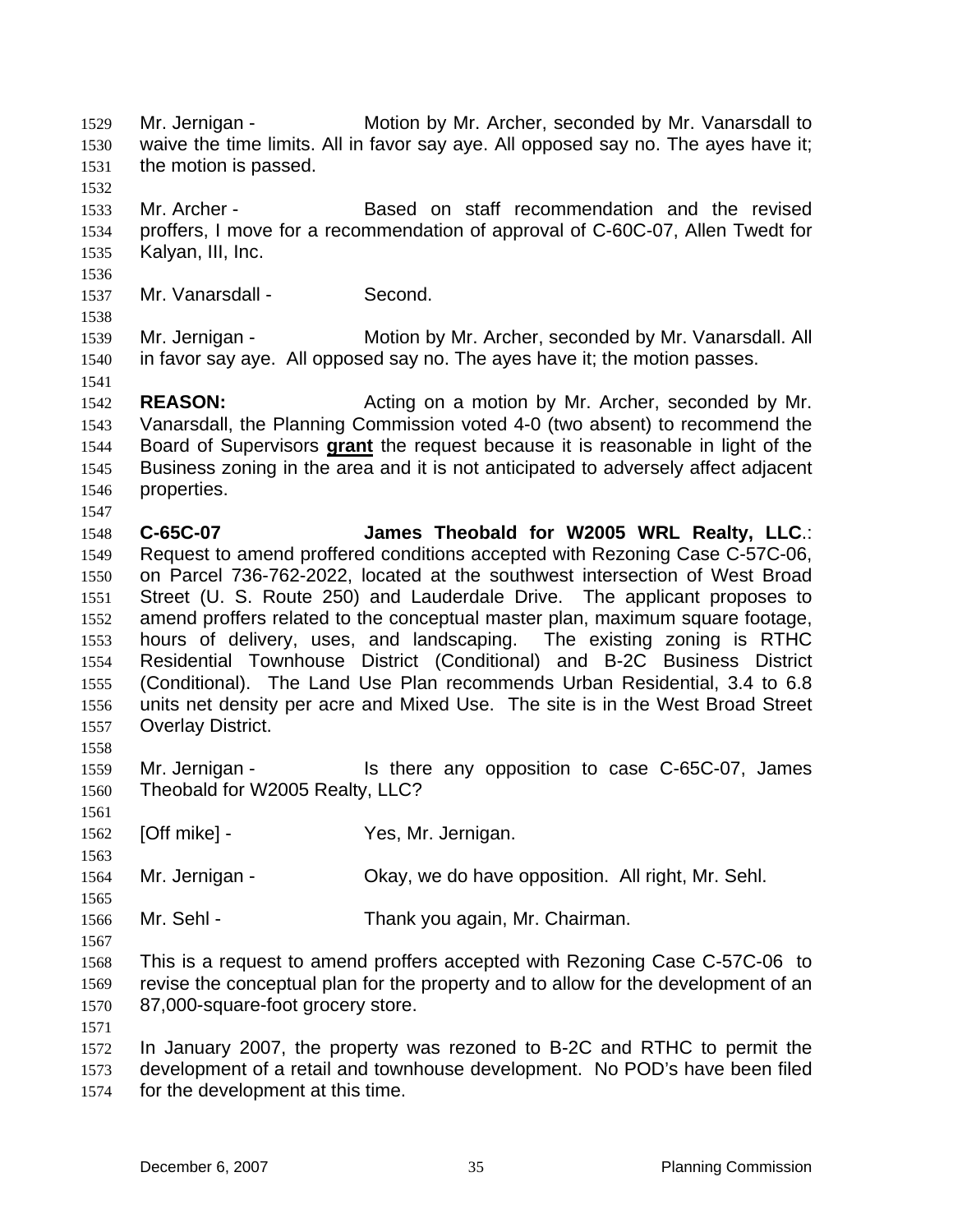1576 1577 1578 1579 The applicant is proposing to amend several proffers from Case C-57C-06. One additional proffer is also proposed. The applicant proposes the following amendments in the proffers that were dated today, and distributed to you this evening.

1580

1575

1581 1582 1583 1584 1585 1586 1587 1588 1589 These proffers include Proffer #1 being amended to reference a revised conceptual plan showing the proposed grocery store. This plan has been revised since the distribution of the staff report to show the removal of the office building at the southwest portion of the site, as well as the relocation of the loading area for the grocery store. The revised conceptual plan also shows additional areas of green space along Thee Chopt Road corresponding to the removal of the office and its associated parking. This additional green space and the relocation of the loading dock addressed one of the major concerns voiced by nearby residents during the community meetings held by the applicant.

1590

1595

1591 1592 1593 1594 Proffer #13u is an addition that would prohibit the sale of any gasoline on the property. This proffer was revised in response to resident and staff concerns over the possibility of accessory fuel sales associated with the proposed grocery store.

1596 1597 1598 1599 Proffer #14 would remove the previous 75,000-square-foot limitation on any one retail user for one grocery store on the property. The only use permitted to exceed the previous limitation would be the single grocery store. Overall development on the property would also be limited to 238,000 square feet.

1600

1601 1602 1603 1604 1605 Proffer #15 would remove the previous requirement for a 40,000-square-foot office building on the property, which would allow for additional green space between the grocery store and Three Chopt Road extended. The proffer has also been revised to restrict the hours of delivery to the grocery store to between 6 a.m. and 11 p.m.

1606

1607 1608 1609 Additionally, several proffers have been amended to require that landscaping plans for the development and buffers on the property be submitted to the Planning Commission for review.

1610

1611 1612 1613 In addition to these revised proffers, the applicant has provided Proffer #42, which limits the clearing and grading of the RTHC portion of the property until development is imminent on that portion of the property.

1614

1615 1616 1617 1618 1619 The most recent revisions to the amended proffers were received today, and time limits would need to be waived to accept them this evening. These most recent proffers address the items outlined in the staff report and staff believes this request is substantially in keeping with rezoning case C-57C-06, and recommends it be approved.

1620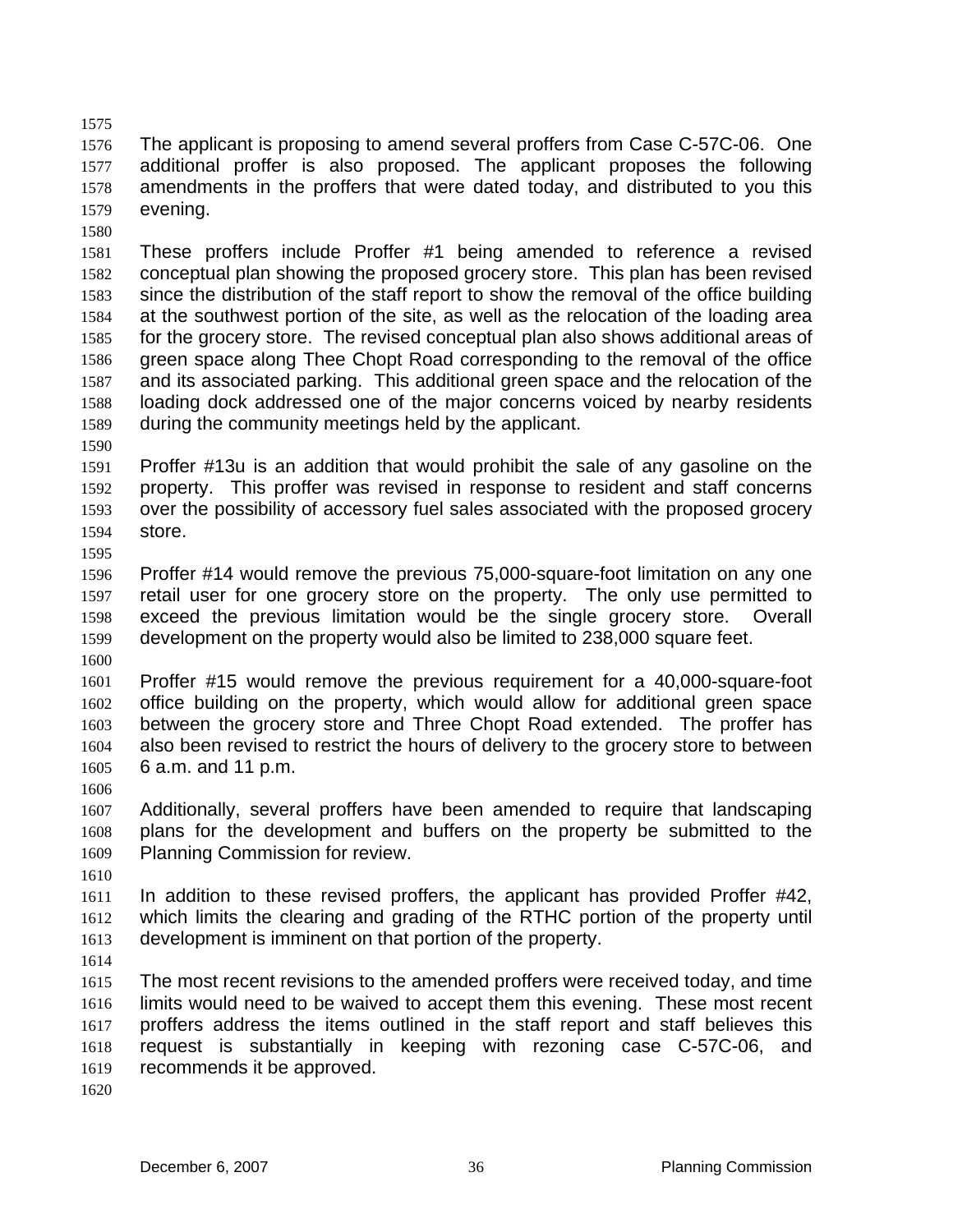Mr. Jernigan - The Any questions for Mr. Sehl from the Commission? Did you have anything, Bonnie-Leigh? 1621 1622

1624 Mrs. Jones - No, I'm just trying to absorb it all here.

1626 1627 1628 Mr. Jernigan - All right, now. This was Mr. Branin's case, but he couldn't be here tonight, so I spoke to him earlier on this. Everything that's here was definitely discussed with him on a phone call, correct?

1630 1631 1632 1633 1634 1635 1636 1637 1638 1639 1640 Mr. Sehl - Yes sir. There was another community meeting held two evenings ago—Tuesday night—where the applicant referenced there were two pending issues from the staff report that they hadn't addressed with some proffers. Those were the landscape plans coming back to the Planning Commission and the vehicle fuel sales on the property. The applicant, since that community meeting, submitted these revised proffers, actually two versions of them, because the earliest version didn't have the landscape plans for all of the buffers coming back to the Planning Commission, so they were subsequently revised. What I tried to provide you this evening was a reference to kind of show what changes were made from the original proffers. But they all were discussed with Mr. Branin, yes sir.

1641

1644

1623

1625

1629

1642 1643 Mr. Jernigan - The case, it was numbers 1 and 14, the conceptual plan and the addition of the—

1645 1646 1647 Mr. Sehl - With the original, yes, we had to change that. But staff concerns and nearby residents, their concerns, gave rise to these additional proffers changes.

1648

1654

1649 1650 1651 Mr. Jernigan - Ckay. All right. I'd like to hear from the applicant, please.

1652 1653 Mr. Theobald - Mr. Chairman, ladies and gentlemen. Again, I'm Jim Theobald, here this evening on behalf of Archon Group.

1655 1656 1657 1658 1659 1660 1661 1662 1663 1664 1665 This case started out, the amendment, in that the original zoning had a prohibition against any one user being in excess of 75,000 square feet. Archon had a request by Kroger to relocate from its current Brookhollow site to here, but the store that was desired was one that provided additional amenities to the shoppers. So, the request is to, really, add 12,000 square feet to the size of a single user that's a grocery store. What that allows Kroger to do is provide wider aisles, and expand their organic and health food sections, and provide a larger prepared food section, and put a chef in their store, as well as a wine steward, as they have done in the Village of Midlothian where they recently renovated an old K-Mart site down there, which has been very, very successful. We believe there's a lot of benefit in allowing them to relocate. We've had a lot of discussions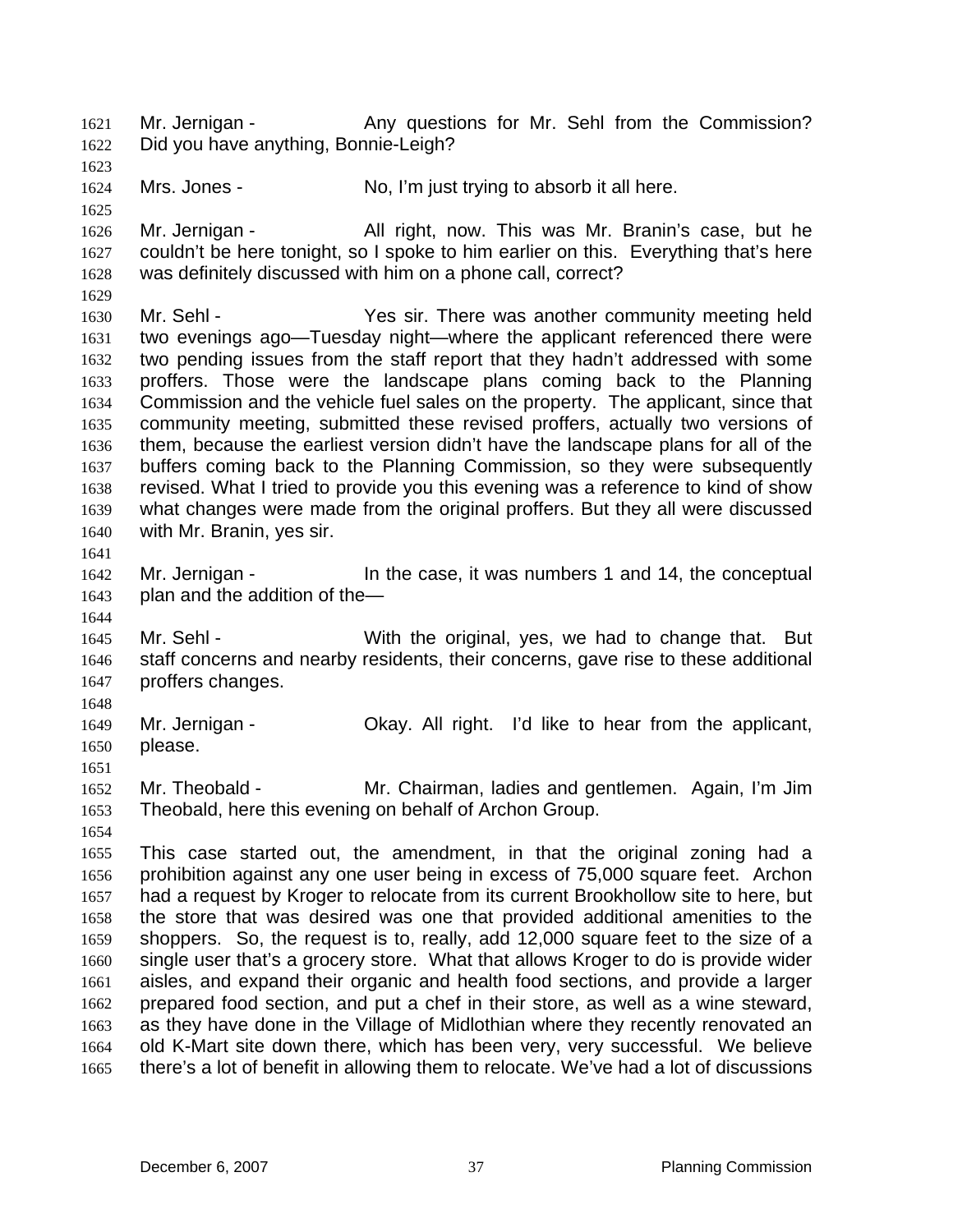with you and others about the future of Brookhollow and how that might change, and this has some ancillary benefits, I think, to that situation. 1666 1667

1668

1669 1670 1671 1672 1673 1674 1675 1676 1677 1678 1679 1680 1681 1682 1683 1684 1685 What I wanted to show was what we really wanted to do, initially, was just revise the plan to show a slightly different footprint, and to get an extra 12,000 square feet. We met with the Wellesley community throughout the original zoning. There's some 40+ conditions in the original case. If you recall, this is the original concept plan that is with that case, and you may also recall that we had absolutely no opposition at the Planning Commission or the Board level with the original case. I think it's because we have sought out the Wellesley residents and their board, and discussed this every step of the way. So, this was the original, and then I'm going to flip you to the new, just so you see that very little has really changed, and most of it is right down here in terms of this area. We were always allowed to have a grocery store on this site, but no single user could be more than 75,000 square feet. Didn't want to play games where we did a 75,000-square-foot Kroger, and have their card section or their drug section in the 10,000 next door, so we just came in and asked for exactly what we wanted. Here's the new plan. Basically, it's the same configuration internal-wise; parking with landscaping and circulation; preserving—actually enhancing this focus out on the corner. All of the attention, of course, was with this building back here.

1686

1687 1688 1689 1690 1691 1692 1693 1694 1695 1696 At our initial meeting with Wellesley with some 30 to 40 folks, some of whom had not participated in the original case, so we had lots of questions. Their very strong desire was that we reorient the loading dock, which had been in this corner, facing this way. Even with a masonry-screening wall, it was likely to be somewhat visible to these townhomes. So, we switched the loading dock; there is a masonry wall that's required along the loading area. And they asked that we eliminate this office building in this area, provided we leave it green, which we have done. Of course, you can't just go ask a group that's as active and interested as Wellesley to make one change without, basically, opening up so many other issues—we'll go through those in a moment.

1697

1698 1699 1700 1701 1702 1703 1704 1705 1706 1707 1708 1709 1710 1711 Here's an overall aerial perspective where we've now dropped in the Kroger in the background. You'll see it remains consistent with the general theme previously offered. This is a rendition of the front of the Kroger building. Once again, this is consistent with the proffers in the original case. This was the proffer showing the rear treatment along Three Chopt Road, the buildings. Once again, we're bound by this, continue to be bound by this. This is a little bit of a section or an elevation, if you will, that just shows a screening wall treatment. This is looking from the Pruitt property east, if you will. So, what you see in this cutaway section is the green space provided at the corner, the drive aisles, additional plantings, the median within Three Chopt Road, and then, ultimately, the townhomes. This is a rendering by leaving that corner, what we're able to accomplish in the very back. Again, I think the residents—You're not going to see this from Wellesley, and you never were, but I think they were interested in making sure that the new townhome residents would, and that those townhomes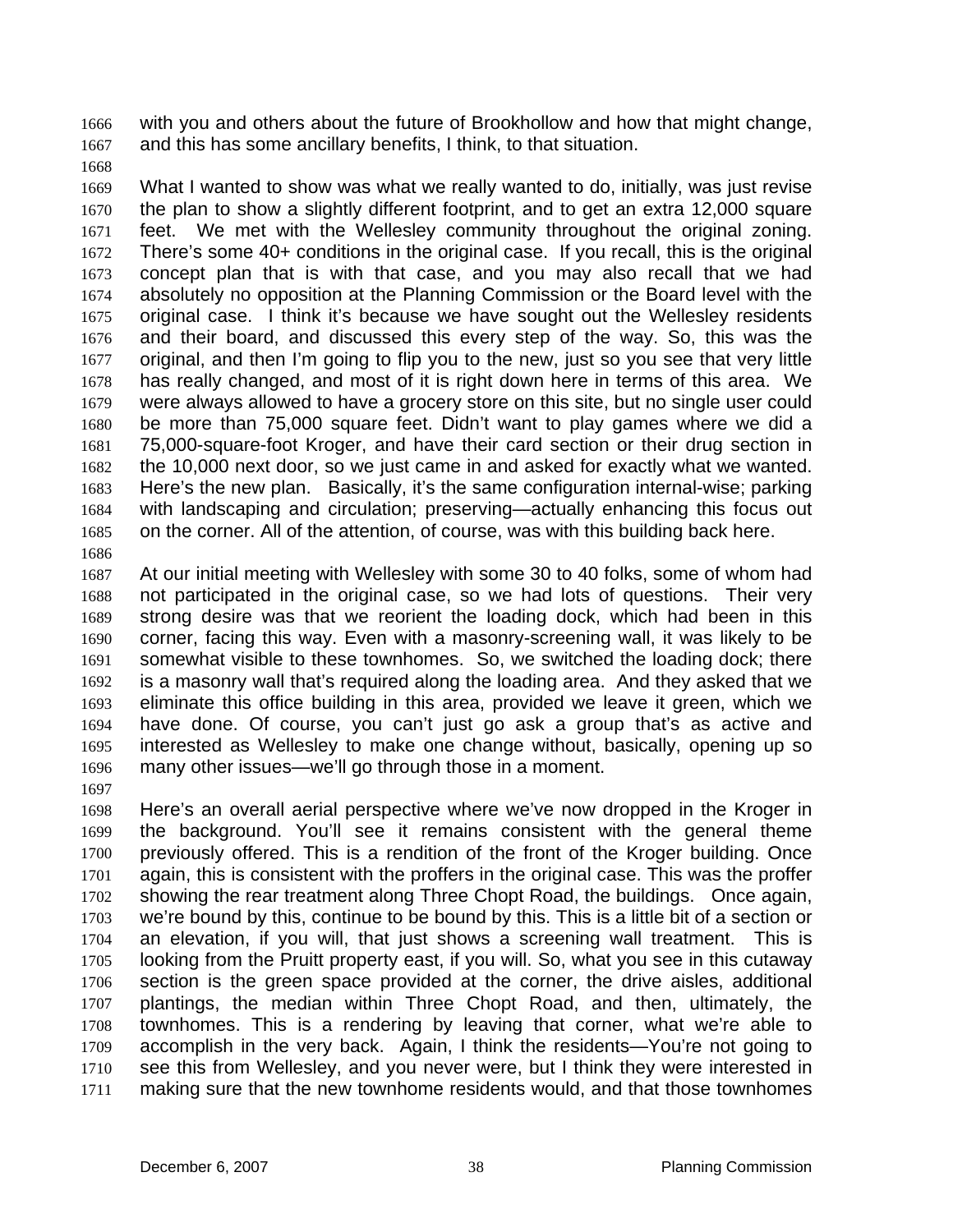would be as of high a quality, and that there would be no prohibitions against providing the highest quality product. There were always loading areas on the back of these buildings, consistent with the orientation. 1712 1713 1714

1715

1716 1717 1718 1719 1720 1721 1722 1723 So, again, these changes, we've just asked that the one user be able to grow to 87,000 square feet. That does not include mezzanine space, which you see in a grocery store that sorta hangs over the entrance, but we have committed that that cannot be more retail space; it really is just office and administrative space. There was no cap on the original amount of development, and we have provided a cap of—again, at the request of the residents—238,000 square feet, again exclusive of the mezzanine. The plan has been revised to delete the office building and show the additional green space in the back.

1724

1725 1726 1727 1728 1729 1730 1731 1732 1733 1734 1735 1736 They asked us to restrict the hours of delivery to the grocery store. As you know, many grocery stores, while they may close at some point in the evening—and they may be restricted, as in this case, to a midnight closing under the B-2 ordinance—they continue to deliver all night long and restock, which is not otherwise prohibited. But here, Kroger has agreed to limit those hours of delivery. And, importantly, they didn't want us to clear-cut and grade the townhouse site before we had a developer who was really going to do that, to leave those trees back there as long as possible, and we have committed to do that. They wanted to make sure that notwithstanding that we proffered out automotive service stations, that that would also include the fueling islands like you see on some wholesale clubs or some grocery stores now, and we did clarify that we did mean no gasoline anywhere on the property.

1737

1738 1739 Lastly, at the request of Mr. Branin, and given our relationship with Wellesley, we did offer to bring all landscape plans back to the Planning Commission.

1740

1741 1742 1743 1744 1745 1746 1747 1748 Our first meeting with Wellesley on this request, there were a lot of questions, there were a lot of concerns. I think staff got a lot of e-mails, most of which were echoing the same things. We responded to those issues; we put them in writing; we went back to Wellesley. Had about 20-some folks there two nights ago and the changes were very well received; people seemed to be very complimentary, which is think is evidenced by the lack of lots of folks here tonight. We sort of hit the mark with that. We got Mr. Branin happy; we got staff happy. I think we have just about all of Wellesley happy.

- 1749
- 1750 So, with that I would be happy to answer any questions.
- 1751

1752 1753 1754 Mr. Vanarsdall - I notice that it says, "Hours of delivery to any grocery store on a retail property shall be limited hours between 6 a.m. and 11 p.m." I don't remember seeing that much.

1755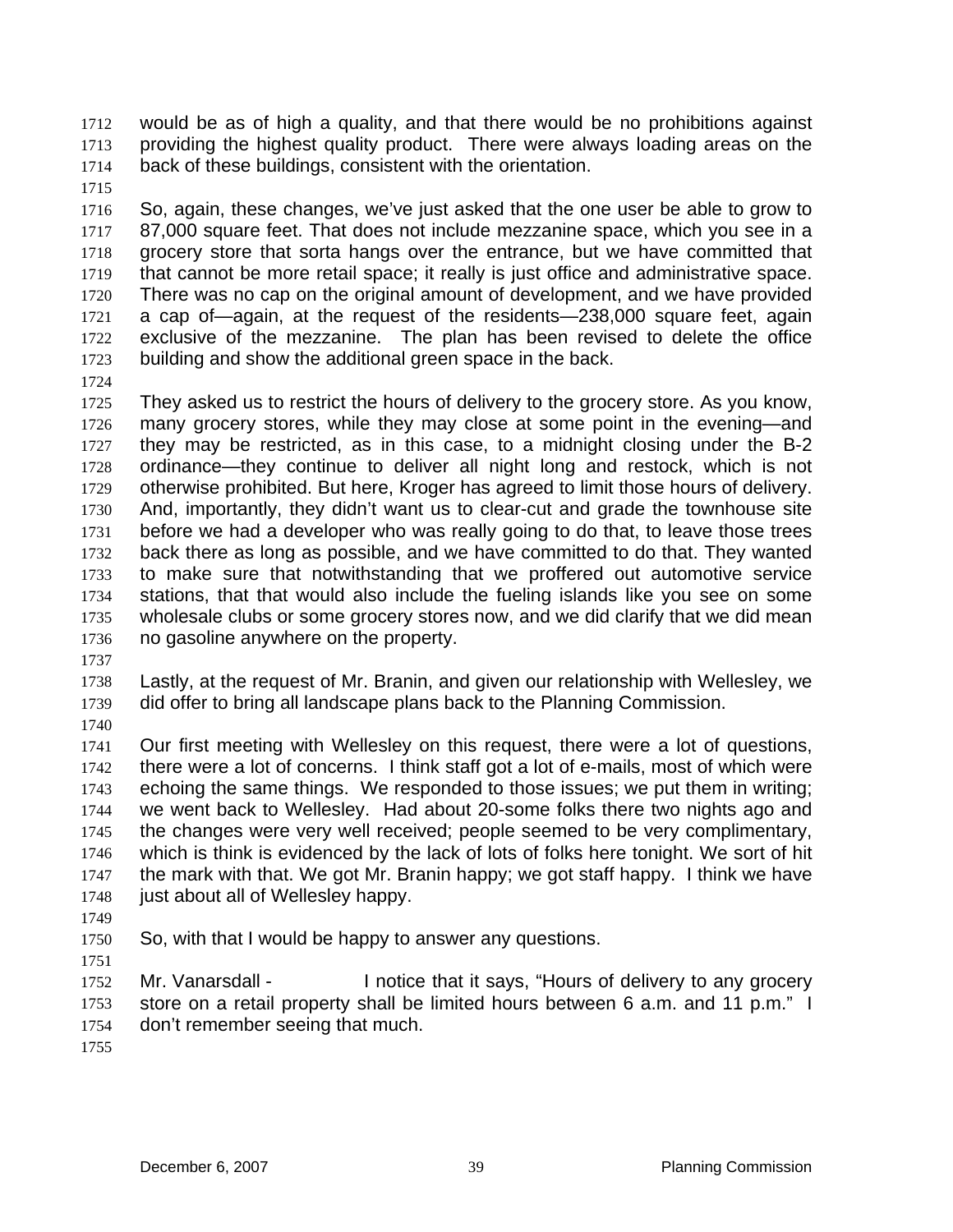Mr. Theobald - Most grocery stores, including Ukrop's, they bring in stuff all night long. Now Kroger, they way they distribute to this area, they don't need to do that. 1756 1757 1758 1759 1760 1761 1762 1763 1764 1765 1766 1767 1768 1769 1770 1771 1772 1773 1774 1775 1776 1777 1778 1779 1780 1781 1782 1783 1784 1785 1786 1787 1788 1789 1790 1791 1792 1793 1794 1795 1796 1797 1798 1799 1800 1801 Mr. Vanarsdall - We have a new Target that abuses that. They say that doesn't include them. And now, I was told tonight by Mike Kennedy that Lowe's is the same way. So, I'm glad to see that on there. Mr. Theobald - Thank you. Mr. Vanarsdall - The Unit will take care of it. Mr. Jernigan - Theobald from the Any other questions for Mr. Theobald from the Commission? Mr. Archer - Mr. Theobald, this isn't all that relevant, but do you know where the Kroger Distribution Center is located? Mr. Theobald - None of us know where the Kroger Distribution Center is. It's not in Richmond; I think it comes out of Roanoke. Mr. Theobald - Yeah. I think that was Mr. Childers, who is with Kroger who was at the community meetings. They didn't have anybody here to—They have to schedule the deliveries because it's not local and they don't have people there to receive it after hours. Mr. Archer - The Music Curious. Mr. Jernigan - Ckay, any more questions? Thank you Mr. Theobald. All right, we do have opposition. Sir, if you would come on down and state your name for the record, please. How are you, sir? Mr. Stepp - I'm fine, Mr. Chairman. My name is Larry Stepp. I'm a resident of Wellesley, and sent a letter in dated December the  $2<sup>nd</sup>$  to the Planning Office. I wasn't able to make the meeting on Tuesday night with the homeowners; I was out of town on business. Much of the proffer does address a lot of our concerns, but I still have two or three concerns that I think fall short here. Number one, there is no restriction on the operating hours of the grocery store, so we're very concerned that that grocery store will be open until midnight. I'd like to see the proffer include some shorter closing time, a 10:00 or 11:00 time. Concerned about vehicular traffic noise, and alcohol sales happening between 10:00 and midnight. That's our main concern. We had a major fatality at this intersection with drunk driving.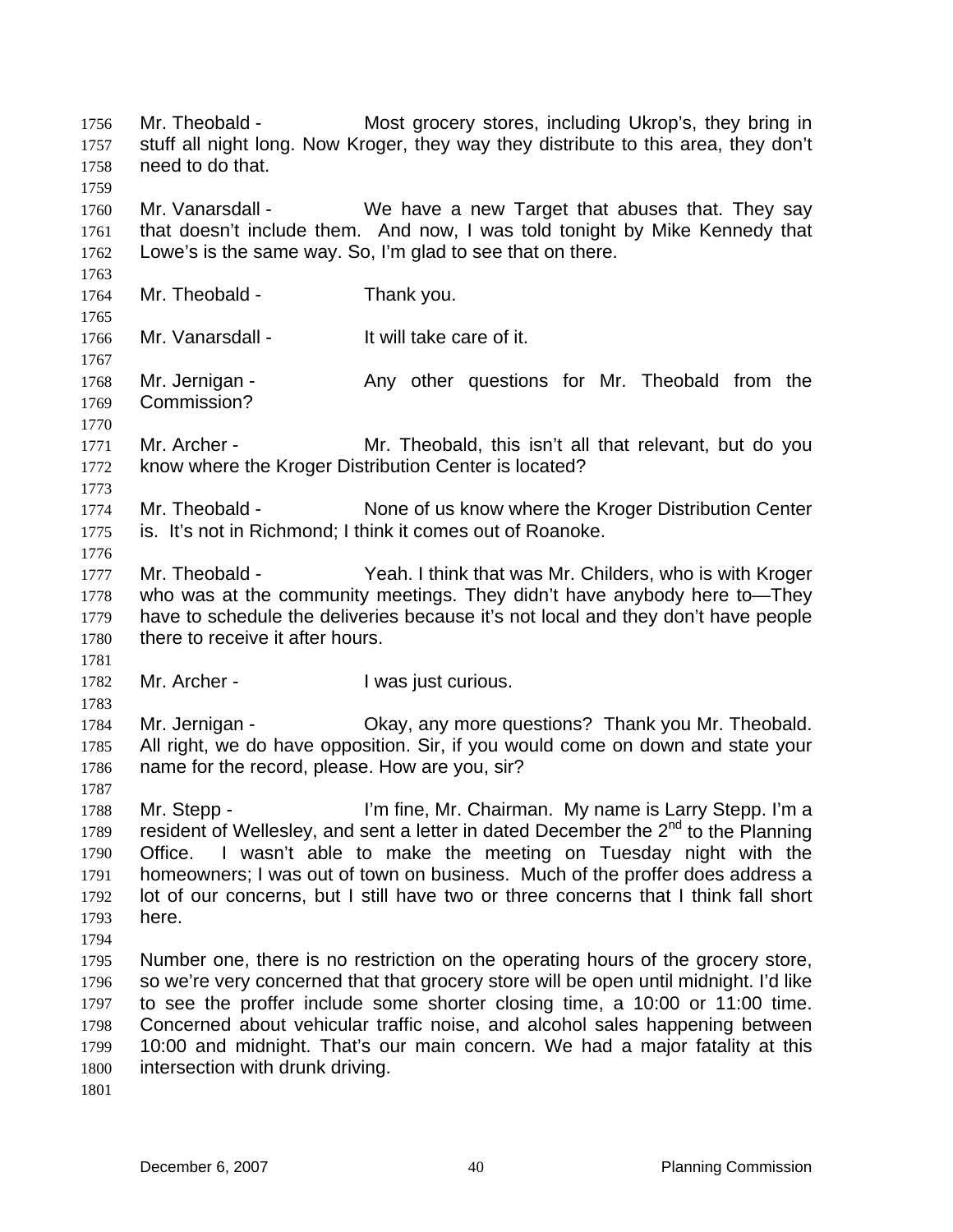The second concern with respect to the maximum square footage, I think that's unnecessary. The Kroger representative indicated at a Wellesley meeting they would still build the store at 75,000 square feet. We're not looking for a big box. We don't want Three Chopt Road to look like Midlothian Turnpike. The development could still occur, it will still be there under the current square footage. So, we see the 87,000 square feet as unnecessary. 1802 1803 1804 1805 1806 1807

1809 1810 1811 1812 1813 1814 The third one really had to do with the delivery of the grocery trucks, the tractortrailers coming into the store. It's helpful that there is some time in here that limits it. I'm concerned about 11:00 p.m. I'm concerned about tractor-trailer coming in and out of Three Chopt Road across from those townhomes that late in the evening. Would like to also see that restricted a little bit more to 9:00 or 10:00.

1815

1817

1808

- 1816
- Mr. Jernigan To what time, sir?

1818 1819 1820 1821 1822 1823 1824 1825 Mr. Stepp - Nine or ten p.m. Some reasonable hour that would, again, keep the quality of the neighborhood, the quality of the townhomes. We're very concerned that the townhomes across from this store be quality townhomes. That's the only buffer we have between Wellesley and all the development on West Broad Street. I'm not sure they would be quality townhomes if there are tractor-trailers moving in and out of there at 10:00 or 11:00 at night. It seems to me that would be unnecessary. I think you could still function the store with a shorter time.

1826

1833

1838

1840

1827 1828 1829 1830 1831 1832 I would recognize the developer's made a lot of changes, and they are positive changes, and we appreciate that. So mainly, it's operating hours of the store, maximum square footage of the store. It's 14 and 15, in terms of the proffers that are listed here, that we still have a lot of concerns about. I'd ask you to consider those. I'd ask you to consider to deny the request until such time as there are some additional changes to these documents. Thank you.

1834 1835 1836 1837 Mr. Jernigan - All right, Mr. Stepp, don't go anywhere yet. I'm in a little bit of a disadvantage because I'm working this case for Mr. Branin tonight, but I did talk to him earlier today to make sure everything was straight. You do have a HOA in Wellesley?

1839 Mr. Stepp - Yes sir, we do. That's correct.

1841 1842 Mr. Jernigan - Chour discussion with him, he told me that the HOA seemed to be okay with this.

1843

1844 1845 1846 Mr. Stepp - I'm not speaking on behalf of the HOA; I'm speaking on behalf of just being a resident of the neighborhood next to this development.

1847 Mr. Jernigan - **Okay.**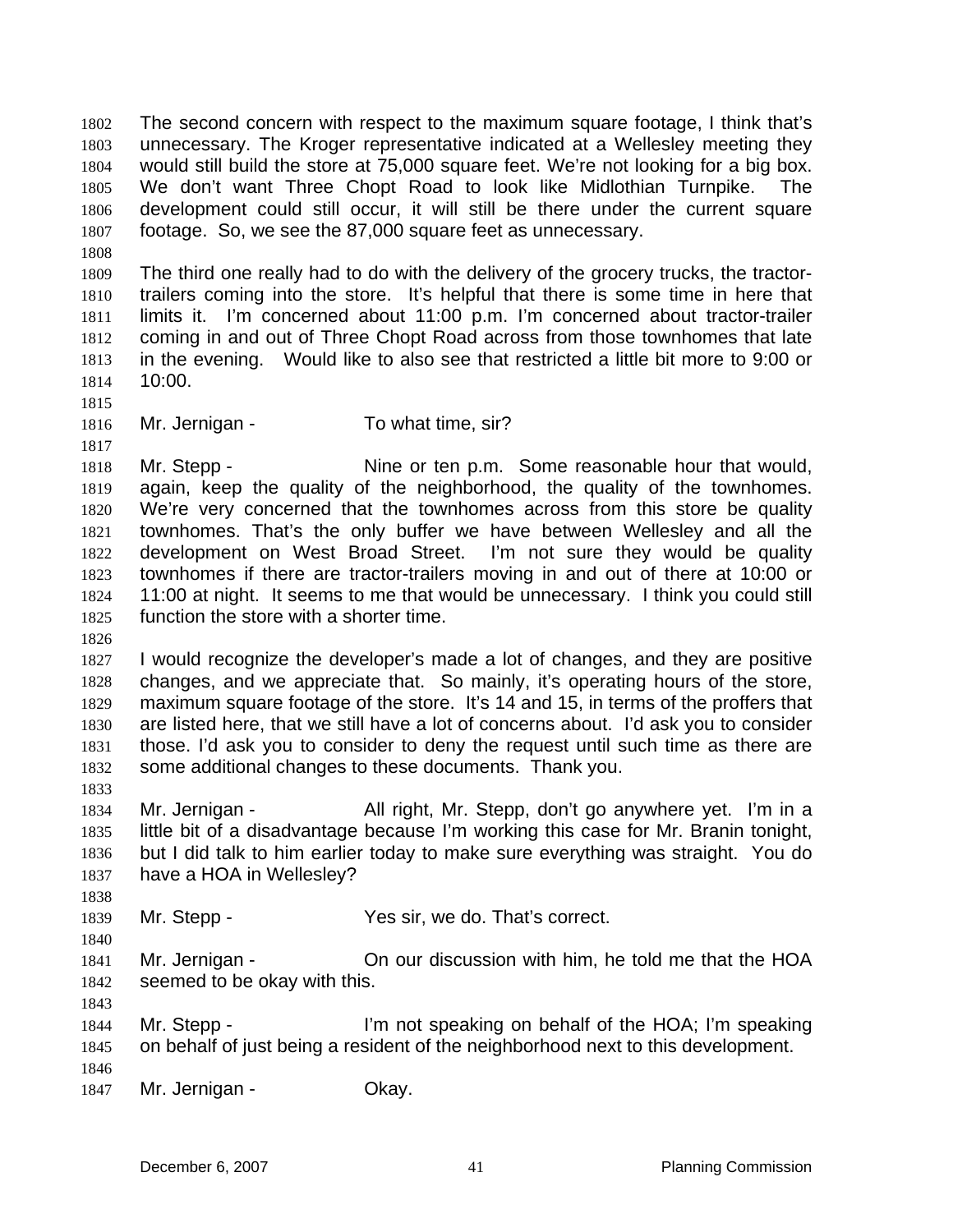1848 1849 1850 1851 1852 1853 1854 1855 1856 1857 1858 1859 1860 1861 1862 1863 1864 1865 1866 1867 1868 1869 1870 1871 1872 1873 1874 1875 1876 1877 1878 1879 1880 1881 1882 1883 1884 1885 1886 1887 1888 1889 1890 1891 1892 1893 Mr. Stepp - The Music of I did miss the meeting Tuesday night. I was in California; I couldn't attend. Mr. Jernigan - Ckay. I don't know what time they plan on doing this—I believe the zoning is B-2, so they can be open till midnight. Mr. Stepp - I find that of grave concern, personally. That's what I wanted to express. Mr. Jernigan - Theorth I'll ask Mr. Theobald when you come back up on that. On alcohol sales, normally that's a problem, but it's not just a problem here. Alcohol sales, people just don't do what they're supposed to do. I don't know that limiting the time on that is going to do it. Most stores don't have restrictions on alcohol sales after certain—If a store is open until midnight, they don't cut alcohol off at 6. The state, I believe, cuts it off at midnight. I think it's a state law. Correct me if I'm wrong, Mr. Silber, but you can't buy alcohol between midnight and 6:00 in the morning. Am I correct on that? Even in your 7-Eleven stores, after midnight, you can't sell any alcohol. Mr. Vanarsdall - It is a state law, not a local law. Mr. Silber - Yes sir. Mr. Jernigan - **Okay.** Mr. Stepp - The My only thing there, sir, is that as you close the store, a grocery store—The Ukrop's, for example, on Pump Road, closes at 10 p.m. There is a period of closing time where people are in the store still shopping. There's a period of closing time where the employees are leaving and the store is being set up, the alarms, etcetera, and it can run another 30 minutes after that. So, you have people that could, in theory, be in the store just before midnight, still shopping for another 30 minutes actually in that store. And it seems to us that that's just a little bit too late for that development and for that type of traffic. Mr. Jernigan - The last thing you said was about the quality of the townhomes. As far as that, I know that was worked out in the proffers before. There are not any changes in the townhomes. Best as I can remember this case, they were pretty nice. I guess you were referring to having late traffic, that you think that you won't have the quality of people or— Mr. Stepp - Quality of townhomes, as well as someone wanting to just invest in the property behind the Kroger. If there were tractor-trailers moving in there at 11:00 at night, if there were people still shopping between 11:00 and 12:00, it would seem to me that that would be a challenge to make that the quality townhome community that we hope to have between us and this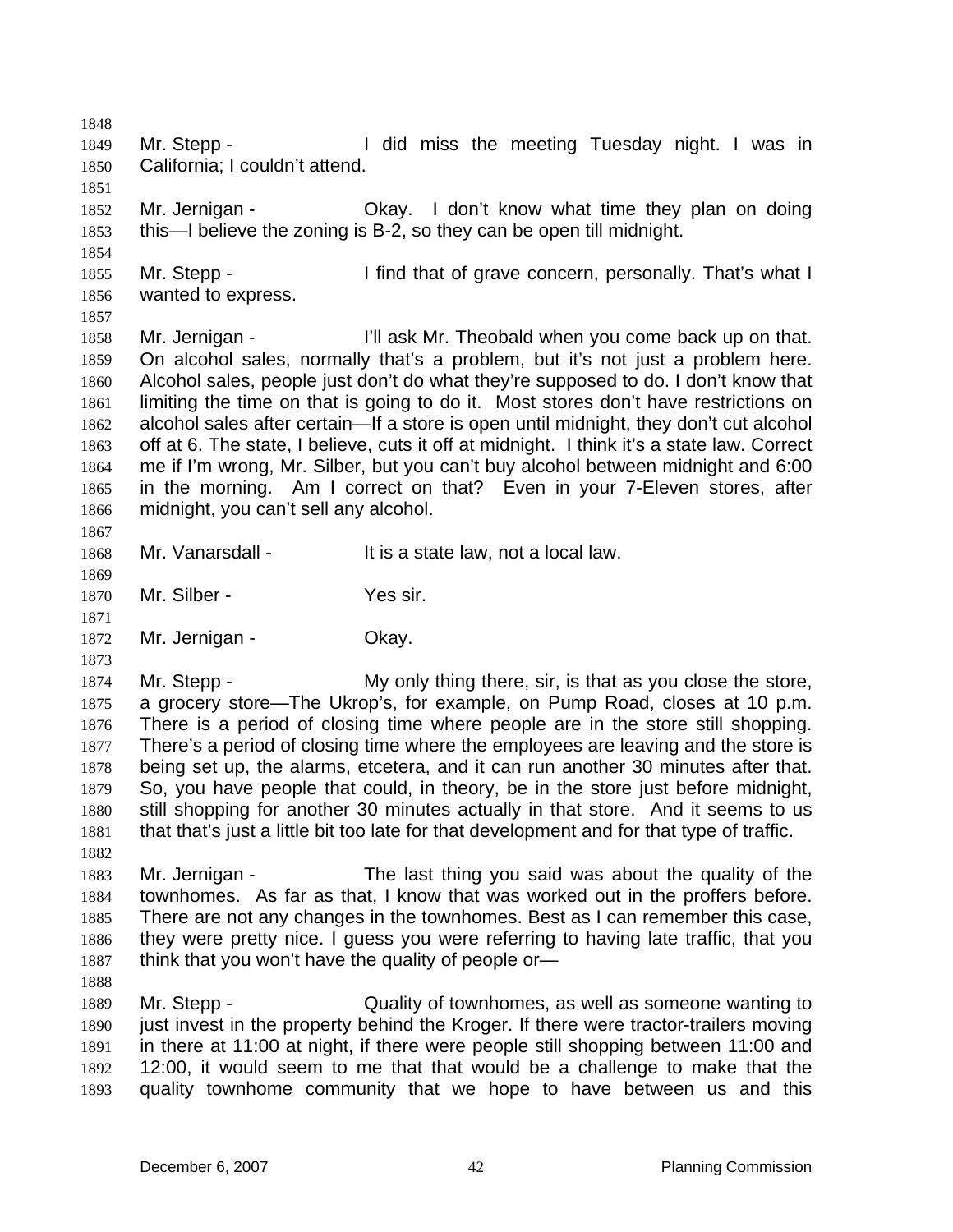development. I look at it like would I buy a townhome behind a Kroger when I saw that amount of traffic and saw the opening hours of that store. I think the answer for me personally would be no I would not. So, then it become what is that townhome community going to look like and what's the quality going to be. I think it would be higher with an earlier closing time of the grocery store. 1894 1895 1896 1897 1898

1900 1901 1902 1903 1904 1905 1906 1907 1908 1909 1910 1911 1912 1913 1914 1915 Mr. Silber - The Mr. Stepp, let me just interject this—and I think the applicant should come back up and address his questions. I think we share some of your concerns as well, as far as the relationship between the townhouses and the back of this center. That's why so much time was spent on trying to get the protection through landscaping and open space, and buffering and screening so that the back of this center doesn't impact the residences. There obviously will be some impact. You have these two uses that are very different, separated by this four-lane road with a median. The way the building's been turned, the direction of the loading docks, the removal of the office buildings, and enhancement of landscaping, I think this could be viewed as improvement over what was there before, because there was less landscaping, you would still have retail back there, and you could potentially still have tractortrailers coming in servicing the other retail on the site. So, I understand your concern, and I think we need to understand there is going to be a relationship here that could have some impact, but we're trying to do the best we can in screening with the landscaping.

1916

1920

1922

1924

1928

1930

1932

1899

1917 1918 1919 Mr. Stepp - The U would agree with you, this is a vast improvement over what was originally presented. I'm just concerned about the operating hours of that store, and the building there.

1921 Mr. Jernigan - The Are there any other questions for Mr. Stepp?

1923 Mr. Stepp - Thank you.

1925 1926 1927 Mr. Jernigan - Thank you, sir. Mr. Theobald, would you come back up, please? Jim, time. If we can clear this up. You have the management people here, do they know, roughly, what the hours are going to be?

1929 Mr. Theobald - 7 a.m. to midnight.

1931 Mr. Jernigan - **Okay.** 

1933 1934 1935 1936 1937 1938 1939 Mr. Theobald - Just for your information, though, I did take a moment to check the Shoppes at Westgate, which are directly across Lauderdale Drive, as well the Short Pump Town Center. At the Shoppes at Westgate—also zoned B-2—there are no restrictions on hours of operation, nor any restrictions on hours of delivery. This at least has restrictions on hours of delivery for the one user that would be prone to try to actually deliver in the middle of the night. Short Pump Town Center has permission through their zoning—They're a B-3 case, but their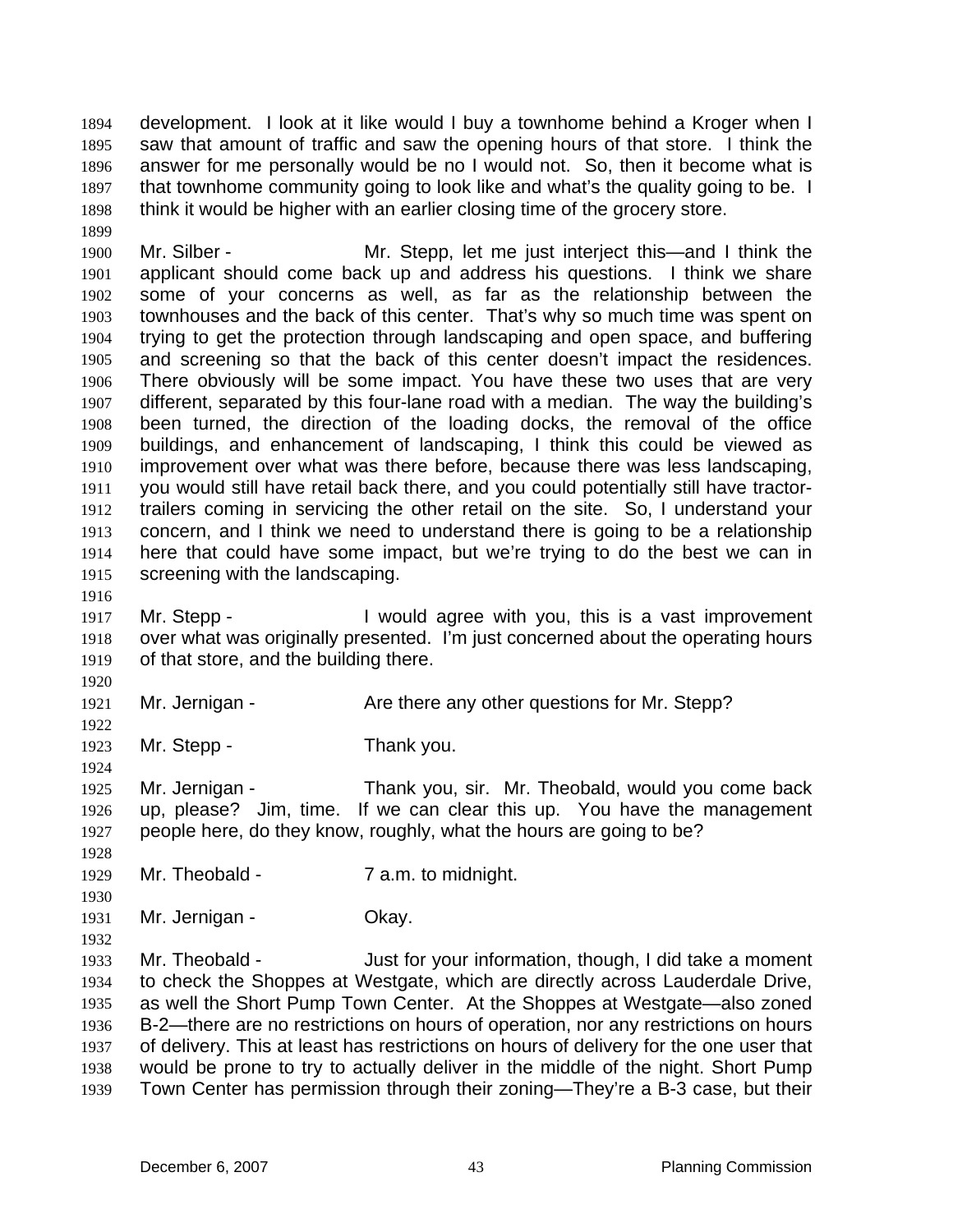retail and food operations are allowed to be open until 2 a.m. every day. This is consistent, or less, frankly, than the others that are directly across both streets. The extra 12,000 square feet does give us the additional opportunity to provide upscale, high quality with the kinds of services that folks that live in this area desire. And I think apropos of Mr. Silber's comment, if you just stare at the back of this for just a moment, along Three Chopt, and then I flip you back—no, it didn't flip back; let's go back here—to the original, you'll know we still had loading courts, we had large junior department stores with loading courts here and here as well. So, the back of the house, if you will, has only gotten better. So, nothing has really changed in terms of impacts, expected impacts on this area. 1940 1941 1942 1943 1944 1945 1946 1947 1948 1949 1950 1951 1952 1953 1954 1955 1956 1957 1958 1959 1960 1961 1962 1963 1964 1965 1966 1967 1968 1969 1970 1971 1972 1973 1974 1975 1976 1977 1978 1979 1980 1981 1982 1983 1984 1985 Mr. Jernigan - In the old case, were the times of delivery restricted? Mr. Theobald - No, none whatsoever. Mr. Jernigan - Ckay. Any other questions for Mr. Theobald? Mrs. Jones - The State Do you happen to know the Kroger hours on Quioccasin? Mr. Theobald - Kroger has a number of 24-hour stores in Richmond. Some of those 24-hour stores have actually been rolled back to midnight. Like most retailers, if there are customers who routinely utilize their stores, they stay open till whenever. Here, it could only be midnight. I don't honestly know about that. Mrs. Jones - The Muslim Like and I keep thinking that's midnight. Okay. Mr. Jernigan - Mr. Stepp, I'm sure you heard in the last case—you don't have to get up—that ours is a recommendation that goes to the Board of Supervisors, so this will come up again with them on a later date. All right. Mrs. Jones - Mr. Jernigan, since this is Mr. Branin's district and he's been so involved, whatever we decide to do, should we suggest that the issue of hours be discussed, certainly between now and the Board, just so he's aware of this? That seems to be a pivotal issue for the opposition. Mr. Jernigan - Yeah. We can note it in the records. It is noted because Mr. Stepp stated it for the record, but I'll discuss it with him when he gets back. Mr. Branin told me that he did meet with the Wellesley HOA and felt at this time everything was okay with, I guess, the majority of the neighborhood. I'm not saying it's 100%, because Mr. Stepp is here. I told him that unless—I know how he feels about this case—something jumped at me that hadn't been brought up at all, I figured it would be okay. So, what I'm going to do on that is I'm going to recommend approval of C-65C-07, James Theobald for W2005 Realty, LLC—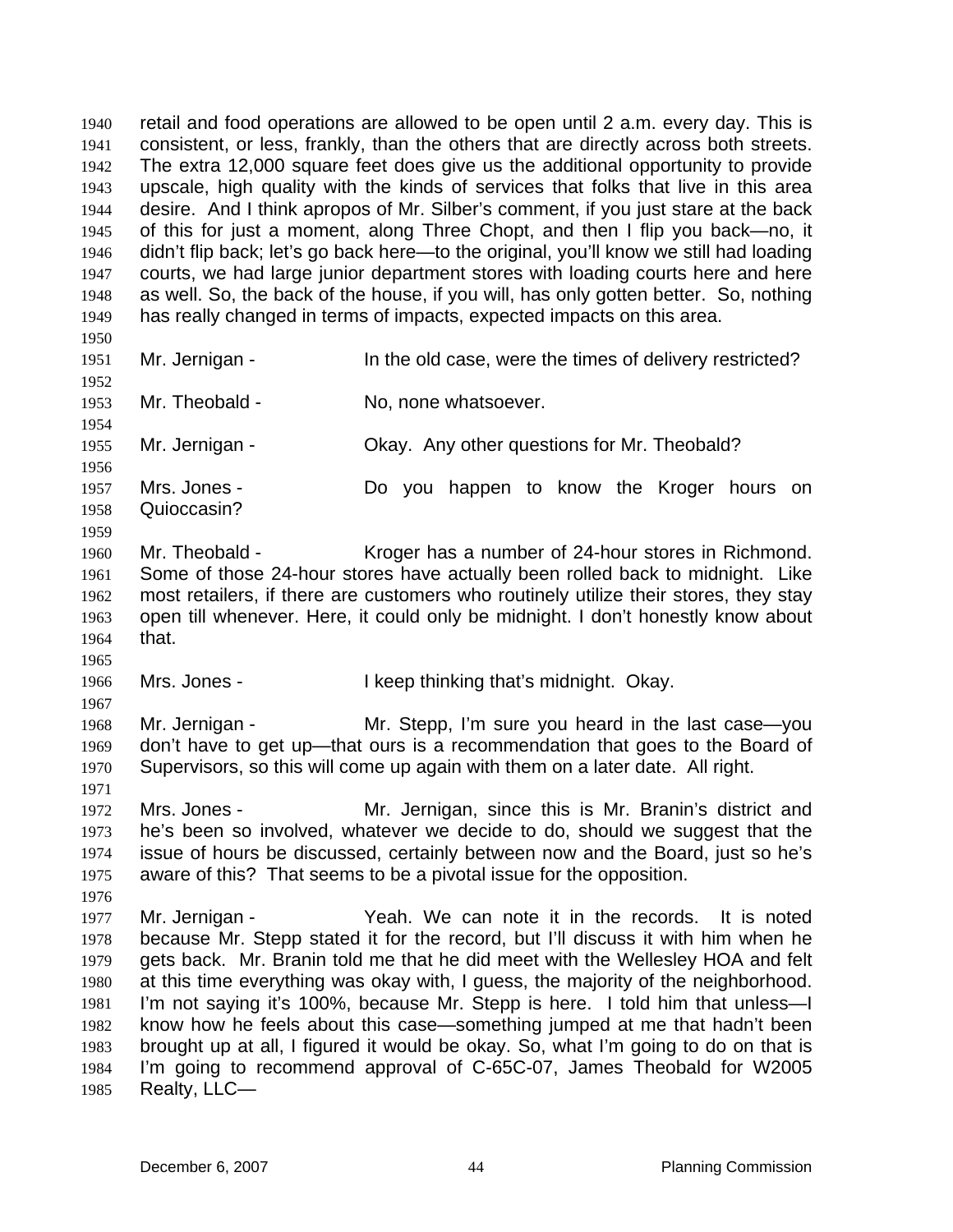1986 1987 1988 1989 1990 1991 1992 1993 1994 1995 1996 1997 1998 1999 2000 2001 2002 2003 2004 2005 2006 2007 2008 [Off mike] - You need to waive the time limits. Mr. Jernigan - Excuse me. I'd like—Thank you. I'd like to waive the time limits on case C-65C-07, James Theobald for W2005 Realty, LLC. Mr. Vanarsdall - Second. Mr. Jernigan - **Motion by Mr. Jernigan, seconded by Mr. Vanarsdall.** All in favor say aye. All opposed say no. The ayes have it; the motion carries. Mr. Jernigan - With that, I would like to move for approval of C-65C-07, James Theobald for W2005 Realty, LLC, and move it to the Board of Supervisors for their approval. Mr. Vanarsdall - Second. Mr. Jernigan - **Motion by Mr. Jernigan, seconded by Mr. Vanarsdall.** All those in favor say aye. All opposed say no. The ayes have it; the motion passes. **REASON:** Acting on a motion by Mr. Archer, seconded by Mr. Vanarsdall, the Planning Commission voted 4-0 (two absent) to recommend the Board of Supervisors **grant** the request because the amendments do not reduce the original intended purpose of the proffers, and the changes are not anticipated to adversely affect adjacent properties. 2009 2010 2011 2012 2013 2014 2015 2016 2017 2018 2019 2020 2021 2022 2023 2024 2025 2026 2027 2028 2029 2030 2031 Okay. I guess the next thing on the agenda would be the minutes. Do we have any corrections? Mr. Silber - This would be the minutes of November 8, 2007. Mrs. Jones - Mr. Chairman, I read the minutes fairly quickly and there's one or two little typographical things, which we can correct. In substance, I believe they're fine and I would like to move for approval. Mr. Vanarsdall - Second. Mr. Jernigan - Motion by Mrs. Jones, seconded by Mr. Vanarsdall. All in favor say aye. All opposed say no. The ayes have it; the motion passes. Okay, do we have a motion to adjourn? Mr. Silber - The Sulf of the Mr. Vanarsdall, if you can give me a minute here. We have a little short presentation. We probably should have added this to the agenda, but it slipped our minds. We wanted to share with you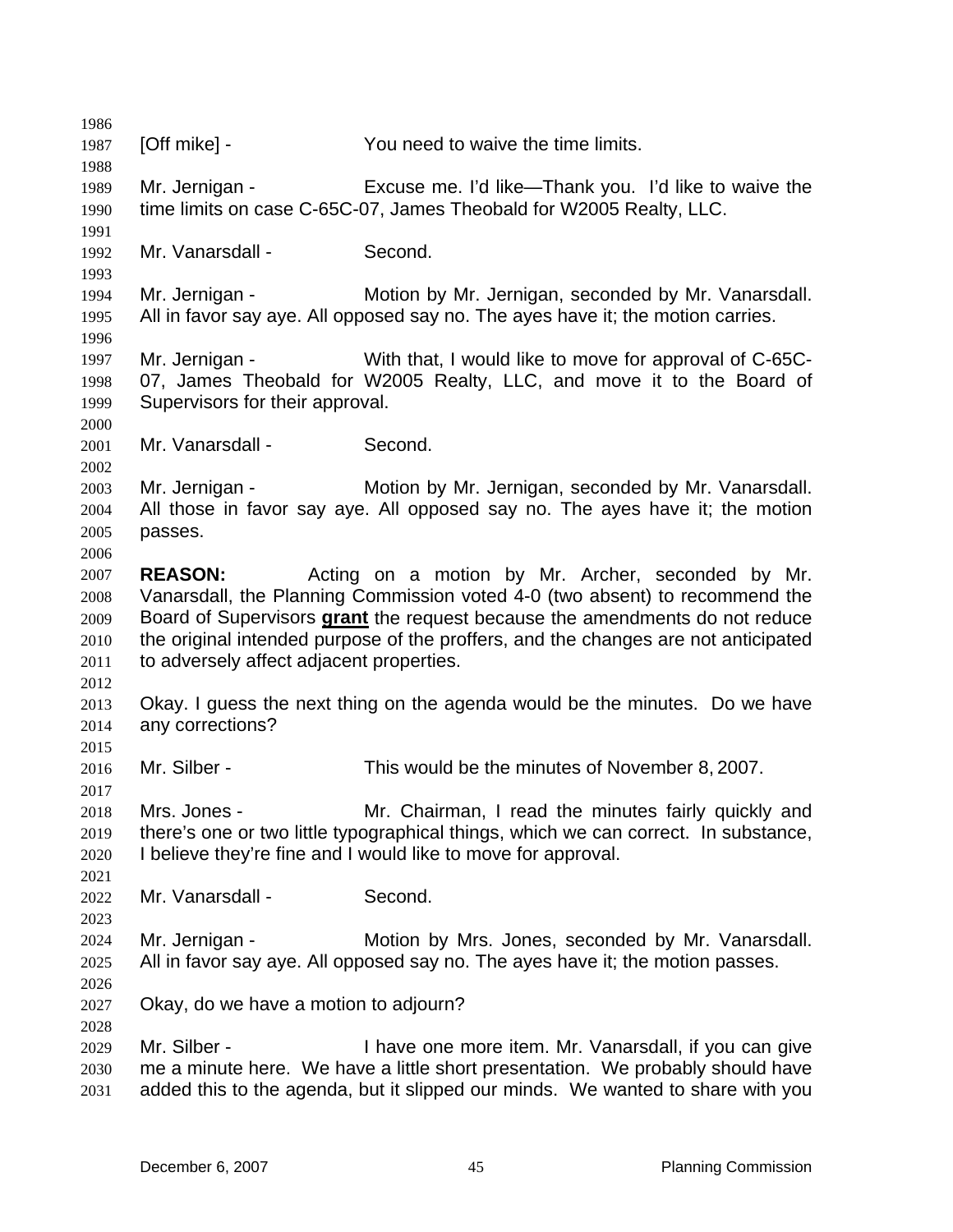a concept as we are preparing our budget for the coming year. We were looking for ways to improve efficiency and productivity. The County is attempting to go to a more paperless method of document management. We're moving more into electronic forms of document management. In looking for ways to improve, we have explored the possibility of placing within our budget for submission—which is due to be submitted within the next week or two—exploring the possibility of acquiring laptop computers for members of the Planning Commission—with printers—that you could use from home to receive information, perhaps agendas, perhaps have access to information that you now don't have access to. 2032 2033 2034 2035 2036 2037 2038 2039 2040

2041

2047

2042 2043 2044 2045 2046 Before going any further, I've asked Joe Emerson to present our concept to you. He has his expert here in case he needs additional information or backup. We wanted to just take a few minutes. We were hoping this meeting would end earlier so we wouldn't be so late in explaining this to you. We want to take a few minutes to get your input and tell you a little bit about what we have in mind.

2048 2049 2050 2051 2052 2053 2054 2055 Mr. Emerson - The I'll make this relatively quick and painless. I do have with me the head of our Planning Systems section, Jon Steele. I don't know how many of you have had the opportunity to meet him, but his expertise and ability in this section will play a big role in what I'm going to speak to you briefly about. I hope you'll be as excited about this as we are. We feel like what we're putting in the budget this year in order to enable the Planning Commission to access more information and work more efficiently, I think, and probably embellish your work to an even greater level than you currently do is an exciting move.

2056

2057 2058 2059 2060 2061 2062 2063 2064 2065 2066 2067 2068 What we're trying to do this year is we're calling it Planning Commission's Information Resource Initiative. What this will entail is trying to computerize the majority of the deliveries, agenda packages, and things that you receive, along with enabling you to access the County network, set up e-mails, have access to different sources of information. We have built into the budget funds to purchase six laptops for the Commission, and also additional funds for printers. We're going to experiment with this project to determine what the best format is for this to work. Along with the laptops, in order to make it easier for you to work with at home, we are purchasing what we call a docking station—it really is a stand along with keyboards and an additional mouse, so it will operate exactly like a desktop in your home environment. So, you'll have a monitor and you'll be able to use your keyboard and things like that.

2069

2070 2071 2072 2073 2074 2075 2076 2077 Again, this is moving you into state-of-the-art type of information technology. It should reduce the dependency on the large volumes of printed paper that you receive. And it also should aid in quicker dissemination of information, and it'll take out the necessity of hand-delivering a lot of documents and information that we receive and try to get to you. Again, it will also give you access, as it will give you County network accounts; it'll provide you remote access accounts; we'll set you up a County e-mail account. Again, you'll get laptop computers. It'll have Microsoft Office software on it. All of this won't happen at once, so don't get too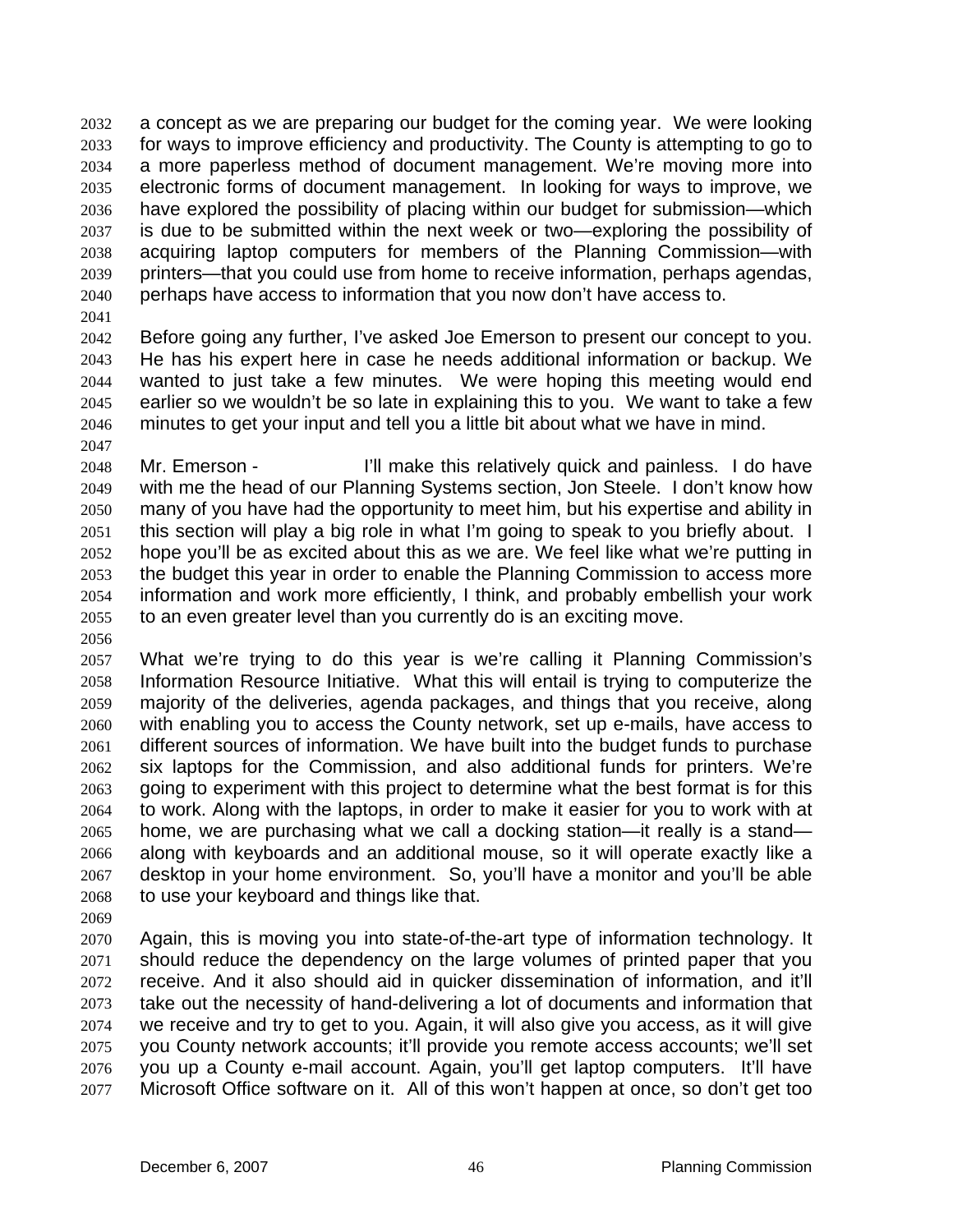concerned right off the bat. You'll have a dedicated website for electronic information resources that we can place there for you. And we'll also provide training for you, obviously, and support. We have enough staff that we can send someone out that is trained. Jon has two folks that help him in this aspect, and we just added a new person that's very adept at this, that we'll have available to come out and assist you as we work through this process. 2078 2079 2080 2081 2082 2083

2085 2086 2087 2088 2089 2090 Again, what we're thinking is the network and e-mail accounts will provide you with better communication and collaboration between staff and your constituents. We will be able to provide you additional information, as I said, such as your agendas; your packets; your staff reports; memos; maps and graphics; facts and figures; demographic statistics; current lists of development cases. I think the possibilities of this are really endless.

2091

2084

2092 2093 2094 2095 2096 2097 2098 2099 2100 2101 2102 2103 2104 2105 2106 2107 2108 2109 The Board already does some of this, but not quite to the extent that we would like to get to over several years. So, in a way, we hope this will turn into a pilot program that will move on up to information that they will use. The Board currently—I don't know if you've ever been to their meetings—well, I know you've been to their meetings. But you'll notice they don't carry a whole lot of paperwork with them to the meetings. They have a package that's placed on those computers that are in front of you. You'll notice you have a little switch up there that says, "local" and "system." You can switch back and forth on the screen. So, if there's a presentation going on and you want to pull up a staff report, or some notes that you've made, or something that's been entered in the system, you punch the button, and you pull up your other screen, and you pull that information out in your folder. So, that would enable you to even go into the system. If there was something that you needed to know, there's a presentation going on—oh, yeah, I need to know this; I have a question—you can go in. Once you get adept, you could go into the system, pull that information up, and just say, okay, I've got this, this is my question, and based on this information, Mr. Presenter, I'd like to ask you this. You can see how powerful this tool could be.

2110 2111 2112 2113 2114 2115 2116 2117 2118 2119 2120 2121 2122 2123 Now, we anticipate dividing this into phases, because we don't want to overwhelm you. Phase 1 would involve assembling a project team, surveying the Commissioner's needs, brainstorming with you on possible information you may want, resources we can make available to you. Then we'll divide that huge list into at least three categories. Depending on how large it is, we might divide it into more. Then we'll focus down on immediate information that we think would really be beneficial. A lot of that probably, initially is going to be agenda packages and things like that that we can park on a server, that you can come into the system and pick up, and look at, and things like that, versus trying to deliver hardcopy. We have very different ideas of how to accomplish this. We have to work some of these things out. What we'll ask, once we get to that point, is for two volunteers on the Commission that want to serve as the pilot program, and we'll work with you over four or five months, probably beginning right after the budget year, because we have to get our funds approved. We can start a lot of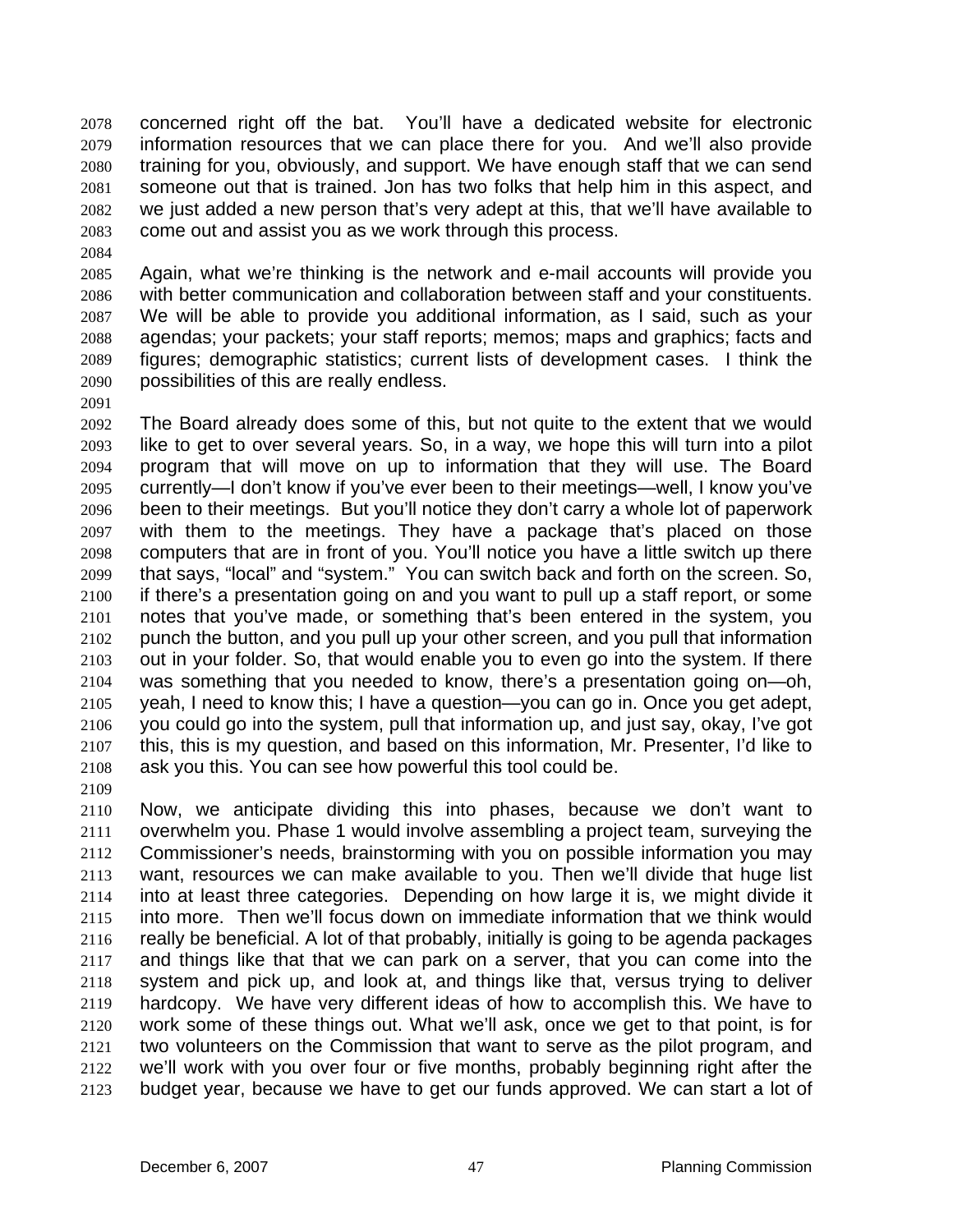our planning once we know we're funded. We cannot start actually purchasing hardware and things until after the beginning of the fiscal year, which would be July 1. 2124 2125 2126

2127

2128 2129 2130 2131 2132 So, we would move forward. We would purchase the equipment for probably two Commissioners. We would start working with those volunteers, determining how this works, debugging it. Once we got through that, we determined where our issues were and we had solved all our issues and concerns, we'd move forward and bring the other Commissioners into the program.

2133

2138

2142

2134 2135 2136 2137 We're very excited about it. We think that, number one, it keeps you on the cutting edge, keeps you at the forefront of the Planning Commissions not only in the state, but probably in the nation. Also, it just makes us all much more efficient.

- 2139 2140 2141 With that, myself or Jon is here. He can answer the questions far better than I. Any questions you may have about this or concerns, certainly we'd like to hear them.
- 2143 2144 2145 2146 2147 2148 2149 2150 Mr. Silber - **Do** you have any initial thoughts or reactions? We don't want to scare you. It's not being forced upon you. It's an opportunity that's being given to you. If you still want to receive some forms of your packet, we can transition over a period of time. Or there may be some of you that just don't want to go there. The County really is beginning to move more towards electronic document management, instead of providing these volumes of staff reports and information. If there are better ways of doing it, we want to try and explore those. We probably can save money over time, probably considerably.
- 2151

2154

2159

2152 2153 Mr. Archer - Would this system be proprietary, or could we access other sites? Is it just networked into the County and that's it?

2155 2156 2157 2158 Mr. Emerson - Once you get on the County network, you would have access out into other realms. You probably would be restricted to certain areas, at least initially, within the County intranet site. Jon, do you want to address that a little bit more?

2160 2161 2162 2163 2164 2165 2166 Mr. Steele - Right now, these computers—To my knowledge—and Fred would have to explain this—I believe all of these computers up here right now cannot access the Internet outside of the County's intranet that the County has. You would have access to everything, I guess, employees have, minus the Internet, and that could be possibly changed. I don't know all that's involved with that.

| 2100 |                |                                                     |
|------|----------------|-----------------------------------------------------|
| 2167 | Mr. Jernigan - | I think these do go on the Internet. These are not- |
| 2168 |                |                                                     |
| 2169 | Mr. Jernigan - | —outside County regulations.                        |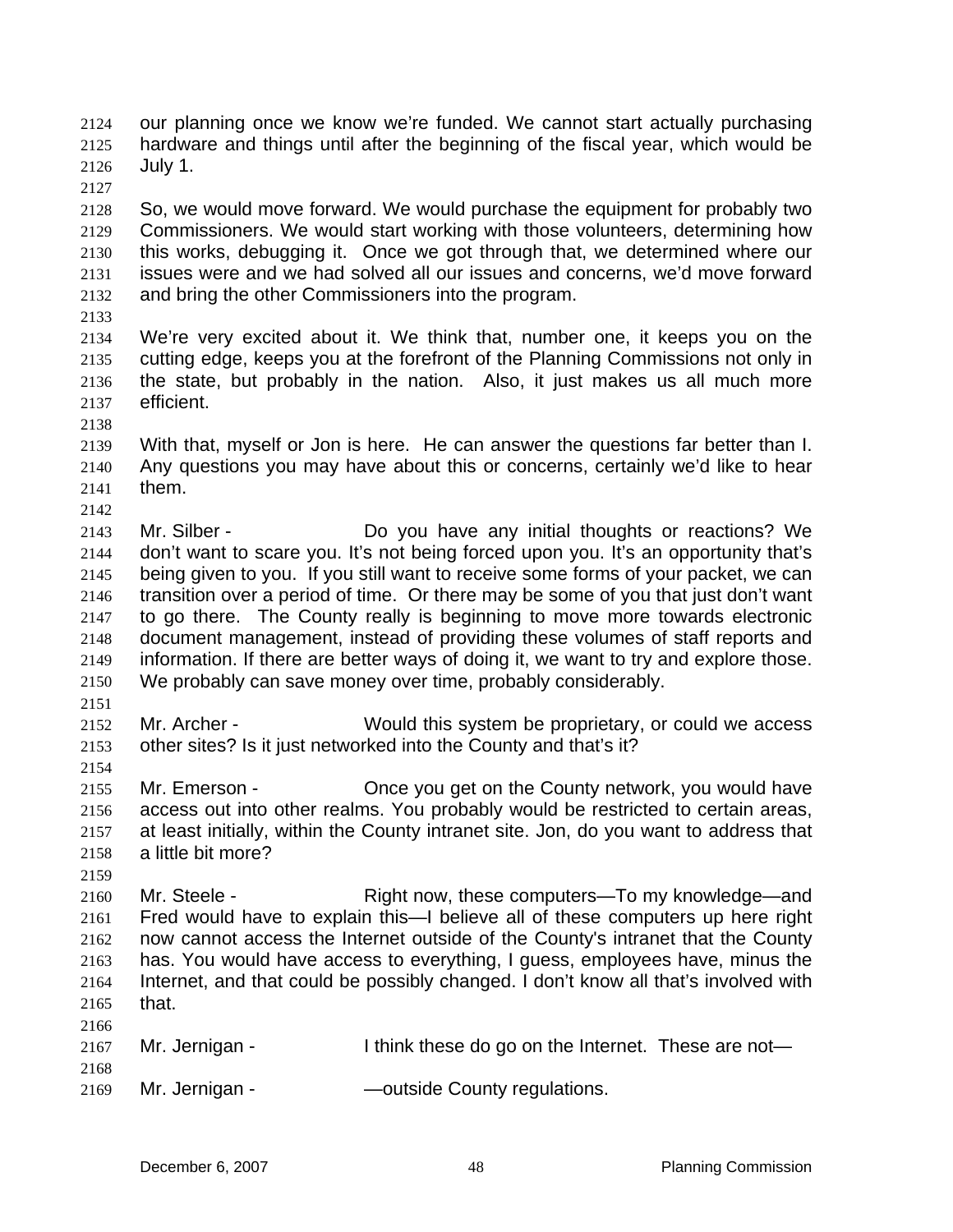2170 2171 [Off mike] - Yes, I believe you can.

2173 Mr. Steele - Ch, okay, I wasn't sure.

2174

2172

2175 2176 2177 Mr. Jernigan - All right. Well, Joe, let me-So, none of the cases would be sent, period; they would just be all electronic and we would download them.

2178

2179 2180 2181 2182 2183 2184 2185 2186 2187 2188 2189 2190 Mr. Emerson - Yes. And as Randy noted, the County's moving more and more into electronic document management. All our documents are going electronic. We're scanning everything in. You'd have access to old cases. As we move though this and we got to the point where we were comfortable with the system working well, we would be able to provide you that. We're not exactly sure how your access is going to be into the system right now. We may either set it up to where it's programmed. You can dial into our system through phone access. We may initially start delivering packages to you on CD or something. There are a lot of different ways we can approach the initial steps. We may, as we move through it, place funding to pay for Internet access for you to be able to get into the system. The laptops, we currently have laptops with our inspectors that have what we call an EVDO card—did I get that acronym correct?

2191

2193

2201

2192 Mr. Steele- Mobile card.

2194 2195 2196 2197 2198 2199 2200 Mr. Emerson - It's a mobile card. It essentially turns your laptop into a cell phone that would allow you to carry this with you. They will be wireless anyway. You'll have a wireless component with it. You can take it on vacation. You could stop at Starbucks or Panera, wherever you happen to be, and check in. We wouldn't have to FedEx your packages to you any longer; you could just go right in and pick it up. So, there are a lot of advantages to it. I think it gives you a lot of freedom. It's a very powerful tool.

- 2202 2203 2204 2205 2206 2207 2208 Mrs. Jones - I can remember coming to your office on at least three or four occasions, trying to zero in for research purposes. I'd have to come sit down with somebody in the Planning Office and have them look at the locator to try to get to a certain—because I didn't know what the case number was; it was long before my time. But I didn't have that ability through the website. It would really, really help. What I'm hearing from you is that we will have those abilities as if I were sitting at a computer in the Planning Office.
- 2209

2210 2211 2212 2213 2214 Mr. Emerson - You would, eventually, as we work through it and get everything debugged. Obviously, we have to crawl before we can walk, but you would have access to that. We have the Web GIS, which is a little bit easier userbased tool versus the Arc GIS. I think we could probably work out something where we could have a Planning Commissioners' toolbar that would link you to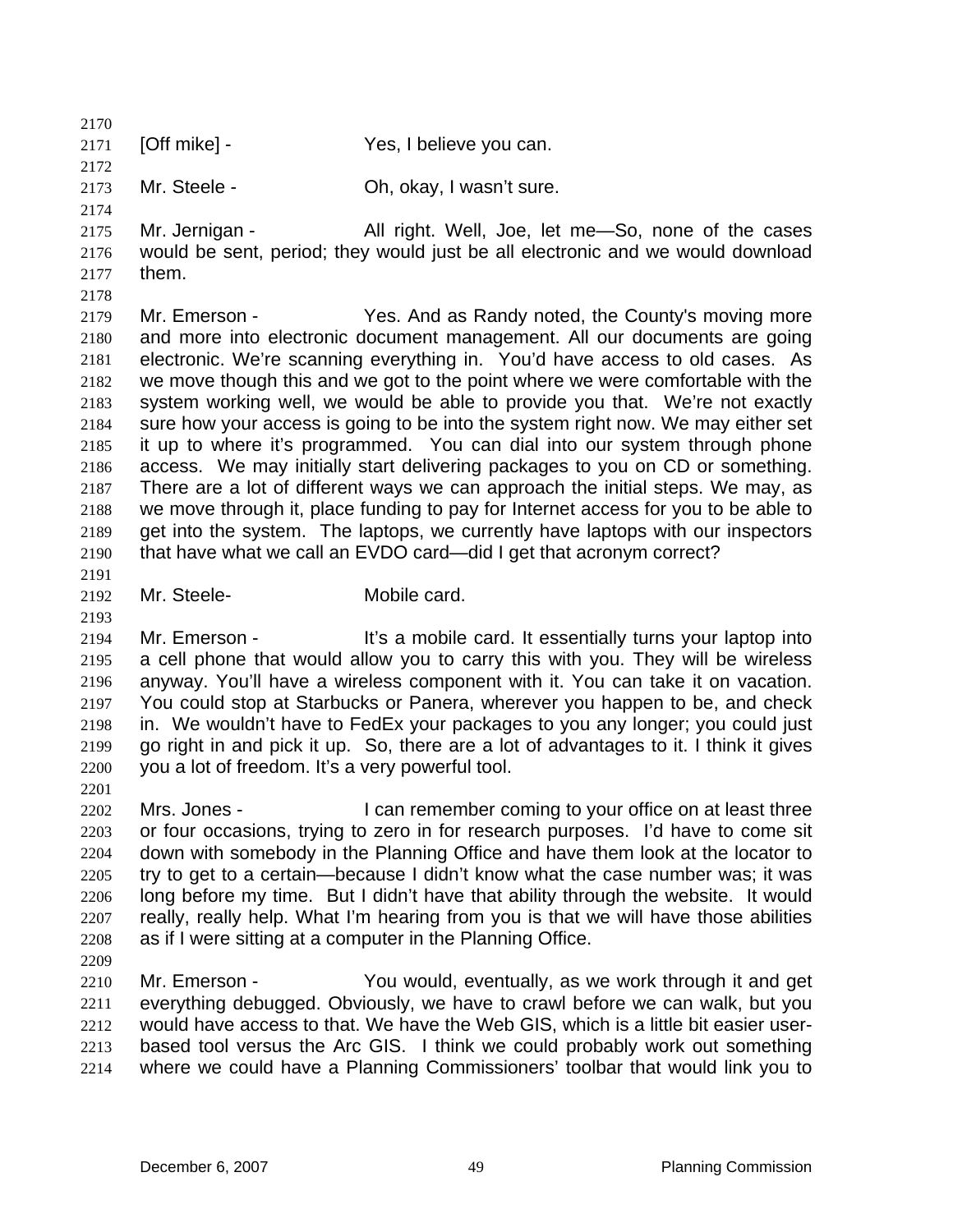the various uses that would be most applicable to you. Those are things that Jon and his staff would develop. 2215 2216 2217 2218 2219 2220 2221 2222 2223 2224 2225 2226 2227 2228 2229 2230 2231 2232 2233 2234 2235 2236 2237 2238 2239 2240 2241 2242 2243 2244 2245 2246 2247 2248 2249 2250 2251 2252 2253 2254 2255 2256 2257 2258 2259 2260 Mrs. Jones - That would be great. This is envisioned with a printer, as well? So, you're not expecting us to—Obviously, paperless is a pretty farreaching goal. I, for one, like to carry things around with me as I'm driving around and looking, so, obviously, I'd be printing out some things. Mr. Emerson - Print it out. Provide you with supplies for the printer and things. We're planning on being able to take care of all that for you. Mrs. Jones - The Have I just been under a rock, or has this been discussed and I had no clue? This is the first— Mr. Emerson - Well, we've internally bounced it around probably for about the last year, and we have enough money in the budget to fund it this year. Mrs. Jones - The I feel like I've just gotten— Mr. Jernigan - Well Joe, you know I think it's a good idea, because I made the comment myself one time—Remember the Gleneagles case that probably got deferred 19 times? I figured they used a whole case of paper just on that, because we got one in the packet every time. Mr. Vanarsdall - It would save us tons and tons of paper. Mr. Jernigan - The Till make this announcement. I just had my DSL connection come in today from Verizon, so this is good timing. I tried to download six e-mails the other night; it took two hours on dialup. Mr. Archer - Where have you been? Mr. Jernigan - Somebody sent me some pictures. Mr. Archer - What is dialup? Mr. Jernigan - Well, I'm not under the rock, but I'm just kinda up on the edge of it. That made the decision for me. When I went up there and I says, "Still downloading 2 of 6," and it had been on there for 45 minutes, I was about ready to—So, I've got that coming. Mrs. Jones - This is very exciting. Mr. Emerson - The You'll be getting elevations and things like that. When staff gets color elevations, you don't have to wait on them because you'll be able to pull them up and look at them.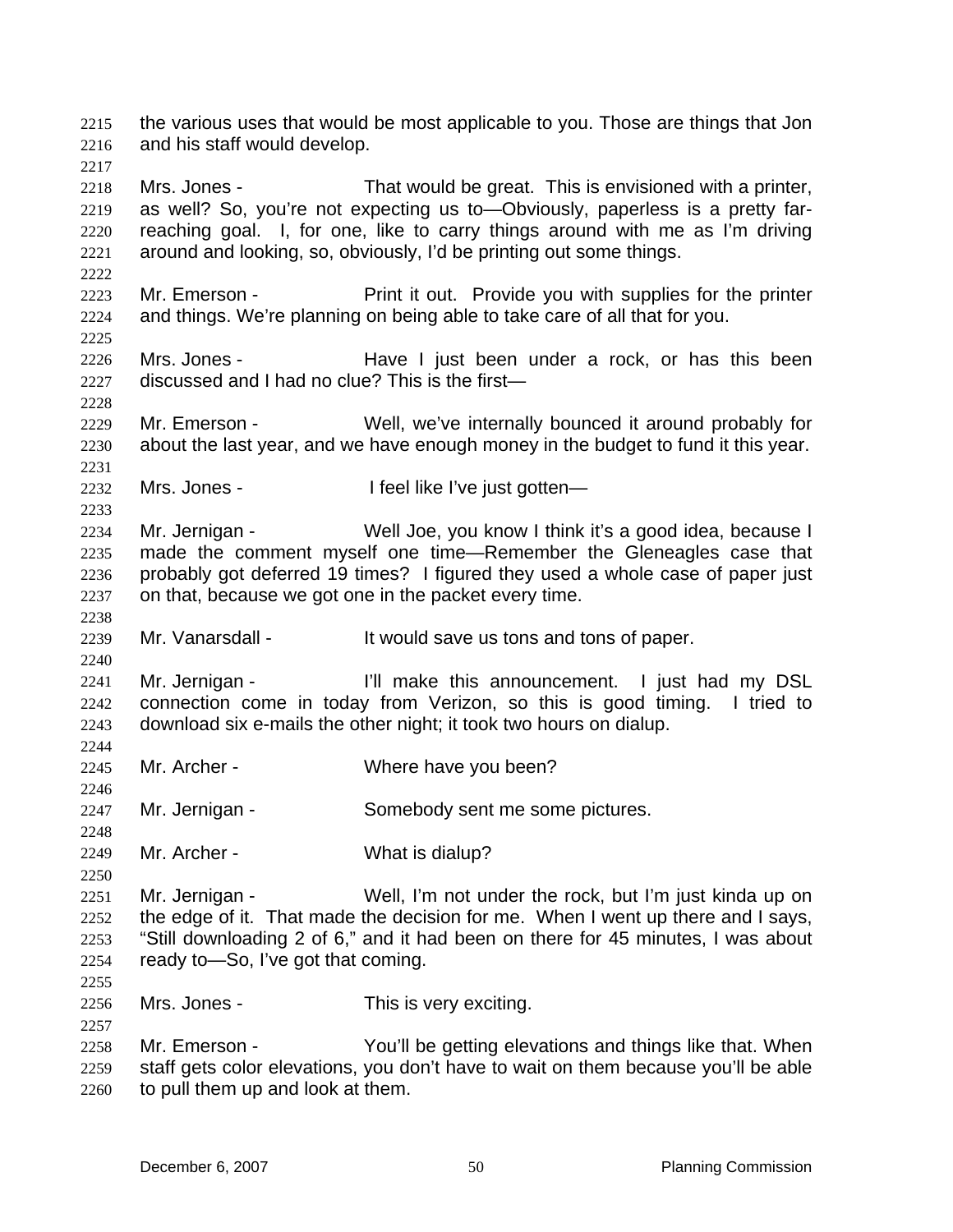2261 2262 2263 2264 2265 2266 2267 Mr. Steele - All your mapping will be what you see up on these screens. That's what you will see in front of you, and you'll actually have a color printer that you could actually print those color maps out. That touches me, because a lot of those maps, you almost have to have the color to even hardly decipher what's going on. It really, I think, will enhance your ability just to make those maps out.

2269 2270 2271 2272 2273 2274 Mr. Jernigan - The Bought a new laptop, a Hewlett-Packard, a few months ago, and it's just done everything; it's a bullet. But I'm working with slow ammunition right now. But anyway, this is going to be good. My wife told me to get rid of the old computer because she wanted to use that room for something. I have a nice computer table and all. So now, she'll be delighted to know I'm getting a new County computer.

2276 2277 2278 2279 2280 2281 2282 2283 2284 2285 2286 2287 2288 2289 Mr. Emerson - We're very excited about it—I am. I think it's a huge step forward for us. Mr. Steele - That's kind of an example of what we're looking at getting. Mr. Jernigan - What brand is that? Mr. Emerson - It's a Dell. Mr. Steele - The County is pretty much all Dell. Mr. Emerson - It's a state contract, so that's what we work through on.

2291 2292 Mr. Silber - **At this point, we're simply putting it into our budget.** We will be making the submission of this budget, I guess, is next week.

2294 Mr. Emerson - It's Monday.

2296 2297 2298 2299 2300 Mr. Silber - The Monday. We then have to present our budget in February, and again in March to the Board of Supervisors, and it's usually adopted in April. So, assuming all of this takes place, we can bring these to you and begin this program. It's not a done deal yet, but we wanted to tell you about what we're working on.

2302 2303 2304 Mr. Emerson - The understandant we'd ask is if you feel pretty positively about it, that you mention that to your individual Board members. That would help us in terms of support, I would think.

2305

2301

2268

2275

2290

2293

2295

2306 Mr. Silber - Chay.